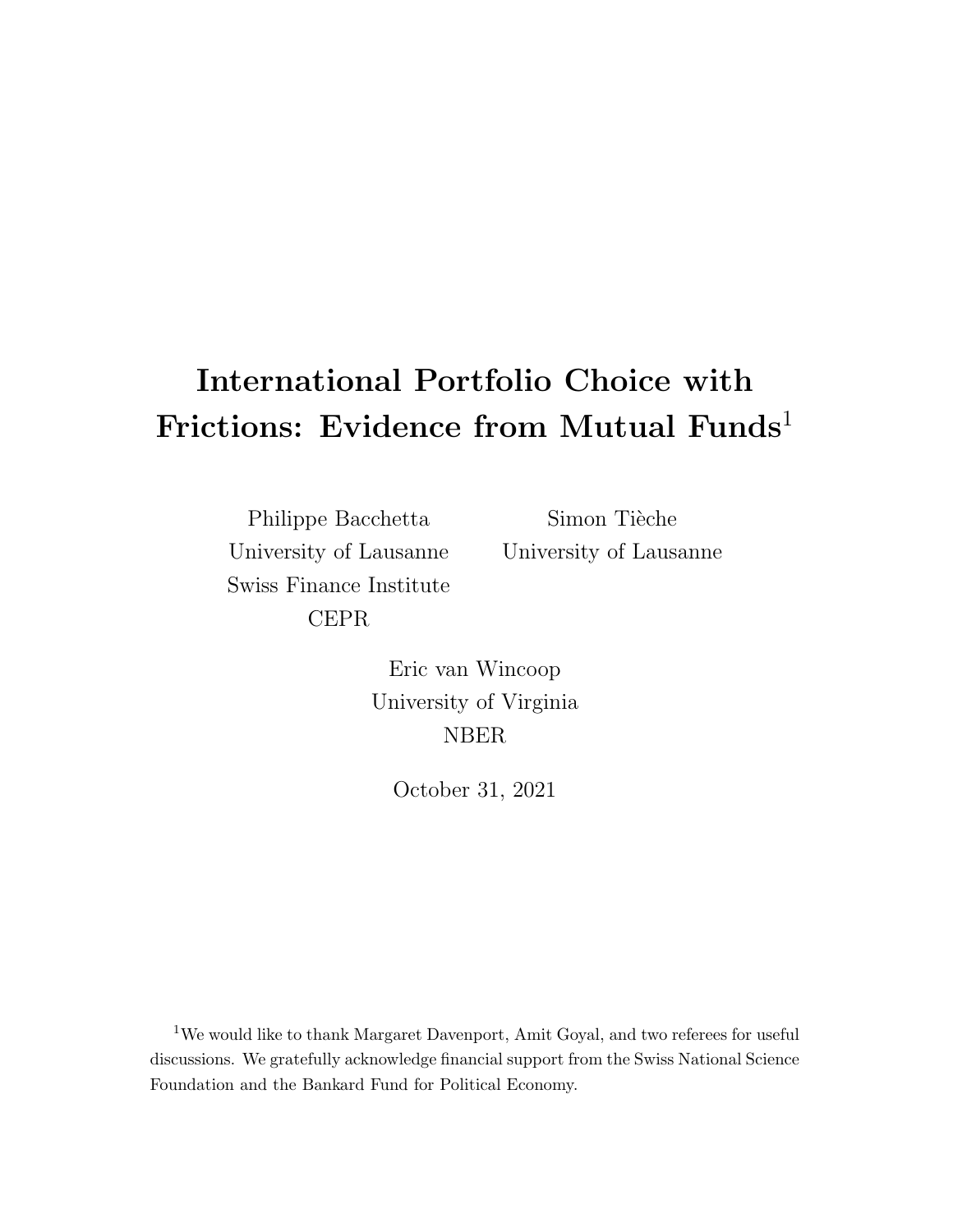#### Abstract

Using data on international equity portfolio allocations by US mutual funds, we estimate a simple portfolio expression derived from a standard Markowitz meanvariance portfolio model extended with portfolio frictions. The optimal portfolio depends on two benchmark portfolios, the previous month and the buy-and-hold portfolio shares, and a present discounted value of expected future excess returns. We show that equity return differentials are predictable and use the expected return differentials in the mutual fund portfolio regressions. The estimated reduced form parameters are related to the structural model parameters. The estimates imply significant portfolio frictions and a modest rate of risk aversion. While mutual fund portfolios respond significantly to expected returns, portfolio frictions lead to a weaker and more gradual portfolio response to changes in expected returns.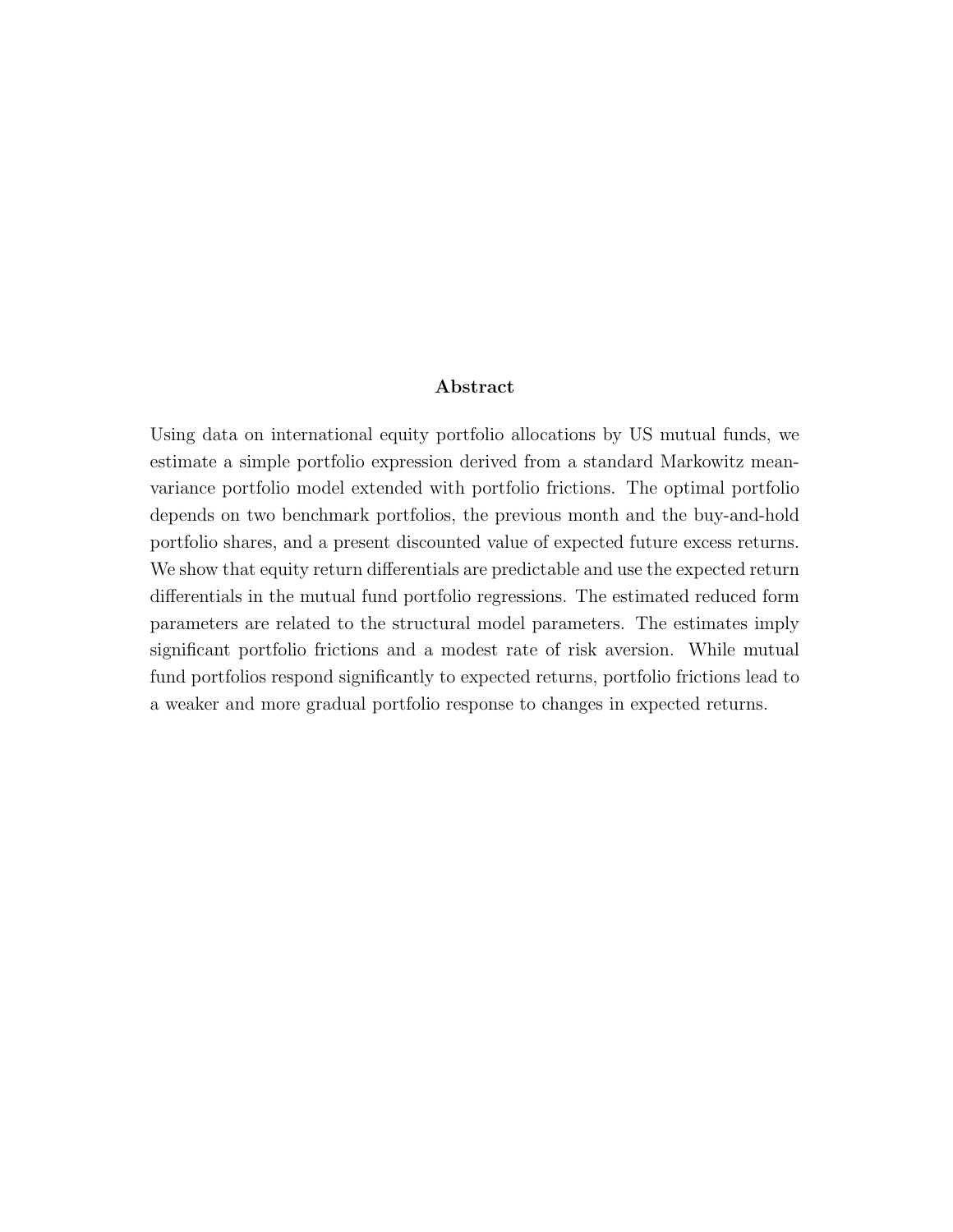## 1 Introduction

An extensive literature has introduced frictions into models of portfolio choice that lead to deviations from the standard Markowitz mean-variance portfolio.<sup>1</sup> This is supported by micro evidence of sluggish portfolio decisions by households and helps explain various asset pricing facts. In this paper we focus on international portfolio decisions. The objective is to provide evidence on how US mutual funds allocate their equity portfolios across countries, and specifically to what extent this is affected by portfolio frictions that lead to a weaker and more gradual response to changes in expected returns. It has frequently been suggested that global investors are slow to adjust their portfolios in response to new information. In the context of US external equity investments, Bohn and Tesar (1996) comment that "we suspect that investors may adjust their portfolios to new information gradually over time, resulting in both autocorrelated net purchases and a positive linkage with lagged returns." Froot et al. (2001) provide similar evidence. Froot and Thaler (1990), in attempting to explain the forward discount puzzle of excess return predictability in the foreign exchange market, hypothesize that "...at least some investors are slow in responding to changes in the interest differential." More formally, Bacchetta and van Wincoop (2010, 2021) and Bacchetta et al. (2021a, 2021b) show that open economy models with portfolio frictions can explain a variety of evidence related to excess return predictability in foreign exchange and equity markets as well as various data moments involving capital flows, saving, investment, or aggregate US equity portfolios.<sup>2</sup> Nonetheless none of the existing literature has provided direct evidence of portfolio frictions in international portfolio allocation data. This paper aims to fill that gap.

Our evidence is based on 15 years of monthly equity portfolio allocation data across 36 countries for 316 US mutual funds that report to EPFR (Emerging Port-

<sup>1</sup>Some recent contributions include Abel et al. (2007), Bogousslavsky (2016), Chien et al. (2012), Duffie (2010), Greenwood et al. (2018), Hendershott et al. (2018) and Vayanos and Woolley (2012).

<sup>2</sup>While there are many models of international capital flows driven by portfolio choice, these tend to abstract from portfolio frictions considered here. Examples of recent DSGE models of capital flows based on portfolio choice include Benhima and Cordonier (2020), Davis and van Wincoop (2018), Devereux and Sutherland (2007, 2010), Didier and Lowenkron (2012), Evans and Hnatkovska (2012, 2014), Gabaix and Maggiori (2015), Hnatkovska (2010) and Tille and van Wincoop (2010a, 2010b, 2014).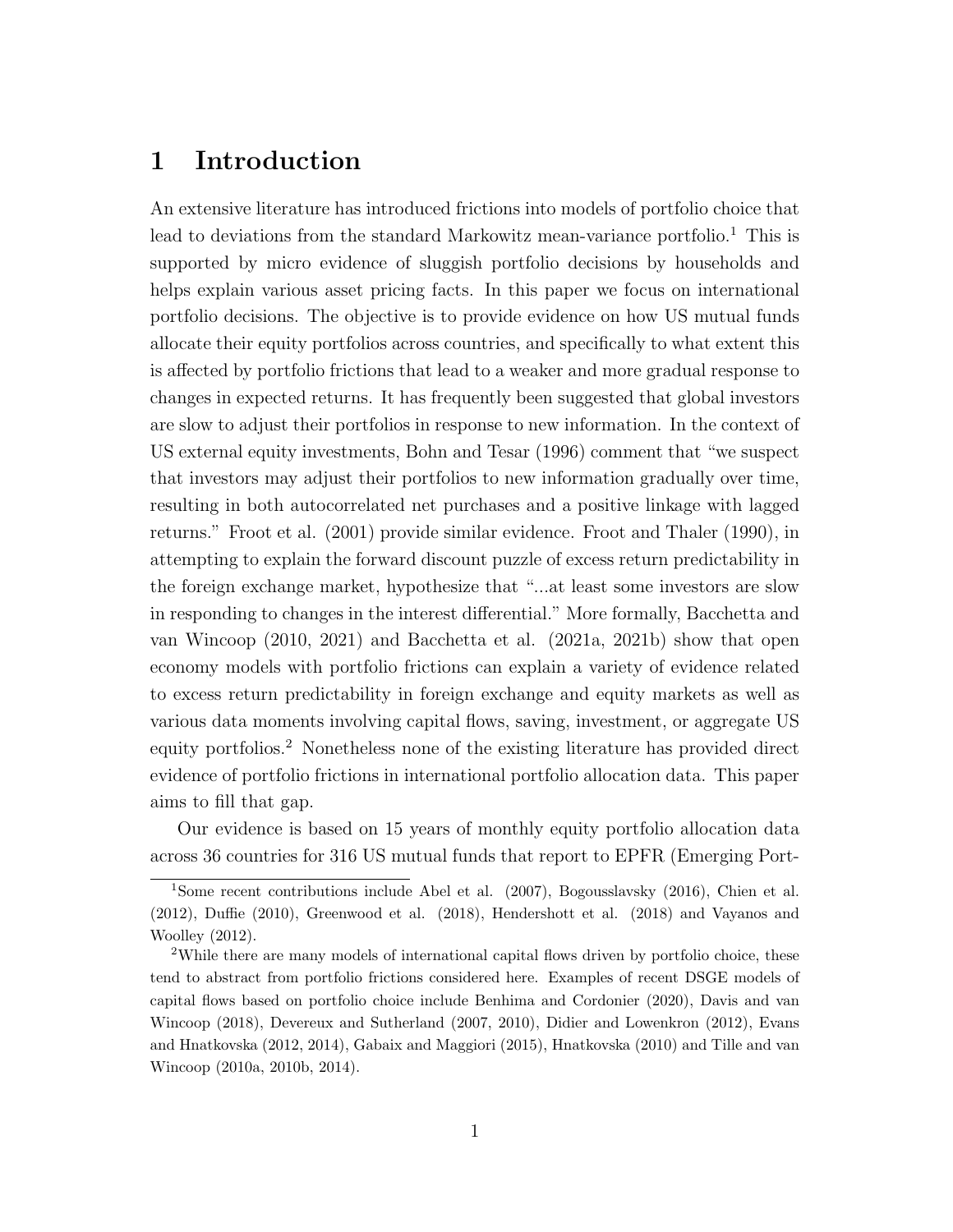folio Fund Research). Mutual funds are the most important players in external US equity holdings, accounting for 53 percent of all US foreign equity holdings at the end of  $2020$ .<sup>3</sup> To structure the analysis, we present a portfolio choice model that enables us to derive a simple and testable portfolio equation. While the standard Markowitz mean-variance portfolio is embedded as a special case, the model allows for deviations from the Markowitz portfolio as a result of portfolio frictions that involve costs of deviating from two benchmark portfolios. The optimal portfolio share then depends on both of these benchmark portfolios and a present discounted value of expected future excess returns. We first document that international differences in stock returns are predictable and that predictability improves over longer horizons. We then use estimates of these expected excess returns in our portfolio regressions. We find that portfolios respond to expected return differentials, but deviate gradually from benchmark portfolios. The results from the portfolio regressions are used to obtain estimates of the structural parameters of the model, such as the two portfolio frictions and risk aversion.

The simple theoretical portfolio choice model that structures the empirical analysis is analogous to Gârleanu and Pedersen  $(2013)$ . It assumes that funds (investors) maximize the present discounted value of risk-adjusted portfolio returns minus quadratic costs of deviating from two benchmark portfolios. The first portfolio friction is a cost of deviating from the portfolio share during the previous month, which is the portfolio under complete rebalancing (like an index fund). The second is a cost of deviating from a buy-and-hold portfolio. The more important these portfolio frictions are, the more the optimal portfolio share depends on the two benchmark portfolios and the less it depends on expected excess returns. In addition, the portfolio frictions imply that the optimal portfolio depends not just on expected excess returns over the next period (as in the Markowitz portfolio), but on a present discounted value of future excess returns. The frictions lead to a more gradual response of portfolio shares to changes in expected returns.

One difficulty with estimating portfolio expressions is endogeneity. The error term of the portfolio expression, which for example captures latent time-varying risk, can lead to portfolio shifts that affect equity prices. While individual mutual funds are too small to impact equity prices, there may be common components across investors of such portfolio shifts. This leads to endogeneity of our explana-

<sup>3</sup>See Exhibit 19 in "Portfolio Holdings of Foreign Securities," October 2021, Department of the Treasury.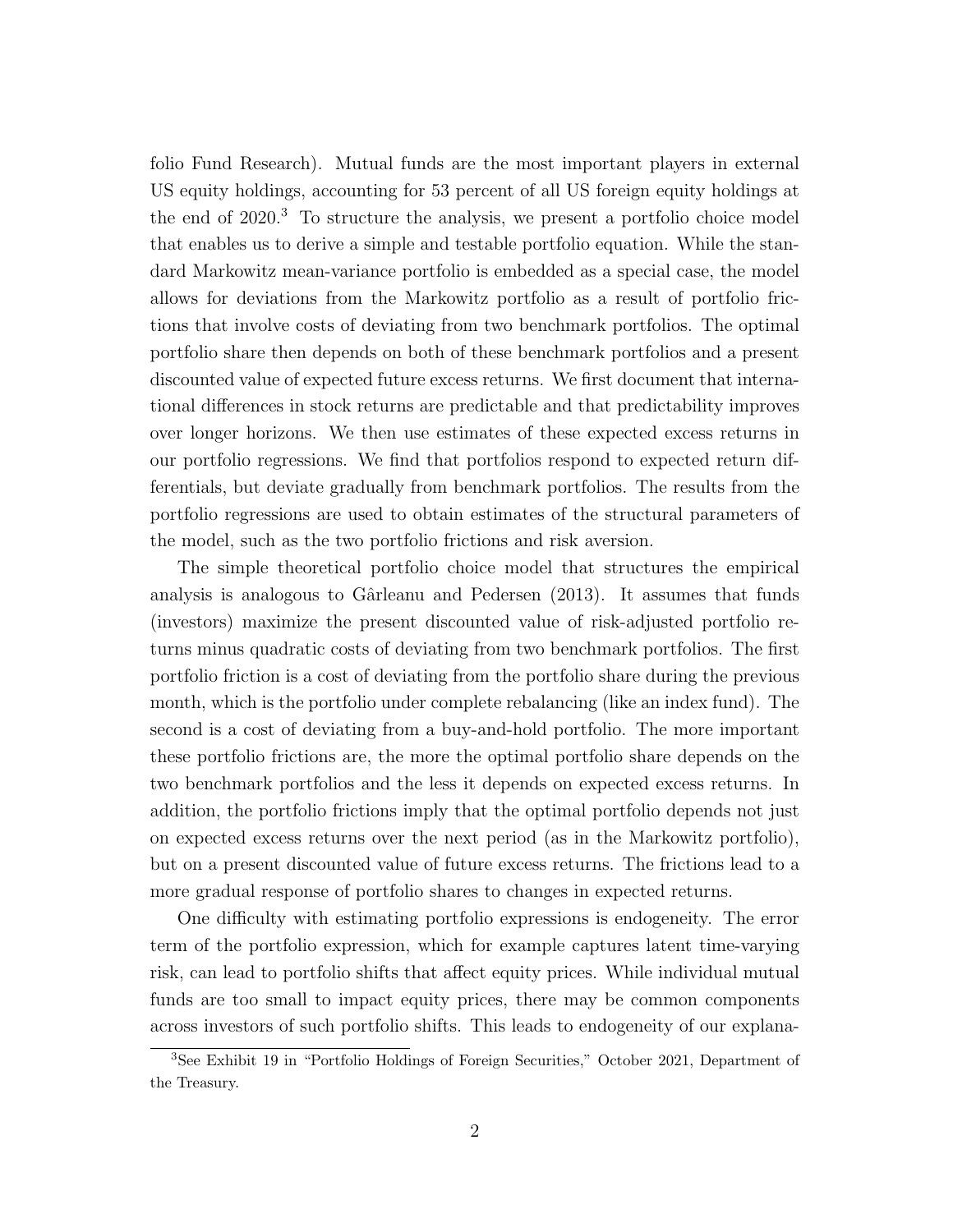tory variables (the lagged portfolio share, buy-and-hold portfolio share and measure of expected excess returns). We address this issue by using Two-Stage Least Squares (2SLS), using instruments that are unlikely to be associated with equity portfolio shifts. We find that point estimates do not differ significantly from those under OLS.

We find that the funds respond to the discounted expected excess return with strong statistical significance. We also find that both benchmark portfolios are very important, so that portfolio frictions matter. Our estimates imply a humped shaped portfolio response to an expected excess return innovation. The initial portfolio response is weaker than in the absence of portfolio frictions, while the portfolio response builds gradually as a result of the frictions. The regression estimates imply a plausible rate of risk aversion of 2.8. We also find that the lagged portfolio share is at least as important as the the buy-and-hold portfolio, which is consistent with extensive portfolio rebalancing by the mutual funds.

The paper is related to various strands of literature. The first is the literature on excess return predictability. While the evidence we report on the predictability of international stock return differentials is new, the evidence on the predictability of international short term bond return differentials (UIP deviations) has been known since Fama (1984). Predictability has also been widely documented in the context of country or individual stock returns or the excess of stock returns over bond returns (for a textbook discussion, see Campbell, Lo and MacKinlay, 1997). While the latter literature focuses mainly on the US, some papers document stock return predictability in other countries or show, by pooling the data, that there is global predictability (Hjalmarsson, 2010). Cenedese et al. (2016) consider the profitability of trading strategies that exploit international equity return differentials. They sort countries into various "bins" based on the realization of variables like the dividend yield that are likely to predict future equity returns. They do not estimate portfolio expressions or excess returns, but find substantial Sharpe ratios from trading strategies that exploit in which bin countries are located.

In terms of estimation of portfolio regressions, the open economy literature is very limited, which is the motivation for doing this project. Frankel and Engel (1984) invert the portfolio expression obtained from a simple frictionless mean variance portfolio model, relating expected returns on various currencies to asset supplies. They strongly reject the model. Also relevant is recent work by Koijen and Yogo (2020). As we do, they adopt a two-step approach, first esti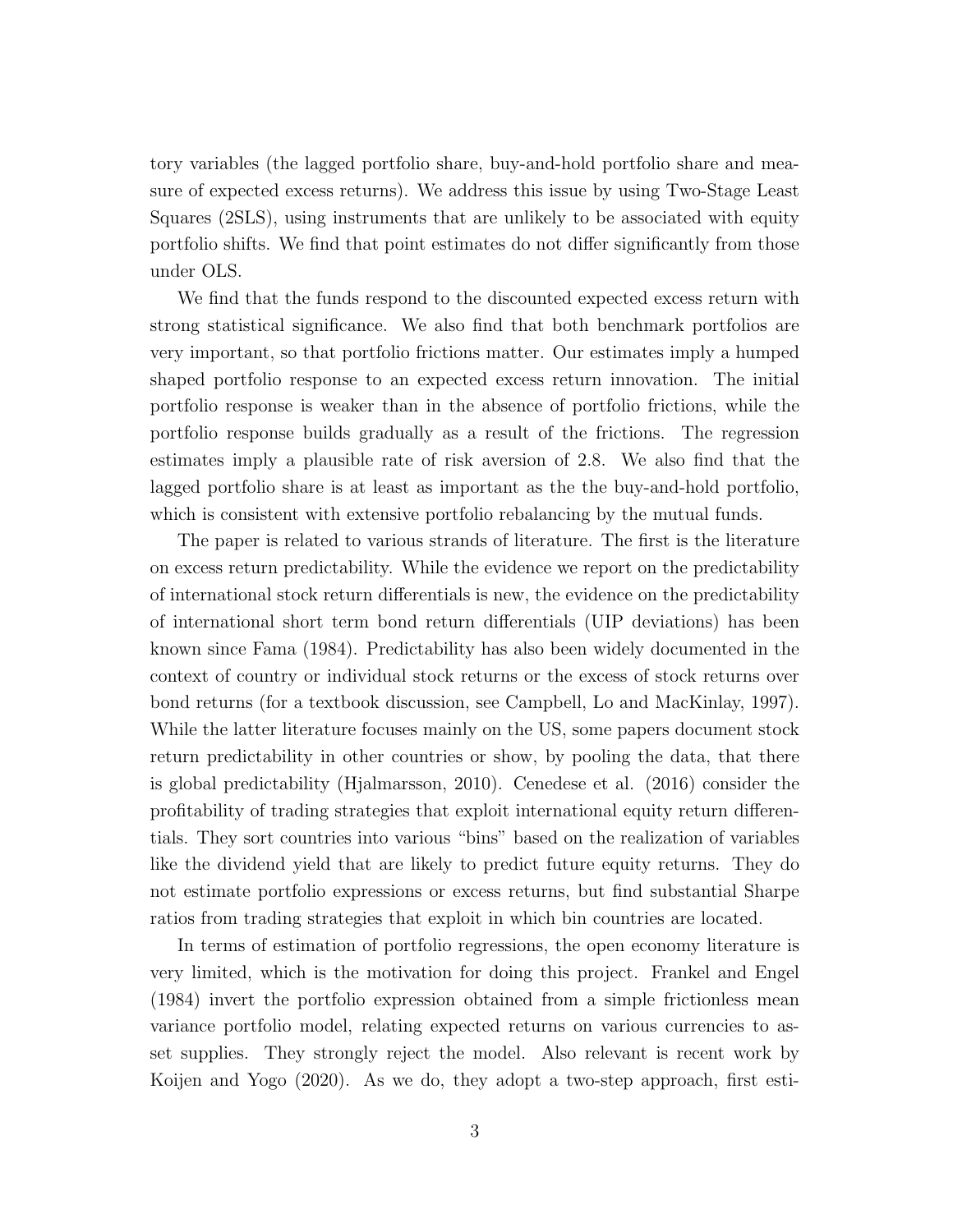mating expected excess returns and then estimating portfolio expressions. They differ in that they do not allow for portfolio frictions and use aggregate bilateral portfolio shares in three asset classes. They also handle the endogeneity issue differently as they can use their global demand system to instrument asset prices with macroeconomic variables. Some papers have investigated the link between international capital flows (as opposed to portfolio shares) and past returns as well as expected future returns (e.g. Bohn and Tesar (1996), Froot et al. (2001), Didier and Lowenkron (2012)).

There is also a literature that has investigated portfolio allocation using mutual fund data. For example, Raddatz and Schmukler (2012) and Raddatz et al. (2017) use EPFR data to regress portfolio allocation of funds across countries on variables such as lagged portfolio shares, buy-and-hold portfolio shares and valuation effects.<sup>4</sup> The impact of valuation effects and portfolio rebalancing is analyzed by Camanho et al. (2020) using another source of mutual fund data. However, the regressions in this literature do not have a clear theoretical foundation. In particular, there is no forward-looking dimension of portfolios. Expected excess returns are not included.<sup>5</sup>

Outside the open economy literature, there is a literature on individual portfolio choice that has documented significant portfolio inertia. This literature (e.g. Ameriks and Zeldes (2004), Bilias et al. (2010), Brunnermeier and Nagel (2008), Mitchell et al. (2006)) uses data on portfolio allocation by individual households. It is consistent with gradual portfolio adjustment, although (like the other literatures discussed above) it does not relate portfolio allocation to expected excess returns as in standard portfolio theory. An exception is the recent paper by Giglio et al. (2021), which relates equity portfolio shares to expected returns based on survey data of US-based Vanguard investors. They find that portfolio shares depend positively on reported equity return expectations, but that responsiveness to expected equity returns is too weak to make sense in the context of the frictionless mean-variance portfolio choice model (implied risk aversion is excessive). They further provide evidence that changes in expected returns have limited explanatory power for when investors trade, but help predict the direction and the

<sup>4</sup>Disyatat and Gelos (2001) compare EPFR portfolio weights to the predictions of a simple mean-variance portfolio model.

<sup>&</sup>lt;sup>5</sup>Curcuru et al. (2014) stress the role of future returns, but use ex post realized returns in their regressions.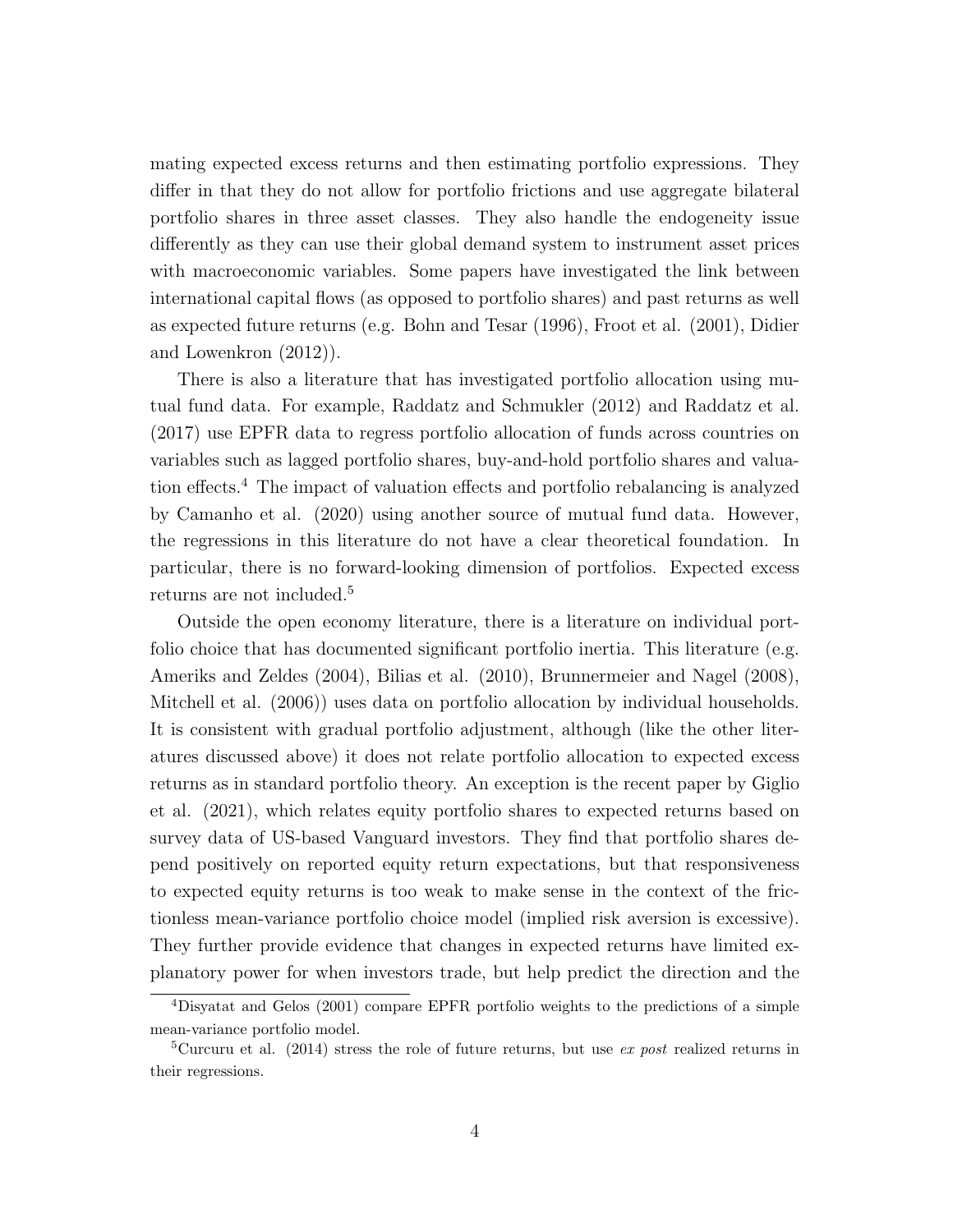magnitude of trading conditional on its occurrence. They argue that the evidence is consistent with infrequent trading.

The remainder of the paper is organized as follows. Section 2 presents the model. Section 3 analyzes the predictability of international equity return differentials. Section 4 presents results from estimating the fund-level portfolio regressions. Section 5 concludes.

## 2 A Model of Portfolio Allocation with Financial Frictions

#### 2.1 Portfolio Objective

Consider a fund  $i$  that allocates its equity portfolio to  $N$  countries. We will focus the analysis here on a specific fund  $i$ , although one should keep in mind that the investment universe varies across funds. We take the set of countries that a fund invests in as given and consider the portfolio allocation across these countries. One should therefore keep in mind that the number of countries  $N$  in the investment universe will vary across funds.

The vectors of portfolio shares and country equity returns are

$$
\mathbf{z}_{i,t} = \begin{pmatrix} z_{i,1,t} \\ \dots \\ z_{i,N,t} \end{pmatrix} \qquad \mathbf{R}_{t+1} = \begin{pmatrix} R_{1,t+1} \\ \dots \\ R_{N,t+1} \end{pmatrix}
$$
 (1)

where  $z_{i,n,t}$  is the share that fund i allocates to country n at time t and  $R_{n,t+1}$  is the country *n* equity return from *t* to  $t + 1$ .

Define the buy-and-hold portfolio as

$$
z_{i,n,t}^{bh} = z_{i,n,t-1} \frac{1 + R_{n,t}}{1 + \mathbf{z}_{i,t-1}^{\prime} \mathbf{R}_t}
$$
(2)

This is the portfolio held at time  $t$  in the absence of asset trade at time  $t$ . The buy-and-hold portfolio share only differs from the lagged portfolio share  $z_{i,n,t-1}$ due to valuation effects associated with equity returns.

We consider a structure similar to Gârleanu and Pedersen (2013), where funds maximize the present discounted value of risk-adjusted portfolio returns, but face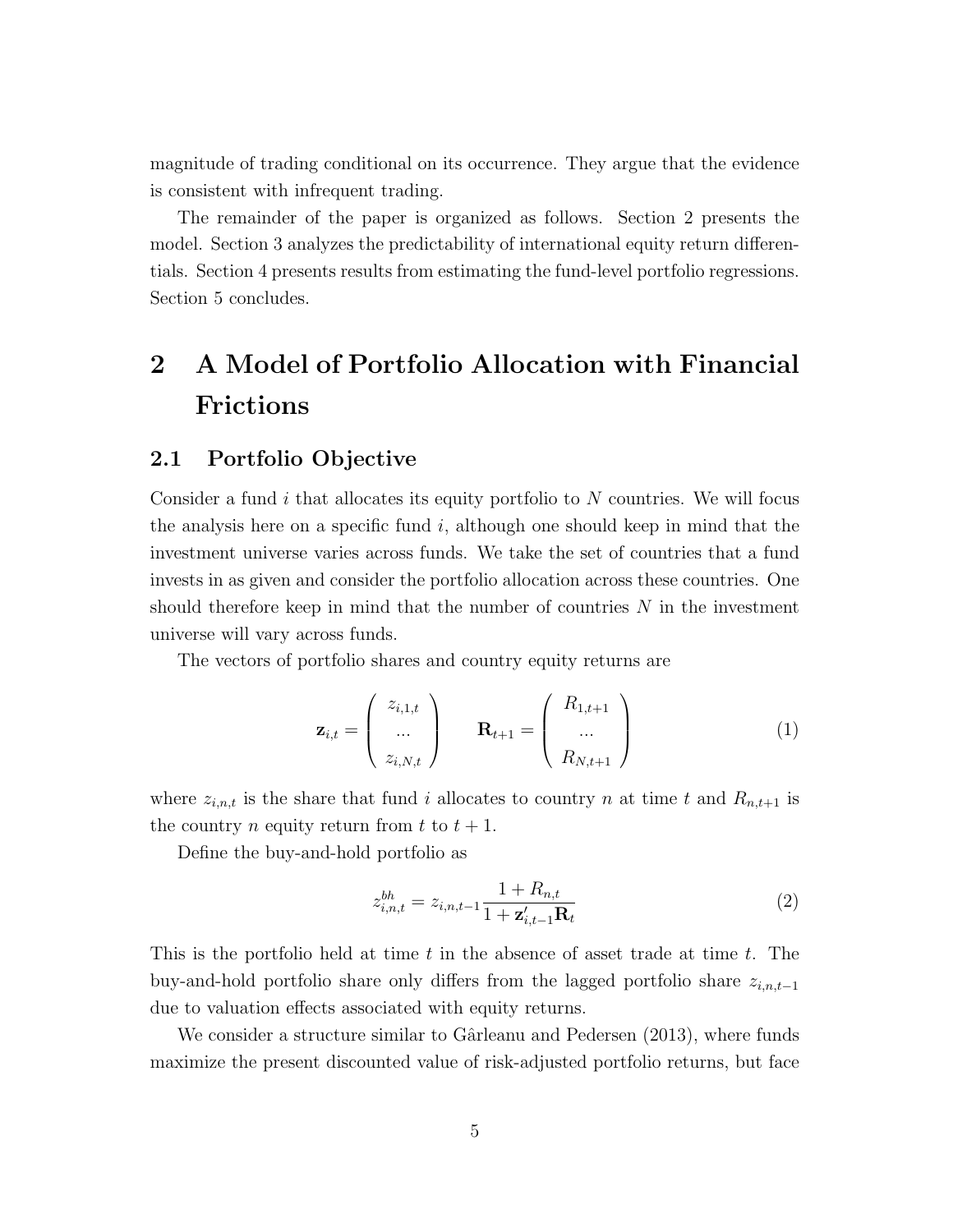costs of deviating from benchmark portfolios. The objective of the fund is to maximize

$$
\sum_{s=0}^{\infty} \beta^{s} E_{i,t} \mathbf{z}'_{i,t+s} \mathbf{R}_{t+s+1} - 0.5\gamma_{i} \sum_{s=0}^{\infty} \beta^{s} \mathbf{z}'_{i,t+s} \mathbf{\Omega}_{i,t} \mathbf{z}_{i,t+s} \n-0.5\mu_{1,i} \sum_{s=0}^{\infty} \beta^{s} E_{i,t} (\mathbf{z}_{i,t+s} - \mathbf{z}_{i,t+s-1})' \mathbf{A}_{i,t} (\mathbf{z}_{i,t+s} - \mathbf{z}_{i,t+s-1}) \n-0.5\mu_{2,i} \sum_{s=0}^{\infty} \beta^{s} E_{i,t} (\mathbf{z}_{i,t+s} - \mathbf{z}_{i,t+s}^{bh})' \mathbf{A}_{i,t} (\mathbf{z}_{i,t+s} - \mathbf{z}_{i,t+s}^{bh})
$$
\n(3)

where  $E_{i,t}$  is the expectation of fund i at time t. The variance at time t of  $\mathbf{R}_{t+s+1}$ is denoted  $\Omega_{i,t}$ .

The first line of (3) is a present-value version of a standard mean-variance objective. The discount rate is  $\beta$  and the rate of risk aversion is  $\gamma_i$ . The last two lines capture the cost of deviating from the benchmark portfolios, respectively the lagged portfolios and the buy-and-hold portfolios. The parameters  $\mu_{1,i}$  and  $\mu_{2,i}$ determine the cost of deviating from respectively the lagged portfolios and the buy-and-hold portfolios. We follow Gârleanu and Pedersen (2013) by assuming  $A_{i,t} = \Omega_{i,t}$ , for which they provide micro foundations.

There can be multiple underlying frictions that generate the gradual portfolio adjustment implied by  $(3)$ . Gârleanu and Pedersen  $(2013)$  think of it as transaction costs. This is particularly relevant when deviating from the buy-and-hold portfolio, which involves asset trade. There may also be costs to acquiring information or costs to portfolio reoptimization that make fund managers more conservative and stick closer to prior benchmarks. In addition, it is possible that fund managers are penalized more for bad performance if this happens after they make significant portfolio changes relative to benchmark portfolios. This can take the form of fund outflows that affect manager compensation or lead to replacement of managers.

#### 2.2 Optimal Portfolio

For a given optimal portfolio share  $z_{i,n,t}$ , consider the allocation of the remaining portfolio share  $1 - z_{i,n,t}$  among countries other than n. Specifically, define

$$
z_{i,m,-n,t} = \frac{z_{i,m,t}}{\sum_{k \neq n} z_{i,k,t}} = \frac{z_{i,m,t}}{1 - z_{i,n,t}}
$$
(4)

This is the share allocated to country  $m$  of the equity portfolio outside country n. We can define a vector  $z_{i,-n,t}$ , where element m is equal to  $z_{i,m,-n,t}$  if  $m \neq n$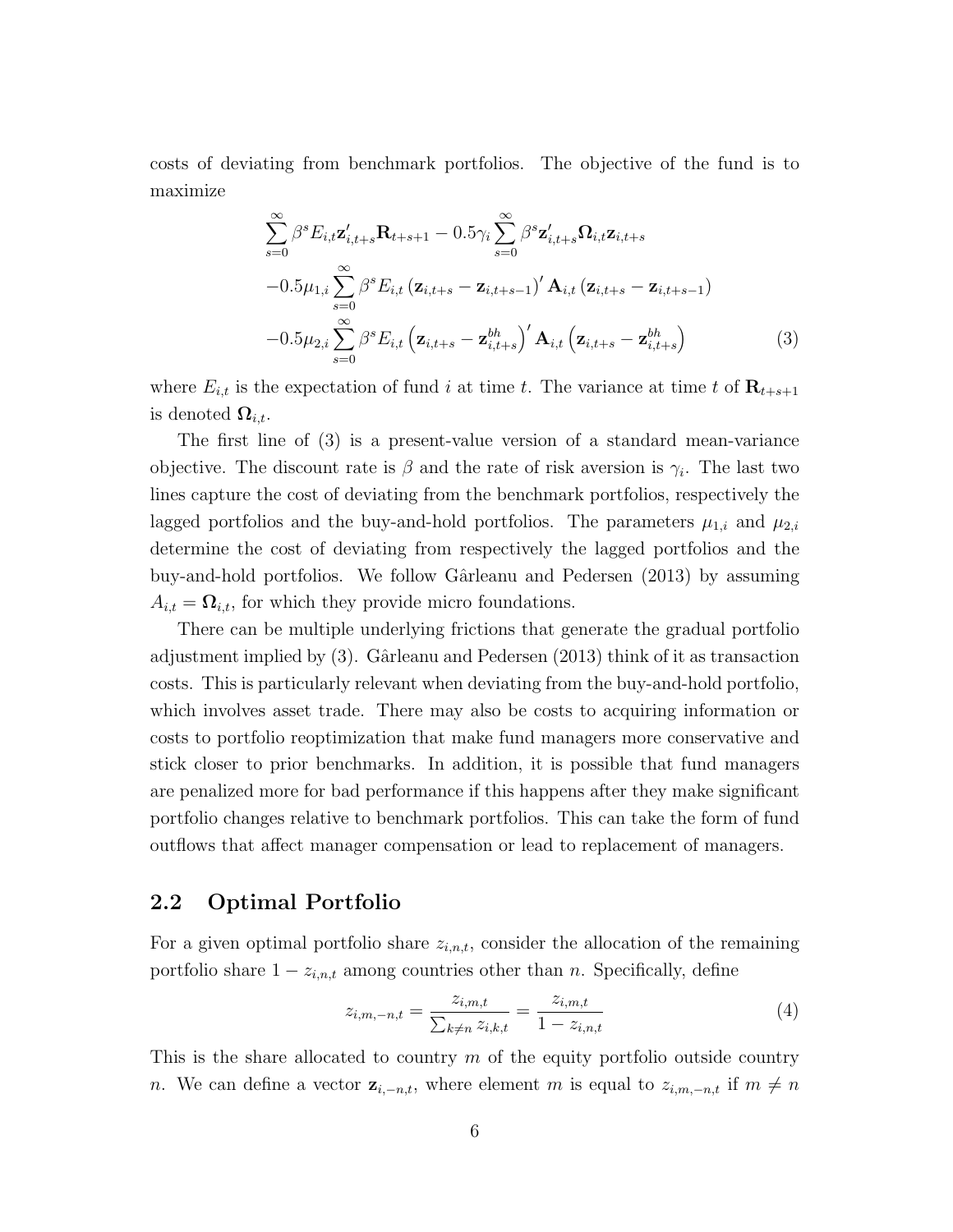and element n is zero. Choosing the optimal  $z_{i,t}$  is equivalent to choosing  $z_{i,n,t}$  and  $z_{i,-n,t}$ . The first-order condition with respect to  $z_{i,n,t}$  therefore takes the optimal  $z_{i,-n,t}$  as given.

We define a reference portfolio return for fund  $i$  and country  $n$  as the return on the portfolio of countries other than country n, with portfolio weights  $z_{i,m,-n,t}$ :

$$
R_{ref(i,n),t+1} = \sum_{m \neq n} z_{i,m,-n,t} R_{m,t+1} = \mathbf{z}'_{i,-n,t} \mathbf{R}_{t+1}
$$
(5)

The excess return of country *n* relative to the reference portfolio is

$$
er_{i,n,t+1} = R_{n,t+1} - R_{ref(i,n),t+1} = (\mathbf{e}_n - \mathbf{z}_{i,-n,t})' \mathbf{R}_{t+1}
$$
(6)

where  $\mathbf{e}_n$  is a vector of size N with element n equal to 1 and zeros otherwise.

We maximize (3) with respect to  $z_{i,n,t}$  after substituting the identity

$$
\mathbf{z}_{i,t} = \mathbf{z}_{i,-n,t} + (\mathbf{e}_n - \mathbf{z}_{i,-n,t}) z_{i,n,t}
$$
\n<sup>(7)</sup>

Appendix A derives the first-order condition with respect to  $z_{i,n,t}$ . After some rewriting, it becomes:

$$
E_{i,t}er_{i,n,t+1} + u_{i,n,t} - \gamma_i \sigma_{i,n}^2 \hat{z}_{i,n,t}
$$
  
+ 
$$
(\mu_{1,i} + \mu_{2,i})\sigma_{i,n}^2(\beta E_{i,t}\hat{z}_{i,n,t+1} - (1+\beta)\hat{z}_{i,n,t} + \hat{z}_{i,n,t-1})
$$
  
+ 
$$
\mu_{2,i}\sigma_{i,n}^2 \bar{z}_{i,n}(1-\bar{z}_{i,n}) (er_{i,n,t} - \beta E_{i,t}er_{i,n,t+1}) = 0
$$
 (8)

Here  $\hat{z}_{i,n,t} = z_{i,n,t} - \bar{z}_{i,n}$ , where

$$
\bar{z}_{i,n} = -\frac{\sigma_{n,ref(i,n)}}{\sigma_{i,n}^2} \tag{9}
$$

is the mean (over time) of the portfolio share allocated to country  $n$  by fund  $i$ , where  $\sigma_{n,ref(i,n)}$  is the mean value of  $cov_{i,t}(er_{i,n,t+1}, R_{ref(i,n),t+1})$  and  $\sigma_{i,n}^2$  is the mean value of  $var_{i,t}(er_{i,n,t+1})$ . While  $\bar{z}_{i,n}$  depends on the mean level of risk, the term  $u_{i,n,t}$  in (8) captures time-varying risk in deviation from its mean:

$$
u_{i,n,t} = -\gamma_i \left( cov_{i,t} (er_{i,n,t+1}, R_{ref(i,n),t+1}) - \sigma_{n,ref(i,n)} \right) - \gamma_i \bar{z}_{i,n} \left( var_{i,t} (er_{i,n,t+1}) - \sigma_{i,n}^2 \right)
$$
\n(10)

Appendix B derives the following solution to the second-order difference equation (8) in  $\hat{z}_{i,n,t}$ :

$$
\hat{z}_{i,n,t} = \omega_i \left( \frac{\mu_{1,i}}{\mu_{1,i} + \mu_{2,i}} \hat{z}_{i,n,t-1} + \frac{\mu_{2,i}}{\mu_{1,i} + \mu_{2,i}} \hat{z}_{i,n,t}^{bh} \right) + \frac{\omega_i}{\theta_i \sigma_{i,n}^2} \sum_{s=1}^{\infty} (\beta \omega_i)^{s-1} E_t e r_{i,n,t+s} + \epsilon_{i,n,t}
$$
\n(11)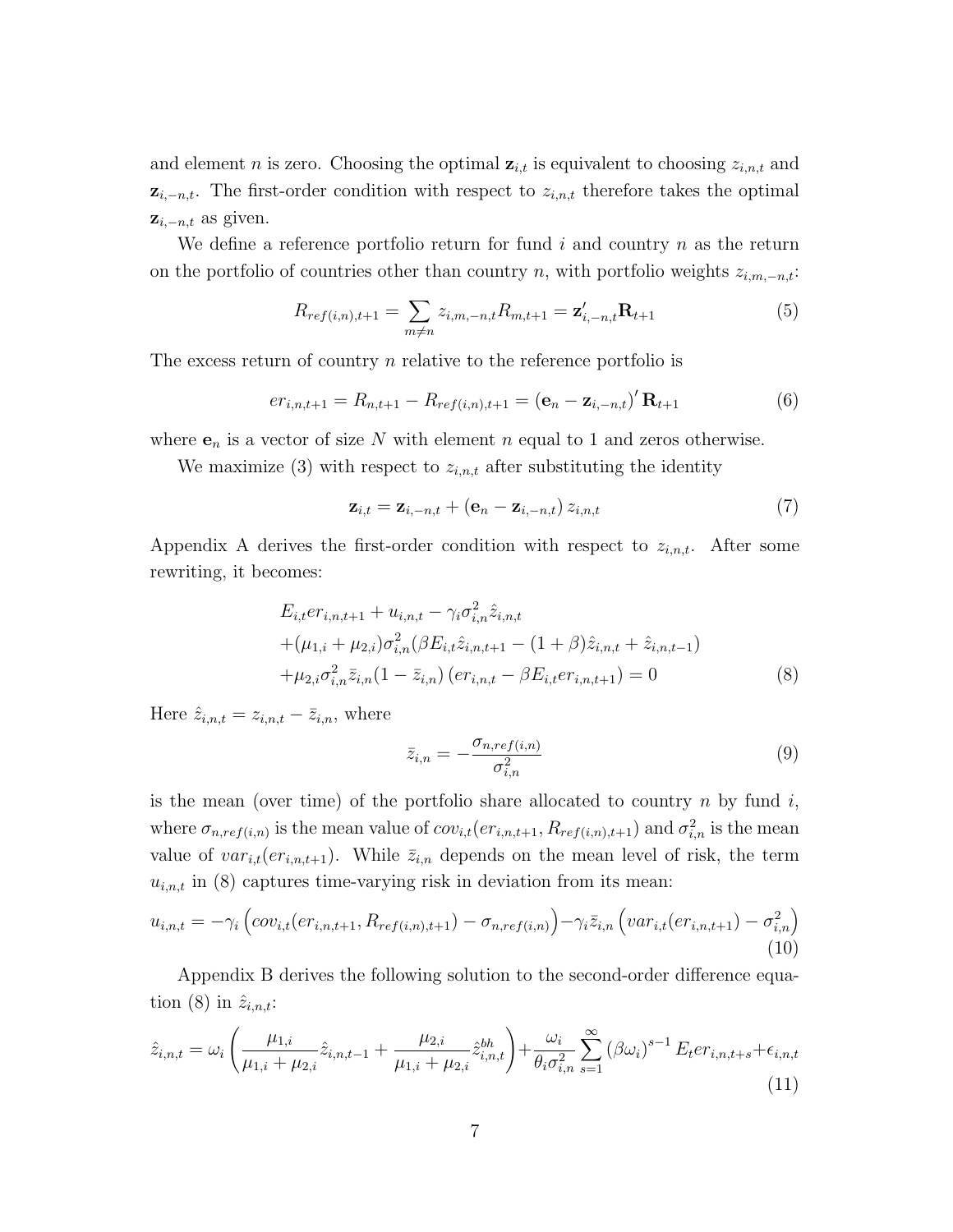where  $\theta_i = \mu_{1,i} + \mu_{2,i}$ ,

$$
\epsilon_{i,n,t} = \frac{\omega_i}{\theta_i \sigma_{i,n}^2} \sum_{s=1}^{\infty} (\beta \omega_i)^{s-1} E_{i,t} u_{i,n,t+s-1} + \frac{\omega_i}{\theta_i \sigma_{i,n}^2} \sum_{s=1}^{\infty} (\beta \omega_i)^{s-1} (E_{i,t} e_{i,n,t+s} - E_t e_{i,n,t+s})
$$
\n(12)

and

$$
\omega_i = \frac{2\theta_i}{\gamma_i + (1+\beta)\theta_i + \sqrt{\gamma_i^2 + (1-\beta)^2 \theta_i^2 + 2(1+\beta)\gamma_i \theta_i}}
$$
(13)

In (12) the term  $E_{i,t}er_{i,n,t+s}-E_{t}er_{i,n,t+s}$  captures the expected excess return by fund i minus the expected excess return by the econometrician. The expectation operator for the latter is denoted  $E_t$ .

In general there is heterogeneity across funds in  $\gamma_i$ ,  $\mu_{1,i}$  and  $\mu_{2,i}$ , as well as heterogeneity across  $(i, n)$  pairs with respect to  $\sigma_{i,n}^2$  and risk that determines  $\bar{z}_{i,n}$ . The same parameters without the  $i$  and  $n$  subscripts will refer to their mean across funds and countries. Since we will not be able to precisely characterize the heterogeneity across funds in the data, we focus on the mean of these parameters. To do so, we linearize the optimal portfolio expression (11) with respect to these parameters equal to their mean and all  $\hat{z}$  variables and excess returns equal to zero.<sup>6</sup>

Defining  $\delta = \beta \omega$ , this gives

$$
z_{i,n,t} = b_{i,n} + b_1 z_{i,n,t-1} + b_2 z_{i,n,t}^{bh} + b_3 ER_{i,n,t} + \epsilon_{i,n,t}
$$
\n(14)

where

$$
b_{i,n} = (1 - \omega)\bar{z}_{i,n}; \ b_1 = \omega \frac{\mu_1}{\mu_1 + \mu_2}; \ b_2 = \omega \frac{\mu_2}{\mu_1 + \mu_2}; \ b_3 = \frac{\omega}{\theta \sigma^2 (1 - \delta)}
$$

$$
\omega = \frac{2\theta}{\gamma + (1 + \beta)\theta + \sqrt{\gamma^2 + (1 - \beta)^2 \theta^2 + 2(1 + \beta)\gamma\theta}}
$$

Here  $\omega, \theta, \gamma, \mu_1$  and  $\mu_2$  refer to the mean across funds of  $\omega_i, \theta_i, \gamma_i, \mu_{1,i}$  and  $\mu_{2,i}$ , while  $\sigma^2$  is the mean across all  $(i, n)$  of  $\sigma_{i,n}^2$ . The present discounted value of future expected excess returns is defined as

$$
ER_{i,n,t} = \sum_{s=1}^{\infty} (1 - \delta) \delta^{s-1} E_t er_{i,n,t+s}
$$
 (15)

<sup>&</sup>lt;sup>6</sup>We therefore omit second and higher order terms such as  $(\omega_i - \omega)\hat{z}_{i,n,t-1}$ , where  $\omega$  is the mean of  $\omega_i$ . This involves the product of two variables that both have a mean of zero. In Section 4.8 we will consider heterogeneity associated with  $\sigma_{i,n}^2$  that leads to heterogeneity in the coefficient on the present discounted value of the expected excess return.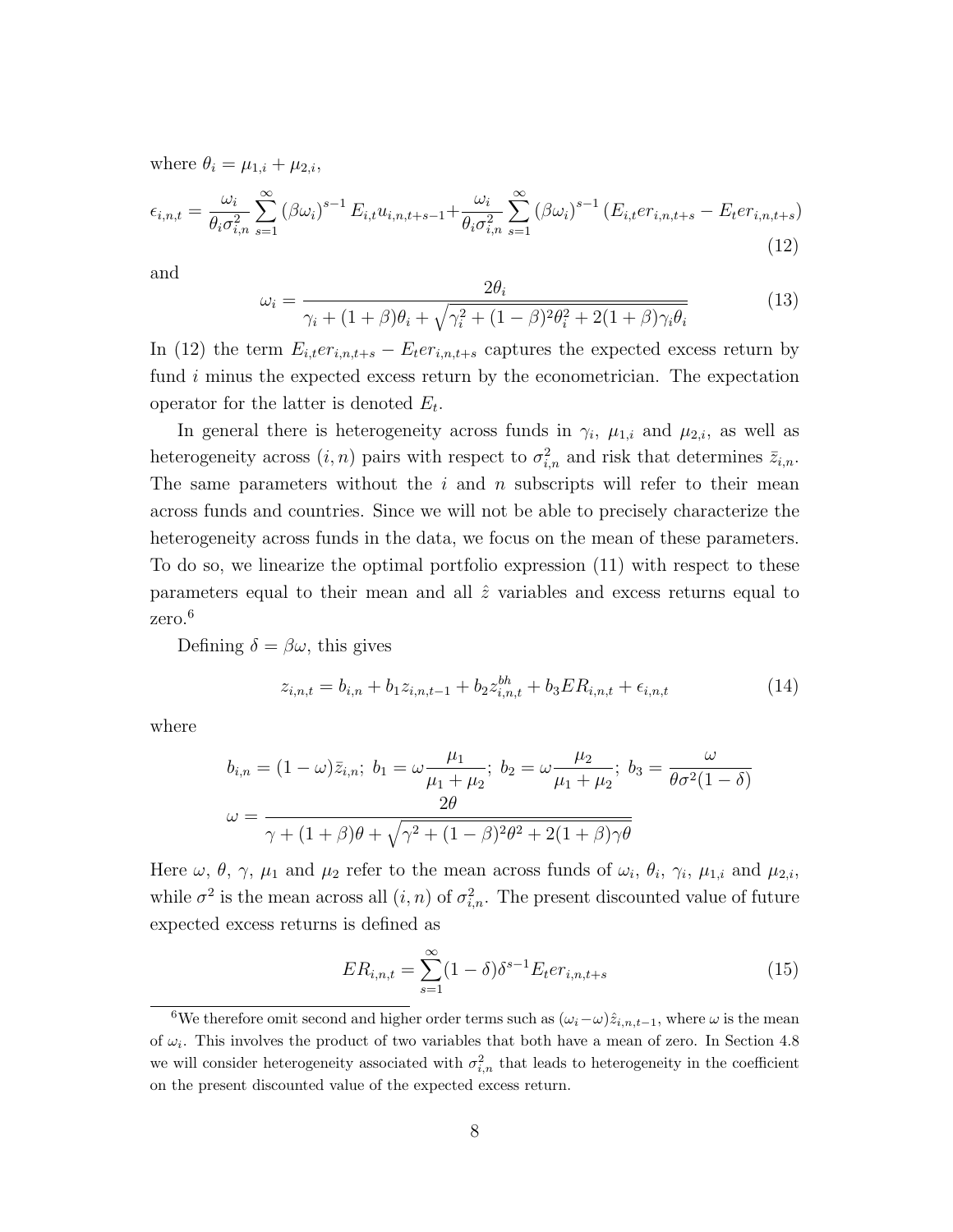Note that it is defined such that the weights on all future expected excess returns sum to 1.

#### 2.3 Intuition

Equation (14) writes the optimal portfolio as a linear function of the two benchmark portfolios,  $z_{i,n,t-1}$  and  $z_{i,n,t}^{bh}$ , the expected present discounted value of the excess return on country  $n$  equity relative to the reference portfolio, and a timevarying error term.

First consider the role of risk aversion. In general, investors face a trade-off between risk, expected returns and the cost of deviating from the benchmark portfolios. A rise in risk aversion implies that investors are more concerned with risk, and therefore relatively less concerned with deviating from the benchmark portfolios and expected excess returns. This therefore reduces  $b_1$ ,  $b_2$  and  $b_3$  (through ω).

Next consider the role of the portfolio frictions. A higher relative cost of deviating from the lagged portfolio compared to the buy-and-hold portfolio leads to a higher relative weight on the lagged portfolio in the portfolio expression:  $b_1/b_2 = \mu_1/\mu_2$ . An increase in the aggregate portfolio friction  $\theta$  implies that investors are relatively more concerned with deviating from the benchmark portfolios and therefore relatively less concerned with risk and expected returns. It therefore raises the weight on both benchmark portfolios  $(b_1 \text{ and } b_2)$ , while it lowers the weight on the present discounted value of expected future excess returns  $(b_3)$ .

Portfolio frictions also have the implication that the optimal portfolio gives relatively more weight to expected excess returns further into the future. The weight on the expected excess return s periods into the future is  $(1 - \delta)\delta^{s-1}$  with  $\delta = \beta \omega$ . A higher average portfolio friction  $\theta$  raises  $\delta$ , which implies more weight on expected returns further into the future. Without portfolio frictions all the weight is on the expected excess return in the immediate future:

$$
z_{i,n,t} = b_{i,n} + \frac{E_t e r_{i,n,t+1}}{\gamma \sigma_{i,n}^2} + \epsilon_{i,n,t}
$$
\n(16)

The reason that portfolio frictions shift the weight to expected returns further into the future is that investors wish to smooth portfolio changes in anticipation of changes in expected future excess returns.<sup>7</sup> We can also see that investors give

<sup>7</sup>Bacchetta, van Wincoop, and Young (2021) obtain a similar dependence of the portfolio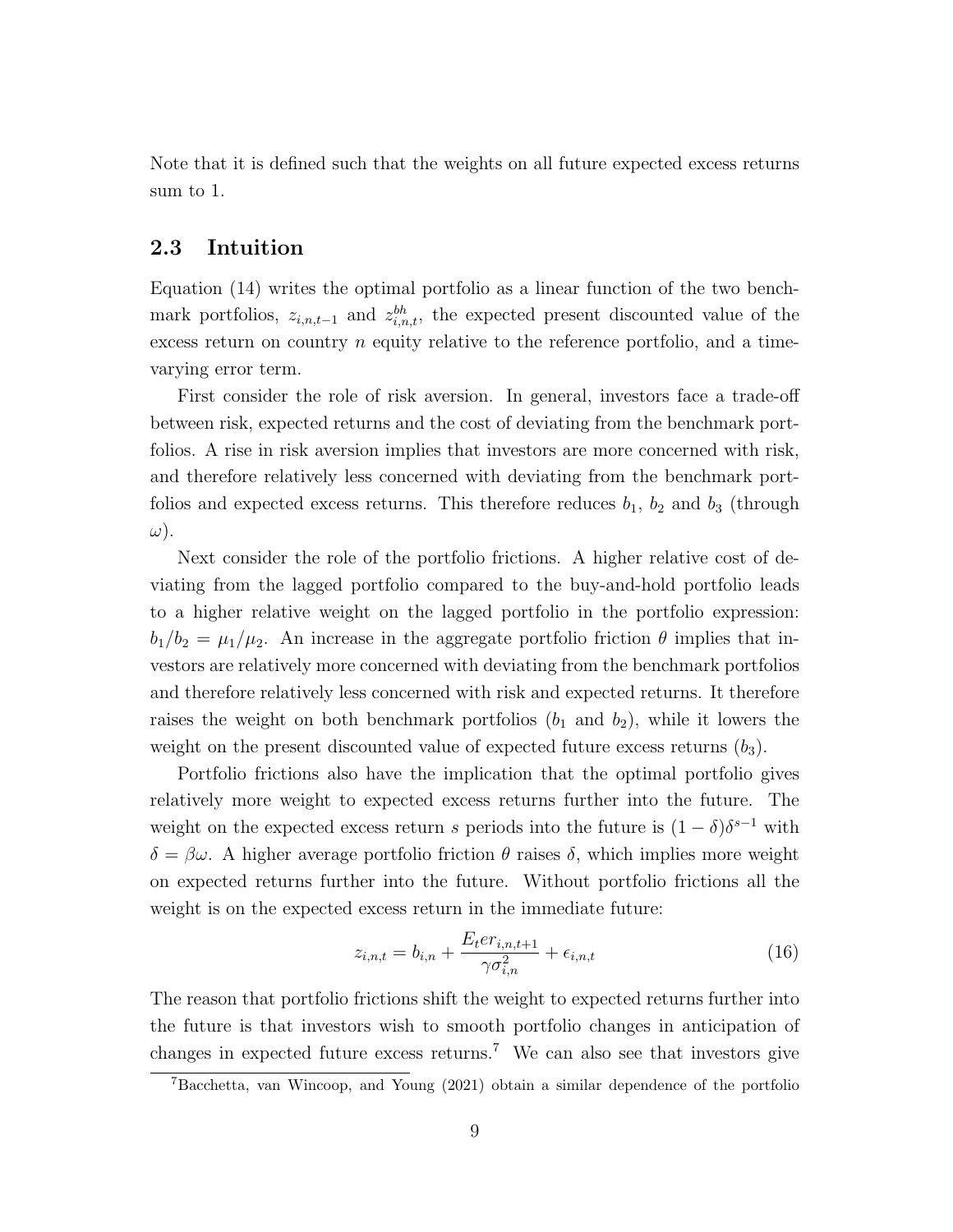more weight to expected excess returns further into the future (higher  $\delta$ ) when the time discount rate  $\beta$  is higher and the risk aversion  $\gamma$  is lower.

Finally some comments are in order regarding the error term  $\epsilon_{i,n,t}$  defined in (12). The first term is the expected present discounted value of risk in deviation from its mean. Risk is defined by  $u_{i,n,t}$  in (10) and depends on both the variance of the excess return and the covariance of the excess return with the reference portfolio. The second term captures differences between expected excess returns by fund i and that by the econometrician (denoted with the expectation operator  $E_t$ ). This may include deviations from rational expectations of excess returns that lead to noise trade. It may also capture changes in expected excess returns associated with information that is not easily available to an econometrician. Waves of optimism or pessimism about a country that we cannot easily measure therefore go into the error term as well.

It should finally be pointed out that there is an alternative way of writing the optimal portfolio expression. Define a valuation effect variable as the difference between the buy-and-hold portfolio and the lagged portfolio:

$$
val_{i,n,t} = z_{i,n,t}^{bh} - z_{i,n,t-1}
$$
\n(17)

Linearizing, we have  $val_{i,n,t} = \bar{z}_{i,n}(1-\bar{z}_{i,n})er_{i,n,t}$ . It tells us how much the portfolio share increases due to an increase in the excess return in the absence of any asset trade.

The portfolio can then be written as

$$
z_{i,n,t} = b_{i,n} + a_1 z_{i,n,t-1} + a_2 val_{i,n,t} + a_3 ER_{i,n,t} + \epsilon_{i,n,t}
$$
\n
$$
(18)
$$

where  $a_1 = b_1 + b_2$ ,  $a_2 = b_2$ ,  $a_3 = b_3$ . The coefficient on the valuation effect therefore corresponds to the coefficient on the buy-and-hold portfolio in (14), while the coefficient on the lagged portfolio is now the sum of the coefficients on the lagged and buy-and-hold portfolios in (11). Raddatz and Schmukler (2012) estimate a portfolio expression for mutual funds that includes the lagged portfolio and valuation effect, but not the expected excess returns.

Given estimates of the reduced form parameters  $a_1$ ,  $a_2$  and  $a_3$  from the portfolio regression, we can then extract the structural parameters. We will used scaled

on the present value of expected future excess returns in a framework where there is a given probability p of changing the portfolio each period, analogous to Calvo price setting.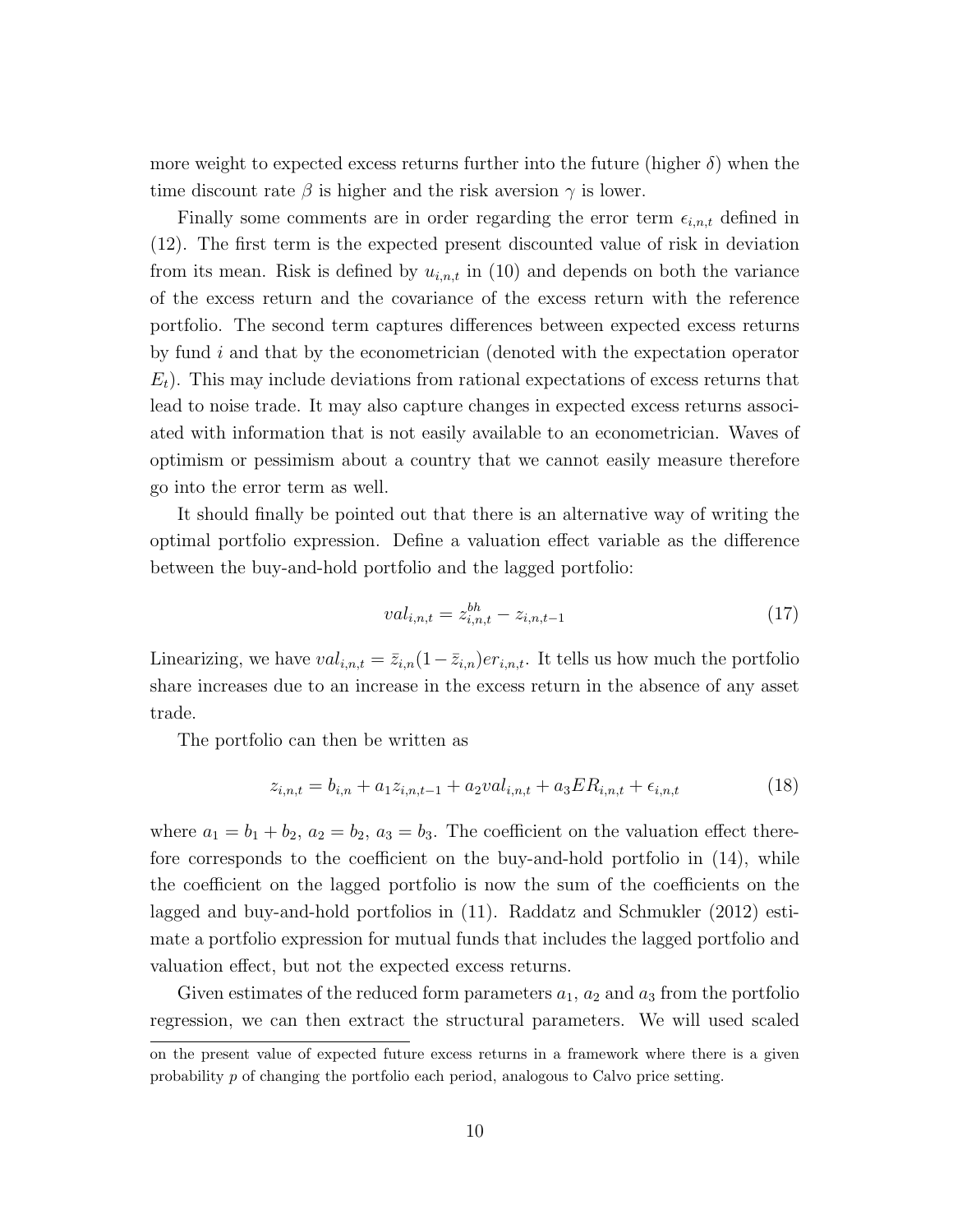structural parameters for the portfolio frictions, defined as  $\lambda_1 = \mu_1 \sigma^2$  and  $\lambda_2 =$  $\mu_2 \sigma^2$ . Then

$$
\lambda_1 = \frac{a_1 - a_2}{a_3 (1 - \delta)}\tag{19}
$$

$$
\lambda_2 = \frac{a_2}{a_3 \left(1 - \delta\right)}\tag{20}
$$

$$
\gamma = \frac{1 - a_1}{a_3 \sigma^2} \tag{21}
$$

We also have  $\delta = \beta a_1$ .

## 3 Predicting Cross-Country Equity Return Differentials

A key variable in the portfolio expression derived above is the expected excess return variable  $ER_{i,n,t}$ . This section describes how we construct estimates for expected excess return differentials. After reviewing the empirical strategy, we show that return differentials can be predicted by standard variables: dividend-price, earnings-price and momentum. We present results for pooled linear regressions.

#### 3.1 Outline

The excess return in a specific country is fund-specific as it depends on equity returns in the reference countries and the portfolio weights of the fund in these countries. In this section, rather than considering expected excess returns for individual funds, we consider return differentials relative to the US. Specifically, the excess return for country n at  $t + s$  is  $er_{n,t+s} = R_{n,t+s} - R_{US,t+s}$ , where  $R_{n,t+s}$ and  $R_{US,t+s}$  are the equity returns of country n and the US at  $t + s$ . As discussed further in the next section, the expected excess return for a specific fund can easily be computed once we know the expected excess returns relative to the US for individual countries. For a fund i it is simply the expected excess return  $E_t$ er<sub>n,t+s</sub> for country n minus the weighted average of expected excess returns  $\mathcal{E}_{t} e r_{m,t+s}$  of the reference countries, using the portfolio shares for the reference portfolio of fund i as weights.

In the theory, portfolio shares depend on a present discounted value of expected excess returns at all future dates. We will indeed use such present values when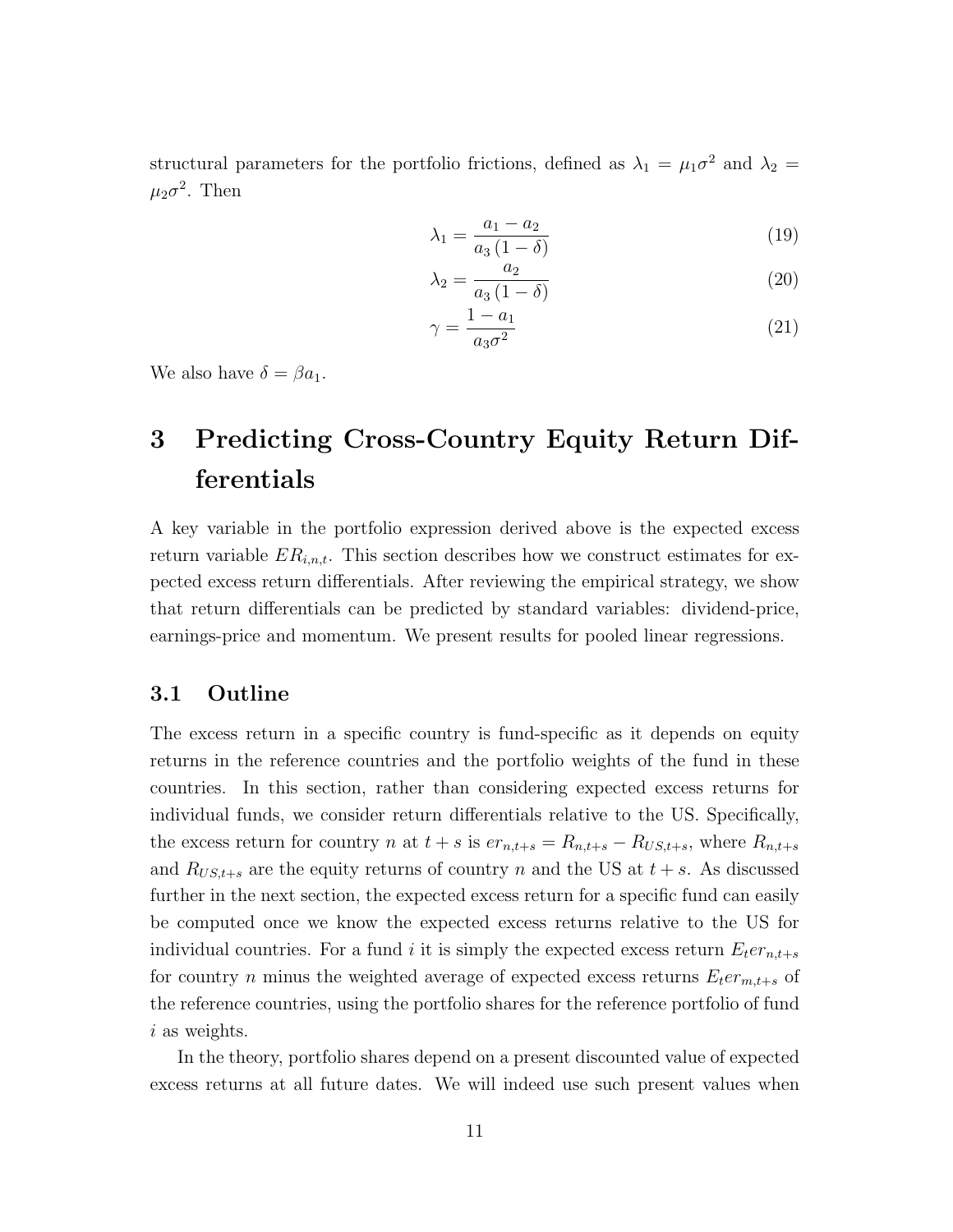applying the theory to US mutual fund portfolio shares in the next section. But in this section we consider either the predictability of excess returns  $er_{n,t+1}$  over the next month or cumulative excess returns  $er_{n,t,t+k} = er_{n,t+1} + ... + er_{n,t+k}$  over the next  $k$  months. We use panel regressions to report predictability at different horizons.

#### 3.2 Panel Regressions

We use pooled regressions over 73 countries with monthly data from January 1970 to March 2019. All data in the baseline regressions come from MSCI, using the last trading day of the month. Since data availability starts later for many countries, this gives us an unbalanced panel with more than  $22,000$  observations.<sup>8</sup> Returns are computed from the MSCI total return index. We consider the following benchmark regression:

$$
er_{n,t,t+k} = \alpha_n + \beta' X_{n,t} + \varepsilon_{n,t} \tag{22}
$$

where  $X_{n,t}$  is a set of explanatory variables known at time t. Following Petersen (2009), we include a country fixed effect and cluster standard errors by month.<sup>9</sup> Using pooled data and assuming a common coefficient  $\beta$  allows us to get more precise estimates.<sup>10</sup>

The explanatory variables in the benchmark specification are standard in the literature on stock return predictability, $11$  but here we consider the differential with the US. These variables are the differential in the log earning-price ratio  $dep_{n,t} = ln(E/P)_{n,t} - ln(E/P)_{US,t}$ ; the differential in the log dividend-price ratio  $ddp_{n,t} = ln(D/P)_{n,t} - ln(D/P)_{US,t};$  and momentum, measured by the current return differential  $er_{n,t-1,t}$ . Since we take the log of the earning-price ratio, we omit the periods where it takes a negative value.<sup>12</sup>

Table 1 shows the results of regression (22) for one-period ahead returns  $er_{n,t,t+1}$ . We see that the three variables are strongly significant and have the expected sign. From the first column, it is interesting to notice that the small coefficient of 0.0426 on momentum implies that excess returns are not very persistent. In line with

<sup>8</sup>There are 18 countries in the sample in 1970, increasing to 35 in 1988, 44 in 1993, etc.

<sup>9</sup>Results do not change much if we include time fixed effects. We notice, however, that since we consider return differentials, global stock market shocks should not matter much.

 $^{10}$ Hjalmarsson (2010) shows that pooling across countries gives superior predictability.

<sup>&</sup>lt;sup>11</sup>See for example Koijen and Van Nieuwerburgh (2011) or Rapach and Zhou (2013) for surveys.

 $12$ Negative values are observed during the Asian and the Scandinavian financial crises.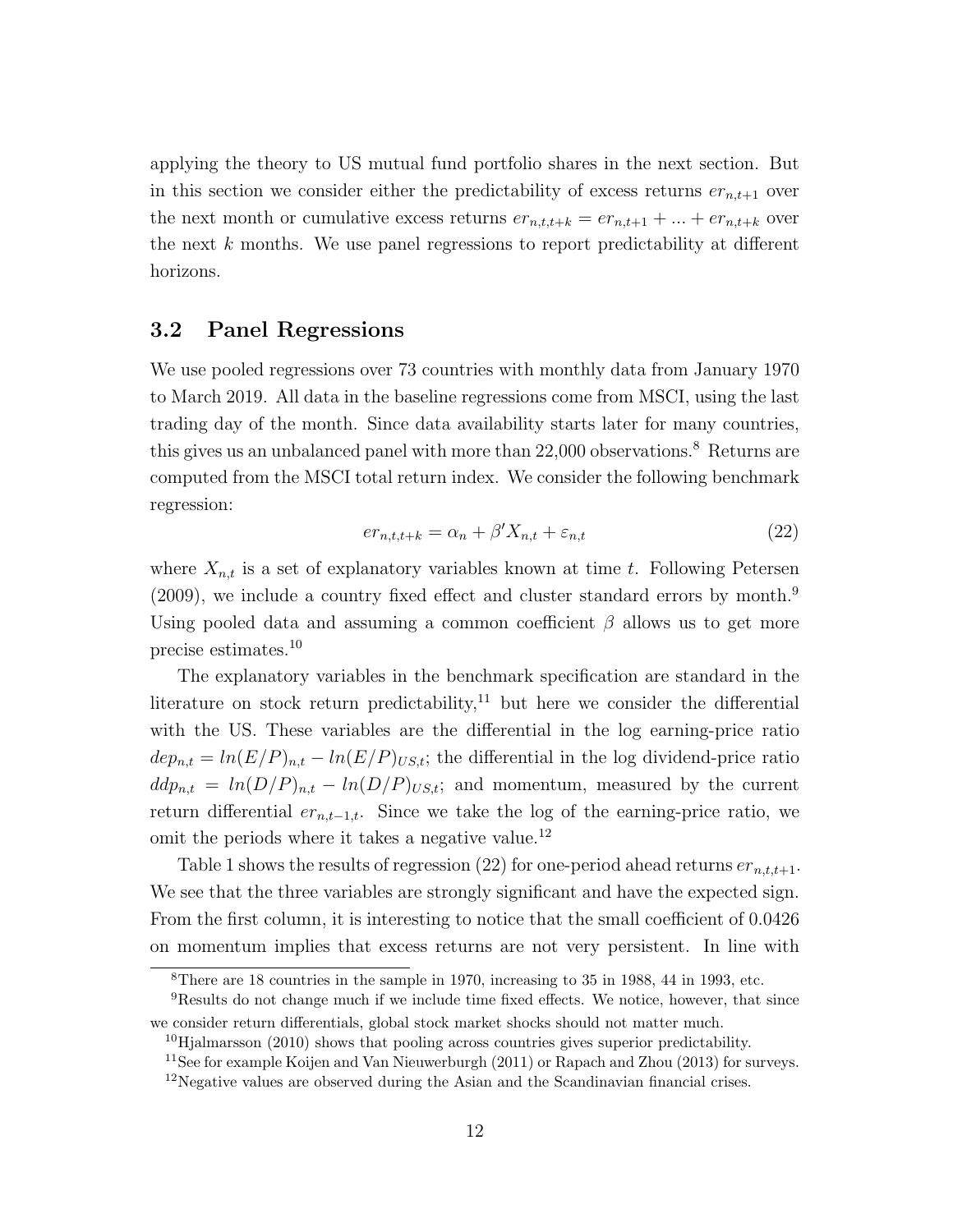the literature on return predictability, the  $R^2$  is extremely low for short-horizon predictions.

|                       | (1)                    | $\left( 2\right)$         | $\left( 3\right)$         | $\left( 4\right)$         | $\left( 5\right)$         | $\left( 6\right)$         |
|-----------------------|------------------------|---------------------------|---------------------------|---------------------------|---------------------------|---------------------------|
| Momentum              | $0.0426**$<br>(0.0167) |                           |                           | $0.0426**$<br>(0.0177)    | $0.0439**$<br>(0.0173)    | $0.0441**$<br>(0.0178)    |
| Dividend-Price        |                        | $0.00695***$<br>(0.00210) |                           |                           | $0.00757***$<br>(0.00208) | $0.00595***$<br>(0.00204) |
| Earning-Price         |                        |                           | $0.00660***$<br>(0.00197) | $0.00716***$<br>(0.00196) |                           | $0.00459**$<br>(0.00196)  |
| Constant              | 0.000846<br>(0.00146)  | $-0.00198$<br>(0.00153)   | $-0.00177$<br>(0.00149)   | $-0.00189$<br>(0.00148)   | $-0.00218$<br>(0.00152)   | $-0.00298*$<br>(0.00153)  |
| Observations<br>$R^2$ | 24675<br>0.006         | 22873<br>0.006            | 22033<br>0.006            | 22021<br>0.007            | 22856<br>0.008            | 21908<br>0.009            |

Table 1: REGRESSIONS ONE-MONTH RETURN DIFFERENTIAL  $er_{n,t,t+1}$ 

Standard errors clustered by month in parentheses.  $\degree p < 0.10$ ,  $\degree\degree p < 0.05$ ,  $\degree\degree\degree p < 0.01$ . Notes: Regressions with 73 countries over the interval 1970:01-2019:02. All regressions include a country fixed effect.

The fit of equation (22) significantly improves when the horizon increases. Table 2 shows the results for one month (as in Table 1), 12 months, 24 months, and 36 months excess returns, using the three variables in the regression. We see that coefficient values increase with the horizon. Moreover, the  $R<sup>2</sup>$  increases significantly, reaching 13.7% at the 36-month horizon.

The results in Tables 1 and 2 show that there is indeed predictability of stock market return differentials and that it is particularly strong at longer horizons. In Appendix C we show that the predictability is also economically significant, following an approach similar to Cenedese et al. (2016). When sorting countries each month into quintiles based on their values of momentum, dividend-price differential, or earning-price differential, we show that returns are substantially higher for higher quintiles, i.e., higher values of momentum, dividend-price, or earning-price are associated with higher returns.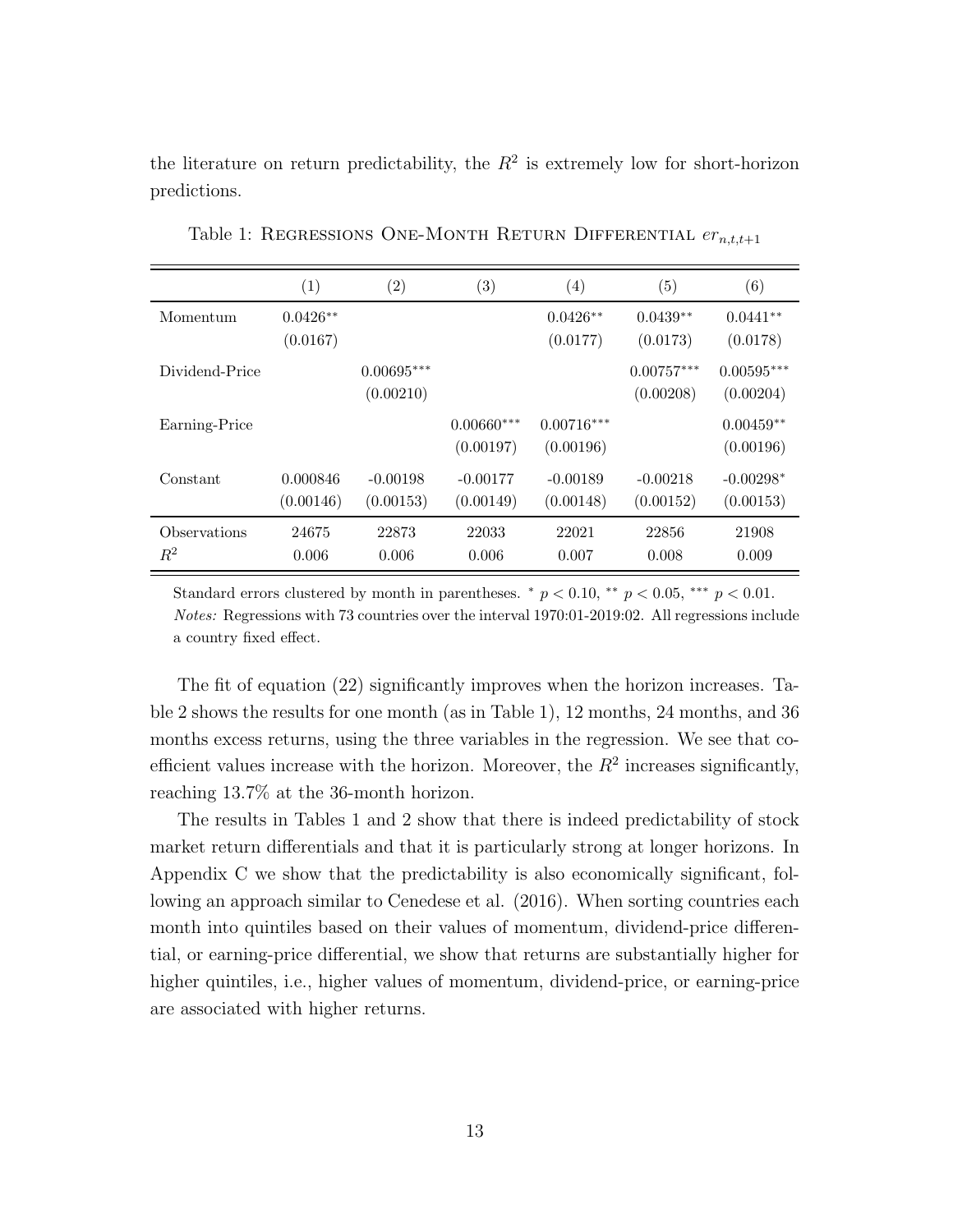|                            | (1)            | $\left( 2\right)$ | (3)             | $\left( 4\right)$ |
|----------------------------|----------------|-------------------|-----------------|-------------------|
|                            | $er_{n,t,t+1}$ | $er_{n,t,t+12}$   | $er_{n,t,t+24}$ | $er_{n,t,t+36}$   |
| Momentum                   | $0.0441**$     | $0.3318***$       | $0.4930***$     | $0.8175***$       |
|                            | (0.0178)       | (0.0683)          | (0.1130)        | (0.1621)          |
| Dividend-Price             | $0.0060***$    | $0.0994***$       | $0.2289***$     | $0.3866***$       |
|                            | (0.0020)       | (0.0097)          | (0.0198)        | (0.0336)          |
| Earning-Price              | $0.0046**$     | $0.0372***$       | $0.0935***$     | $0.1537***$       |
|                            | (0.0020)       | (0.0090)          | (0.0161)        | (0.0255)          |
| Constant                   | $-0.0030*$     | $-0.0265***$      | $-0.0563***$    | $-0.0969***$      |
|                            | (0.0015)       | (0.0076)          | (0.0143)        | (0.0212)          |
| <i><b>Observations</b></i> | 21908          | 21116             | 20254           | 19392             |
| $R^2$                      | 0.009          | 0.064             | 0.104           | 0.137             |

Table 2: Regressions Return Differential - Different Horizons

Standard errors clustered by month in parentheses.  $\degree p < 0.10$ ,  $\degree\degree p < 0.05$ ,  $\degree\degree\degree p < 0.01$ . Notes: Regressions with 73 countries over the interval 1970:01-2019:02. All regressions include a country fixed effect.

## 4 Results for Mutual Fund Portfolios

In this section we use panel data of US-based equity funds that report country portfolio allocations to EPFR. These data are used to estimate portfolio equations implied by the model developed in Section 2. The sample runs from January 2002 to July 2016.

#### 4.1 Sample Selection and Portfolio Shares

The US mutual funds that report their country allocation to EPFR are mostly globally or regionally oriented, with a relative small average share allocated to US equity. The funds report their equity holdings in 135 countries (including the US) and cash holdings. Cash holdings are relatively small, on average 2.8 percent of total AUM (assets under management). In what follows we focus on the non-cash component of AUM, the equity holdings in the 135 countries. Aggregating across all funds, during an average month 7.5 percent of equity holdings are allocated to the United States. This shows the strong global bias of our funds. As discussed further below, the far majority of the funds have no US equity holdings at all.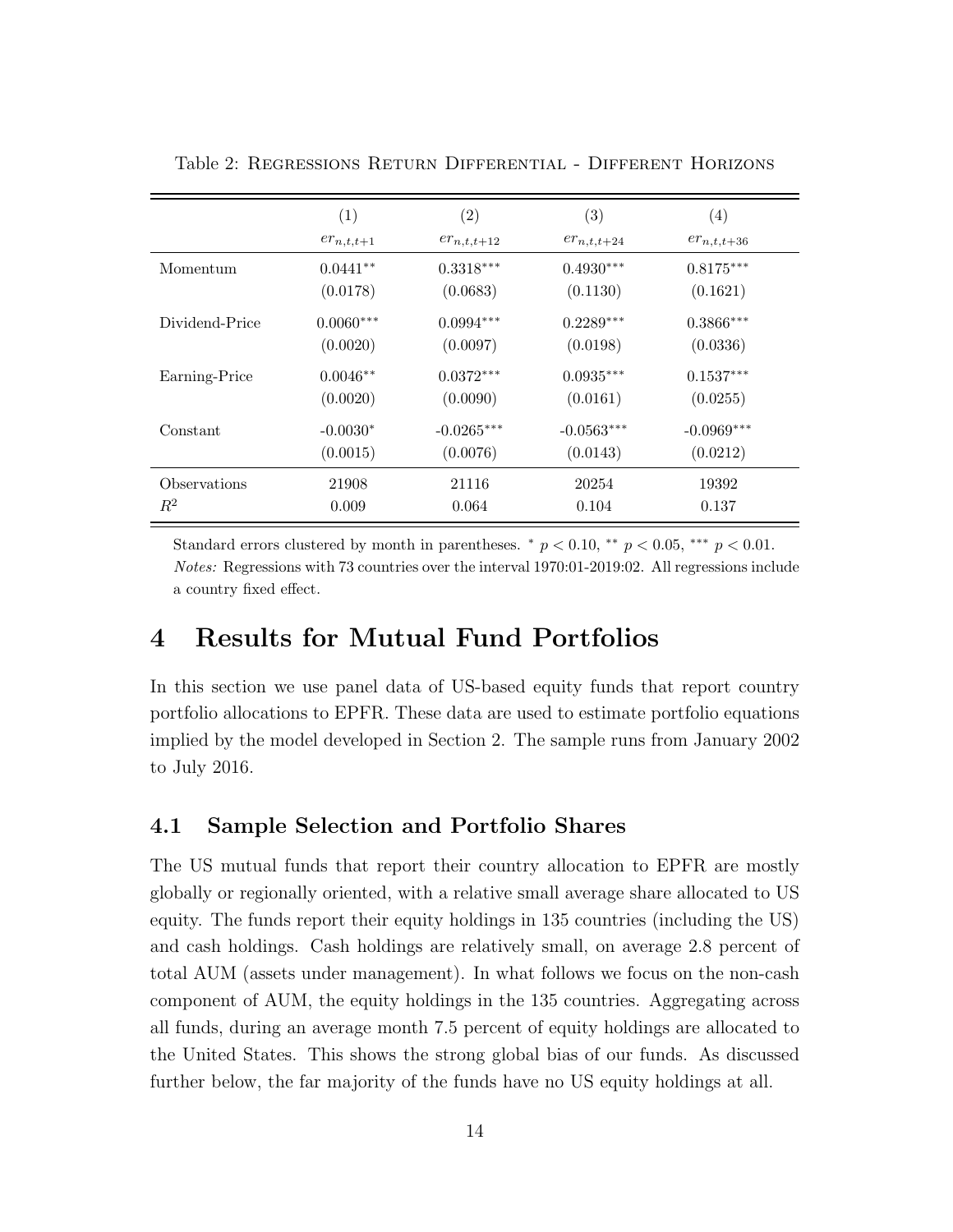It is useful to put the foreign equity holdings of these funds into broader perspective. At the end of the sample, July 2016, total US foreign equity holdings was  $$7,045$  billion.<sup>13</sup> Of that, \$3,394 billion (47 percent) was held by US mutual funds.<sup>14</sup> US equity mutual funds that report their country allocation to EPFR report a \$436 billion allocation to foreign equity, which is 13 percent of all foreign equity held by US mutual funds. The remaining 87 percent is held by US funds that do not report to EPFR and funds that do report to EPFR, but do not report their country allocation.

We clean the original sample. We focus on a subset of 316 funds investing in 36 countries and remove very small portfolio shares.<sup>15</sup> The sample selection is described below. In July 2016, this cleaned sample has a \$395 billion foreign equity allocation. This is 91 percent of the full sample AUM, so not much AUM is lost by cleaning the sample.

In the Online Appendix, we report some evidence of how representative this sample is in terms of the allocation across foreign countries. For July 2016, we report the portfolio shares allocated to the 35 foreign countries. We do this both for our sample of 316 mutual funds and for total US foreign equity holdings. The correlation is 0.88. Our mutual fund sample invests a higher share in emerging markets, particularly in Asian and Latin American countries. We also report time series of portfolio shares allocated to 3 regions (Europe, Asia and Latin America) from January 2002 to July 2016. These portfolio shares look quite similar to those based on total foreign equity holdings, with correlations of respectively 0.67, 0.56 and 0.79 for the three regions.<sup>16</sup>

Regarding the selection of funds, we only include US equity funds with more than \$5 million in AUM at the end of the sample. In addition, we impose that the fund must report its global equity allocations for at least 12 consecutive months

<sup>&</sup>lt;sup>13</sup>Monthly US foreign equity holdings are reported by Bertaut and Tryon (2007), later extended by Bertaut and Judson (2014), who have since further updated it through December 2018.

<sup>&</sup>lt;sup>14</sup>See Exhibit 18A of the 2016 report "U.S. Portfolio Holdings of Foreign Securities" from the US department of Treasury.

<sup>15</sup>The countries are: Australia, Belgium, Brazil, Canada, Chile, China, Colombia, Denmark, Finland, France, Germany, Hong-Kong, India, Indonesia, Ireland, Israel, Italy, Japan, Malaysia, Mexico, Netherlands, Norway, Peru, Philippines, Poland, Singapore, South Africa, South Korea, Spain, Sweden, Switzerland, Taiwan, Thailand, Turkey, United Kingdom and United States.

<sup>&</sup>lt;sup>16</sup>Related, Miao and Pant (2012) find that EPFR capital flows and balance of payments capital flows behave similarly for different regions of the world for both equity and bonds.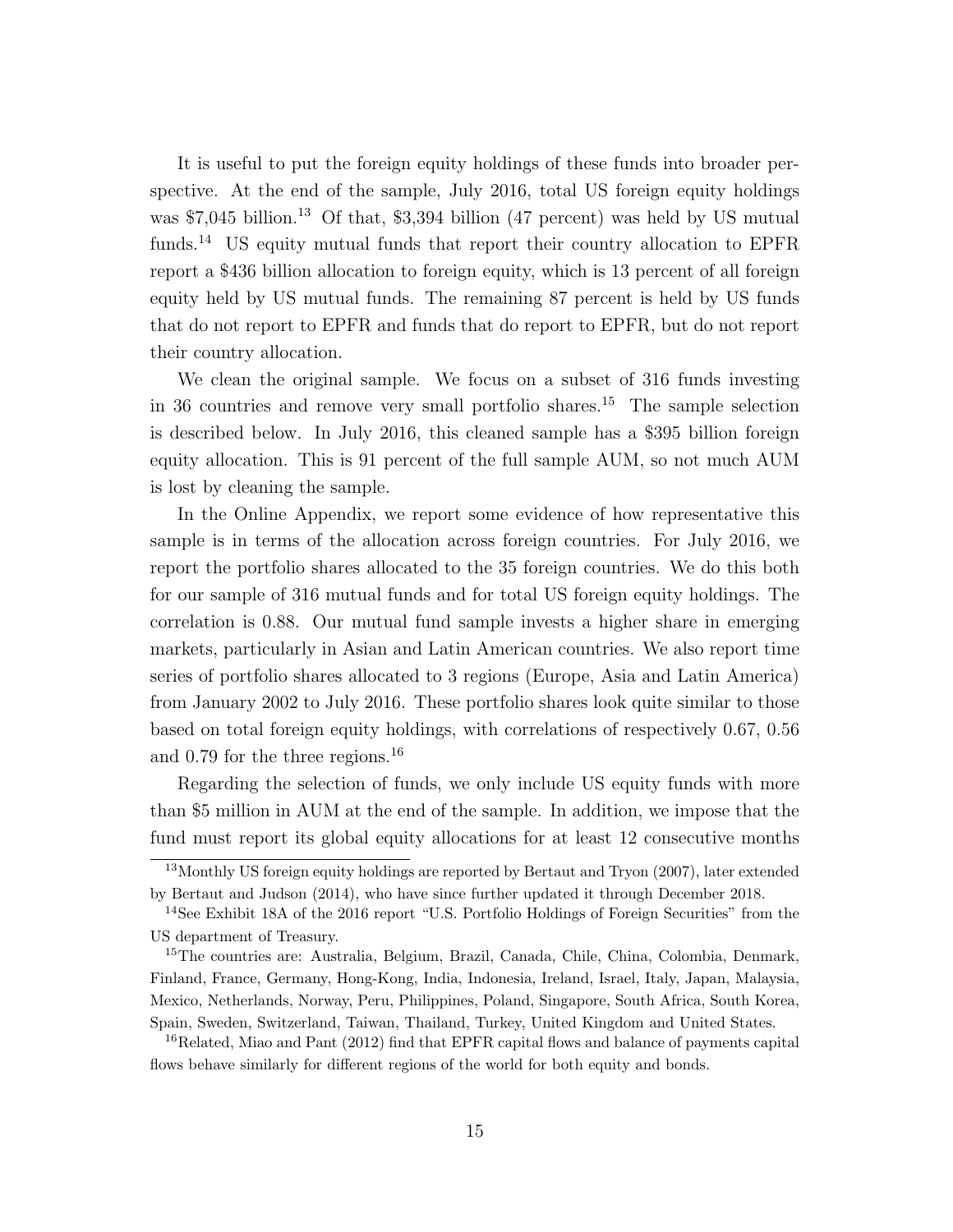during the sample. This leaves us with a total of 316 funds. We then drop very small portfolio shares and countries in which very few funds invest or for which we have insufficient MSCI data. There are two problems with small portfolio shares. First, valuation effects are very close to zero. As discussed, after linearizing we can write the valuation effect as  $val_{i,n,t} = \bar{z}_{i,n}(1-\bar{z}_{i,n})er_{i,n,t}$ . When  $\bar{z}_{i,n}$  is very close to zero, the valuation effect is essentially zero. This makes it difficult to determine the coefficient on the valuation effect, which is needed to determine the relative importance of the two portfolio costs (deviation from the lagged portfolio and the buy-and-hold portfolio). Second, as discussed below, we assume that the return of a fund in country  $n$  is the MSCI return of country  $n$ . If a fund invests very little in country n, its country n portfolio is much less likely to be well represented by the MSCI return in that country.<sup>17</sup>

To be more precise with our selection, consider the allocation of each fund to the aggregate of the 135 countries. Write the corresponding portfolio share as  $k_{i,n,t}$ , which is the investment by fund i in country n in month t as a share of the total allocation by fund i to the 135 countries in month t. Let  $k_{i,n}$  be the sample average, with the average taken over the months for which the fund reports the country allocation. Here we use the letter k instead of  $z$  to be clear that these are not the shares that will be used in the regression analysis.

For portfolio shares, we only consider  $(i, n)$  pairs for which  $k_{i,n}$  is at least 2 percent. Regarding countries, only 74 of the 135 have complete MSCI equity return data that are needed to compute excess returns and valuation effects. Many of these countries have very few funds that invest in them. We only include countries  $n$  in which at least 10 of the 316 funds invest during some month of the sample, not including the  $(i, n)$  pairs we removed. This reduces the sample to 36 countries. The Online Appendix extends our main analysis by including smaller portfolio shares.

Funds enter and exit the sample. The 316 funds are never all reporting simultaneously. The number of funds reporting rises over time. During the first 12 months of the sample an average of 46 funds report each month, while during the last 12 months of the sample an average of 222 funds report each month. For an average country and an average month, 29 percent of reporting funds report

 $17A$  final problem is that when the average portfolio share in a country by a fund is very small, the number of months for which the fund reports portfolio data in that country tends to be smaller.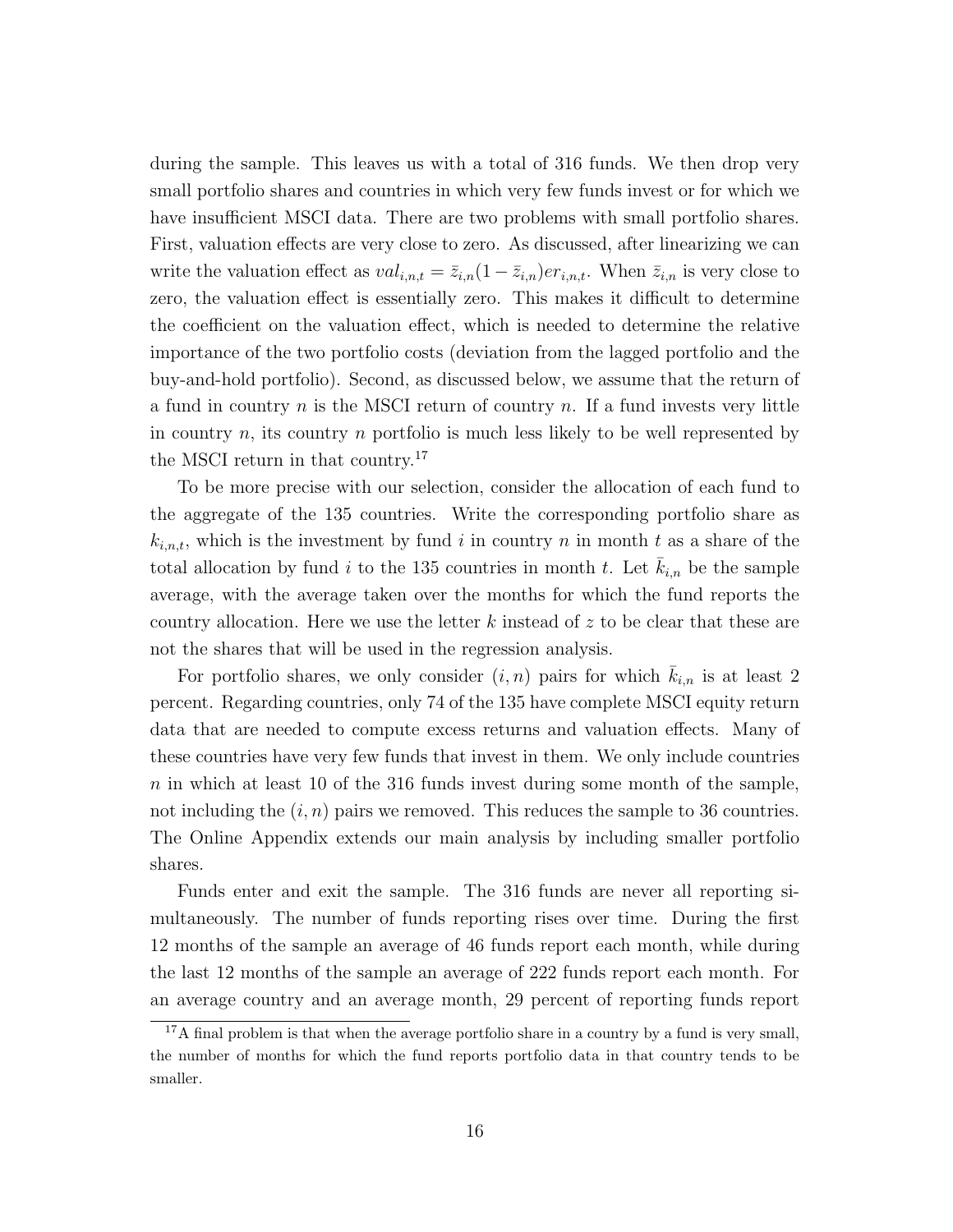a portfolio allocation to that country. For an average month, only 21 percent of reporting funds report a portfolio allocation to the United States. Therefore 79 percent of the funds only invest in foreign equity.

For our sample of 316 funds and 36 countries we compute  $z_{i,n,t}$  as the equity that fund i holds in country n during month  $t$ , divided by the total equity allocation of fund i to the 36 countries in the sample during month  $t$ . In addition, as necessary for the regressions, we only use observations  $z_{i,n,t}$  when data are available for both  $z_{i,n,t}$  and  $z_{i,n,t-1}$ . This results in a total of 154,407 observations.

#### 4.2 Equity Returns

We need data on equity returns both to compute an estimate of expected excess returns and to compute the buy-and-hold portfolio. We would preferably use equity returns of individual funds in each country. Unfortunately EPFR does not provide the return of funds in individual countries. We therefore follow Raddatz and Schmukler (2012) and use MSCI returns in each country. They argue that this provides a reasonable approximation. In what follows it is therefore assumed that  $R_{n,t}$  is the equity return of country n for all funds.

We construct the expected excess return variable  $ER_{i,n,t}$  as follows. We use the average sample weights  $\bar{z}_{i,m,-n}$  to compute the reference portfolio. In the Online Appendix we show that results are similar when we use the contemporaneous weights  $z_{i,m,-n,t}$ . The excess return relative to the reference portfolio can then be written as

$$
er_{i,n,t+s} = R_{n,t+s} - \sum_{m \neq n} \bar{z}_{i,m,-n} R_{m,t+s} = er_{n,t+s} - \sum_{m \neq n} \bar{z}_{i,m,-n} er_{m,t+s}
$$

where  $er_{n,t+s}$  is the excess return at  $t+s$  of country  $n$  relative to the United States. It then follows that

$$
ER_{i,n,t} = (1 - \delta) \sum_{s=1}^{k} \delta^{s-1} E_t \left( er_{n,t+s} - \sum_{m \neq n} \bar{z}_{i,m,-n} er_{m,t+s} \right)
$$
(23)

First some comments are in order regarding k and  $\delta$ . While in the theory  $k = \infty$ , in the empirical applications k is necessarily finite. We assume  $k = 24$ . We consider lower and higher values in the Online Appendix. The estimation of  $\delta$ is discussed in Section 4.5. It is consistent with its theoretical value of  $\beta a_1$ , where  $a_1$  is the coefficient on the lagged portfolio share in (18).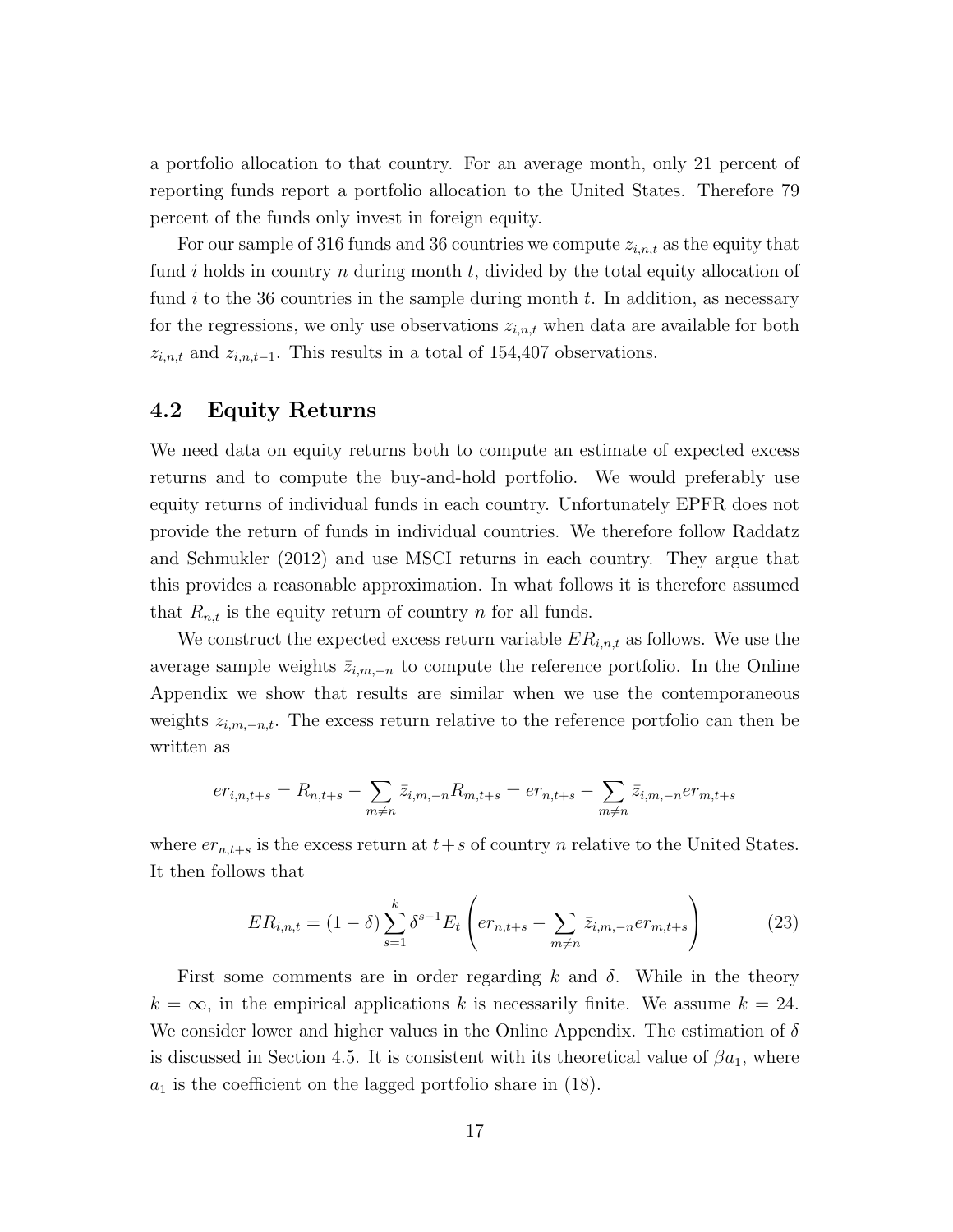We compute the expectation in (23) by estimating a panel regression of

$$
(1 - \delta) \sum_{s=1}^{k} \delta^{s-1} e r_{n,t+s}
$$

on the same variables that we regressed  $er_{n,t,t+k}$  on in Section 3. However, in contrast to the previous section, here we create true forecasts using recursive regressions up to the time of the forecast rather than using the entire sample. The sample starts in January 1970. As shown in the Online Appendix, we still find predictability when restricting the sample to the 35 foreign countries and using discounted returns. The three variables, momentum, dividend-price and earningprice, are all significant.

The buy-and-hold portfolio is computed as follows. We have  $z_{i,n,t}^{bh} = z_{i,n,t-1} \frac{1+R_{n,t}}{1+R_{i,n}}$  $1+R_{i,p,t}$ For  $R_{i,p,t}$  we use the portfolio return of fund i obtained from EPFR. Since EPFR does not provide the return of funds in individual countries, we again use the country *n* equity return from MSCI for  $R_{n,t}$ . We compute the valuation effect as  $val_{i,n,t} = z_{i,n,t}^{bh} - z_{i,n,t-1}.$ 

.

#### 4.3 Portfolio Regression

We will report results for the portfolio equations (14) and (18). As discussed, these are identical equations, just written slightly differently. Consider (18). We will estimate

$$
z_{i,n,t} = b_{i,n} + a_1 z_{i,n,t-1} + a_2 val_{i,n,t} + a_3 ER_{i,n,t} + a'_4 X_{i,n,t} + \varepsilon_{i,n,t}
$$
 (24)

Here we have written the error term in (18) as  $\epsilon_{i,n,t} = a'_4 X_{i,n,t} + \epsilon_{i,n,t}$ . The variables  $X_{i,n,t}$  include additional controls that are observable and may be related to risk. The remaining error term  $\varepsilon_{i,n,t}$  captures latent portfolio demand shocks, both related to risk and time-varying differences between expected excess returns of the funds and the ones we have computed above (e.g. waves of optimism and pessimism that we do not capture, whether rational or not).

The regression includes a country-fund dummy  $b_{i,n}$ . As we have seen in the theory, this is related to differences in mean portfolio shares  $\bar{z}_{i,n}$ . We get the same results when we simply subtract the mean of all variables for each countryfund pair. Not including the country-fund dummy is highly problematic. Since portfolio shares differ significantly across funds, it will bias the coefficient  $a_1$  on the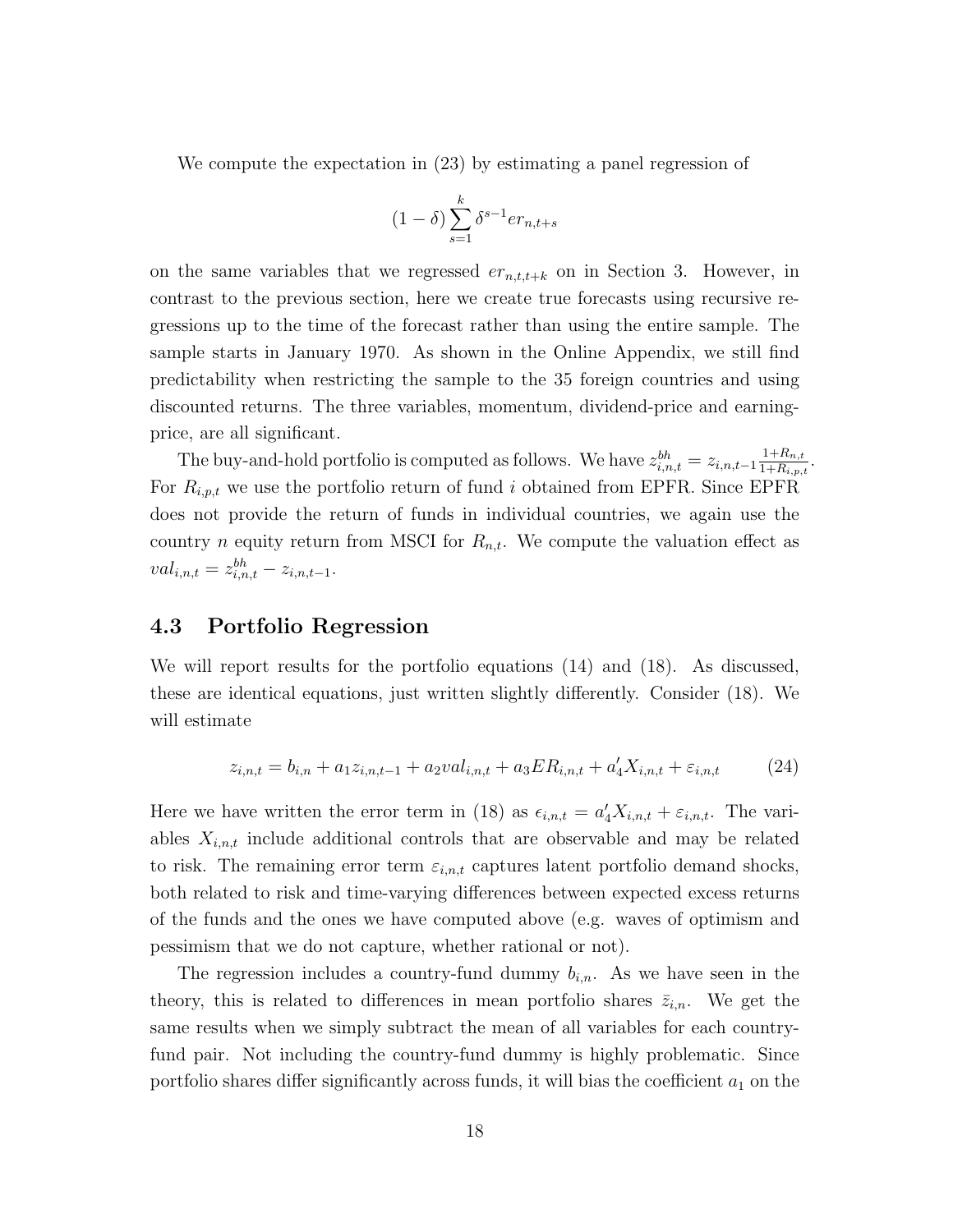lagged portfolio share to be very close to 1. The same will happen when including imperfect controls related to  $\bar{z}_{i,n}$ .

The controls  $X_{i,n,t}$  we can include are limited by data availability on a monthly basis for all 36 countries. We include three controls. Using daily data of equity returns from MSCI, we compute a measure of stock return volatility over the last month in country  $n$ , subtracting the portfolio-weighted average of the same risk measure for countries in the reference portfolio. We also include the inflation rate and industrial production growth over the past 12 months, again subtracting the portfolio-weighted average for countries in the reference portfolio.<sup>18</sup> Appendix D describes details regarding the data.

#### 4.4 Endogeneity

The error term  $\varepsilon_{i,n,t}$  in equation (24) is likely to have a component that is common across both US mutual funds and other investors. This may for example be driven by time variation in perceived risk that is common across investors, or bouts of optimism and pessimism about the expected excess returns of a country that we do not capture with  $ER_{i,n,t}$ . This common component will lead to portfolio shifts that affect asset demand and requires changes in equity prices and expected excess returns to generate equilibrium. Bacchetta, van Wincoop and Young (2021) and Bacchetta, Davenport and van Wincoop (2021) discuss the impact of portfolio shocks on equilibrium asset prices and expected excess returns in the context of general equilibrium models with gradual portfolio adjustment.

This naturally leads to a correlation between the error term and the explanatory variables. This is immediate for the expected excess return variable  $ER_{i,n,t}$  and the valuation effect (or buy-and-hold portfolio), which depend on equity prices. To the extent that the portfolio shocks are persistent and have a persistent effect on the equity price, it also leads to a correlation of the error term with the lagged portfolio share.<sup>19</sup>

<sup>18</sup>Koijen and Yogo (2020) also include bilateral variables like distance. Bilateral distance cannot be included in our context as it is a country-specific variable since all funds are located in the US. It would then be absorbed by the country-fund dummy.

<sup>&</sup>lt;sup>19</sup>Portfolio shifts in the error term that are not common across investors are unlikely to generate endogeneity problems. Individual US mutual funds are much too small to have a significant effect on equity prices of other countries. On average individual funds represent 0.02 percent of US equity investment in a country, and US equity investment in a country is only a small fraction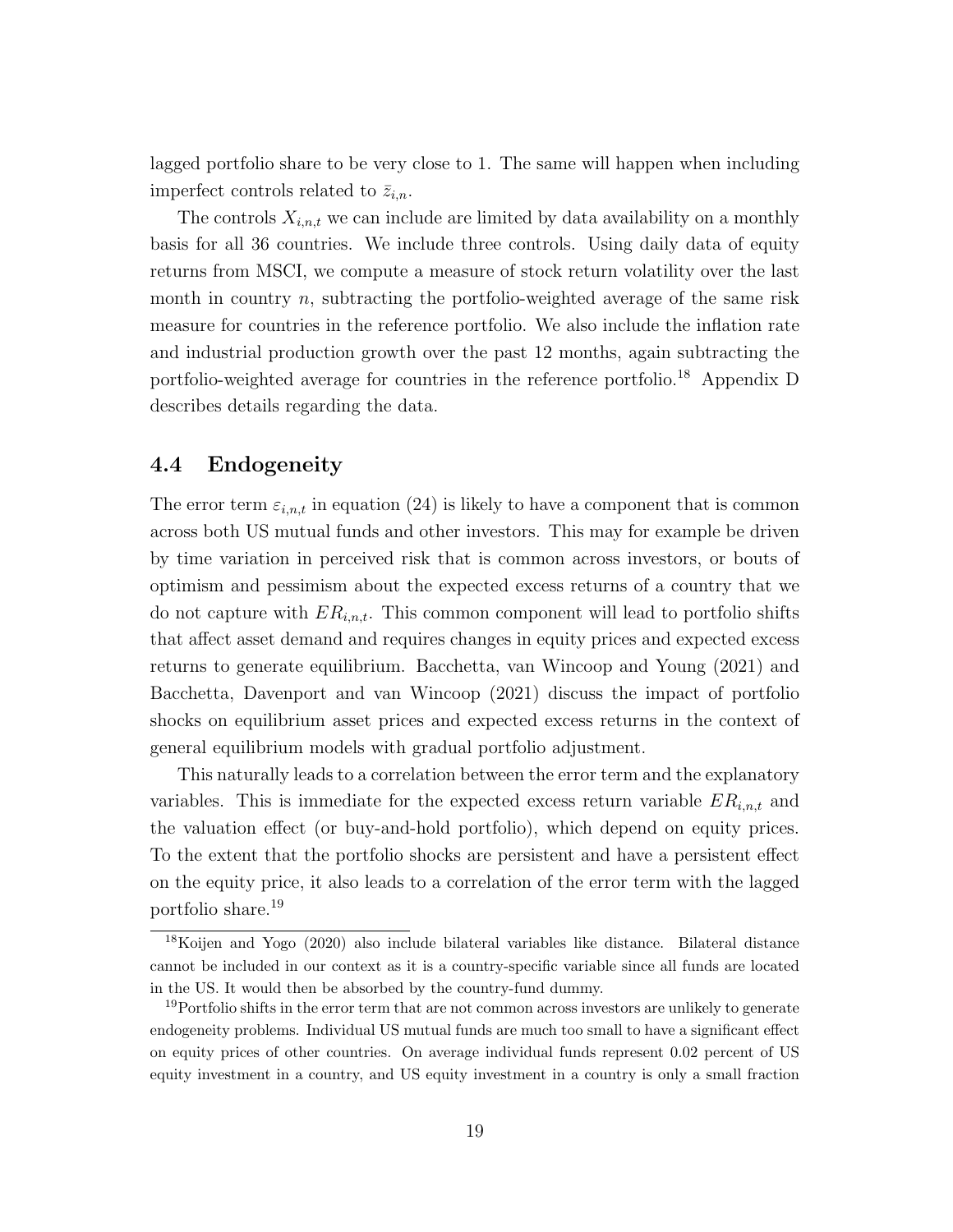To address this potential endogeneity problem, we use Two-Stage Least Squares (2SLS). We consider a benchmark specification with 5 instruments. We make the following identifying assumption:

$$
E_t\left[\varepsilon_{i,n,t}|e_{i,n,t}, \Delta d_{i,n,t}, i_{i,n,t}, y_{i,n,t}, val_{i,n,t-1}\right] = 0\tag{25}
$$

 $e_{i,n,t}$  is log earnings for country n equity, minus the portfolio-weighted average of log earnings for the reference countries with portfolio weights  $\bar{z}_{i,m,-n}$ . Earnings is obtained by multiplying the earnings price ratio with the price index.  $d_{i,n,t}$  is defined analogously for dividends.  $\Delta d_{i,n,t}$  is  $d_{i,n,t} - d_{i,n,t-1}$ . We use the change over time as regulatory changes often lead to persistent shifts between dividend payouts and equity repurchases.  $i_{i,n,t}$  is the 3-month Euro Libor interest rate for country n minus the portfolio weighted average interest rates of the reference countries.  $y_{i,n,t}$ is the monthly log industrial production index for country  $n$ , minus the portfolio weighted average for reference countries.  $val_{i,n,t-1}$  is simply the lagged valuation effect.

Earnings and dividends are natural instruments. They should affect equity prices, but are associated with equity payoffs and not equity risk that enters the error term. The interest rate is also a good instrument. A higher interest rate leads to a shift from equity to bonds that lowers the equity price. It is again not associated with equity price risk that enters the error term. The industrial production variable can affect equity prices both as a proxy of equity payoffs and wealth that affects equity demand.

Finally, the lagged valuation effect is associated with relative equity price changes from  $t - 2$  to  $t - 1$ . It has predictive power for the current valuation effect and therefore also for expected excess returns. It is not likely to be much correlated with the error term. Gabaix and Koijen (2021) find that financial shocks, which are analogous to common portfolio shocks, have a very persistent effect on equity prices. While the error term can then be expected to be correlated with the level of the equity price, it will not be much correlated with the lagged price change.

While these are good instruments, in robustness analysis below we will discuss a variety of additional instruments.

of stock market capitalization of the country.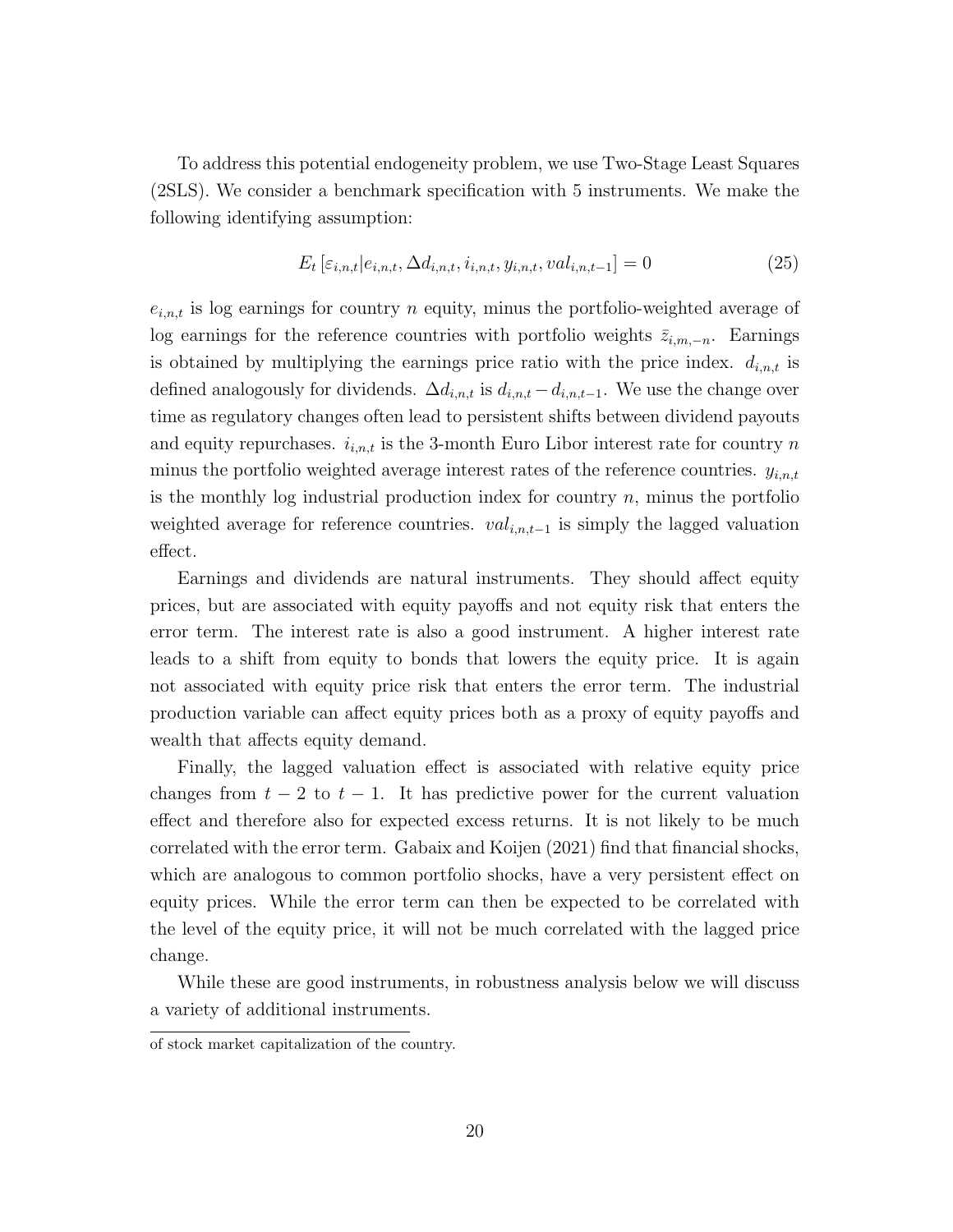#### 4.5 Benchmark Results

Table 3 presents the benchmark estimation of equations (14), (18), and (24), both with OLS and IV. The first stage Sanderson-Windmeijer F statistics are reported at the bottom of the table. They are all well above 10, suggesting strong instruments. The first four columns do not include controls  $X_{i,n,t}$ , while the last two columns do.

The role of endogeneity can be seen by comparing columns (1) and (2) or (3) and (4). While the differences are not large, we see that the coefficient on the valuation effect is a bit higher under OLS, while the coefficient on the expected excess return variable is a bit lower. This is intuitive. The error term is positively correlated with the valuation effect as an exogenous financial flow towards country  $n$  raises the country *n* equity price. This leads to upward bias of the coefficient on  $val_{i,n,t}$ . At the same time the higher price lowers the dividend-price and earnings-price ratios, which lowers the expected excess return. The negative correlation between the expected excess return and the error term therefore leads to a downward bias of the coefficient on the expected excess return variable under OLS.

Nonetheless, both the OLS and IV results yield a similar message. The weight on the lagged portfolio in (24) is highly significant and large, respectively 0.93 under OLS and 0.955 under IV. The coefficient on the valuation effect is positive and also highly significant. For the regression (14) in columns (3) and (4) this means a substantial weight on both the lagged portfolio and the buy-and-hold portfolio. It appears therefore that both portfolio frictions are important. The coefficient on the buy-and-hold portfolio is biased upwards under OLS. The IV result suggests that the weight on the lagged portfolio is more than 3 times as big as on the buy-and-hold portfolio.

The coefficient on the expected excess return is also highly significant, 8.2 under OLS and 9.5 under IV. The standard error is substantially larger under IV, but the t-value is still a respectable 3.2 (versus 10 under OLS). The IV coefficient on the expected excess return variable is similar to findings by Giglio et al. (2021), even though their data are completely different. They regress the equity share of Vanguard investors on one-year expected excess returns on equity. The crosssectional variation of expected excess returns, obtained from survey data, is key to their results. They implicitly assume that the portfolio depends on expected excess returns over the next 12 months, with equal weight on each month. In our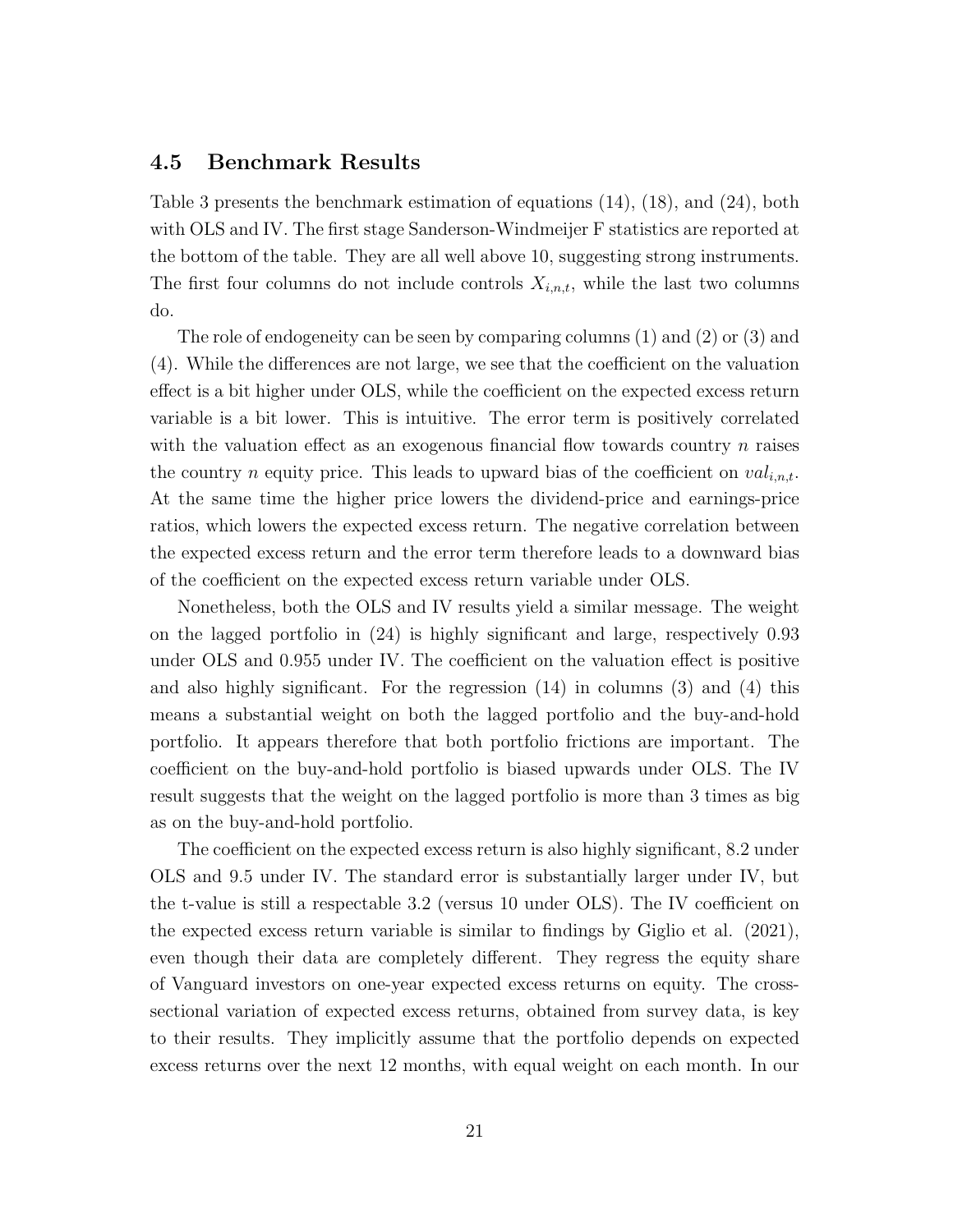|                                | (1)<br><b>OLS</b>     | (2)<br>IV             | (3)<br><b>OLS</b>     | (4)<br>IV             | (5)<br><b>OLS</b>     | (6)<br>IV              |
|--------------------------------|-----------------------|-----------------------|-----------------------|-----------------------|-----------------------|------------------------|
| $z_{i,n,t-1}$                  | $0.930***$<br>(0.004) | $0.955***$<br>(0.012) | $0.507***$<br>(0.027) | $0.727***$<br>(0.069) | $0.930***$<br>(0.004) | $0.953***$<br>(0.012)  |
| $val_{i,n,t}$                  | $0.423***$<br>(0.027) | $0.228***$<br>(0.072) |                       |                       | $0.421***$<br>(0.028) | $0.222***$<br>(0.074)  |
| ${\cal ER}_{i,n,t}$            | $8.243***$<br>(0.817) | $9.451***$<br>(2.972) | $8.243***$<br>(0.817) | $9.451***$<br>(2.972) | $8.458***$<br>(0.826) | $10.338***$<br>(3.233) |
| $z_{i,n,t}^{bh}$               |                       |                       | $0.423***$<br>(0.027) | $0.228***$<br>(0.072) |                       |                        |
| Volatility                     |                       |                       |                       |                       | $-0.040**$<br>(0.019) | $-0.061***$<br>(0.021) |
| Industrial production growth   |                       |                       |                       |                       | $0.004***$<br>(0.001) | $0.004***$<br>(0.001)  |
| Inflation                      |                       |                       |                       |                       | $-0.003$<br>(0.004)   | 0.002<br>(0.004)       |
| Observations<br>$\mathbb{R}^2$ | 154,407<br>0.99       | 150,179<br>0.87       | 154,407<br>0.99       | 150,179<br>0.87       | 154,404<br>0.99       | 150,176<br>0.87        |
| SW F-test $z_{i,n,t-1}$        |                       | 117.82                |                       | 48.96                 |                       | 92.83                  |
| SW F-test $val_{i,n,t}$        |                       | 54.6                  |                       |                       |                       | 49.33                  |
| SW F-test $ER_{i,n,t}$         |                       | 115.42                |                       | 115.42                |                       | 86.12                  |
| SW F-test $z_{i,n,t}^{bh}$     |                       |                       |                       | 54.6                  |                       |                        |

|  | Table 3: PORTFOLIO REGRESSIONS, BENCHMARK |  |
|--|-------------------------------------------|--|
|  |                                           |  |

Clustered standard errors by months in parentheses.  $*$   $p < 0.10$ ,  $**$   $p < 0.05$ ,  $**$   $p < 0.01$ . Notes: Regressions for 36 countries over the interval 2002:01-2016:07. The regressions include a fund-country fixed effect. In columns (2), (4) and (6), the instruments are  $val_{i,n,t-1}$ , the log of earnings, the first difference in the log of dividends, the 3-month Euro Libor interest rate and log industrial production. SW F-test stands for the Sanderson-Windmeijer F-test of excluded instruments from the first stage regressions.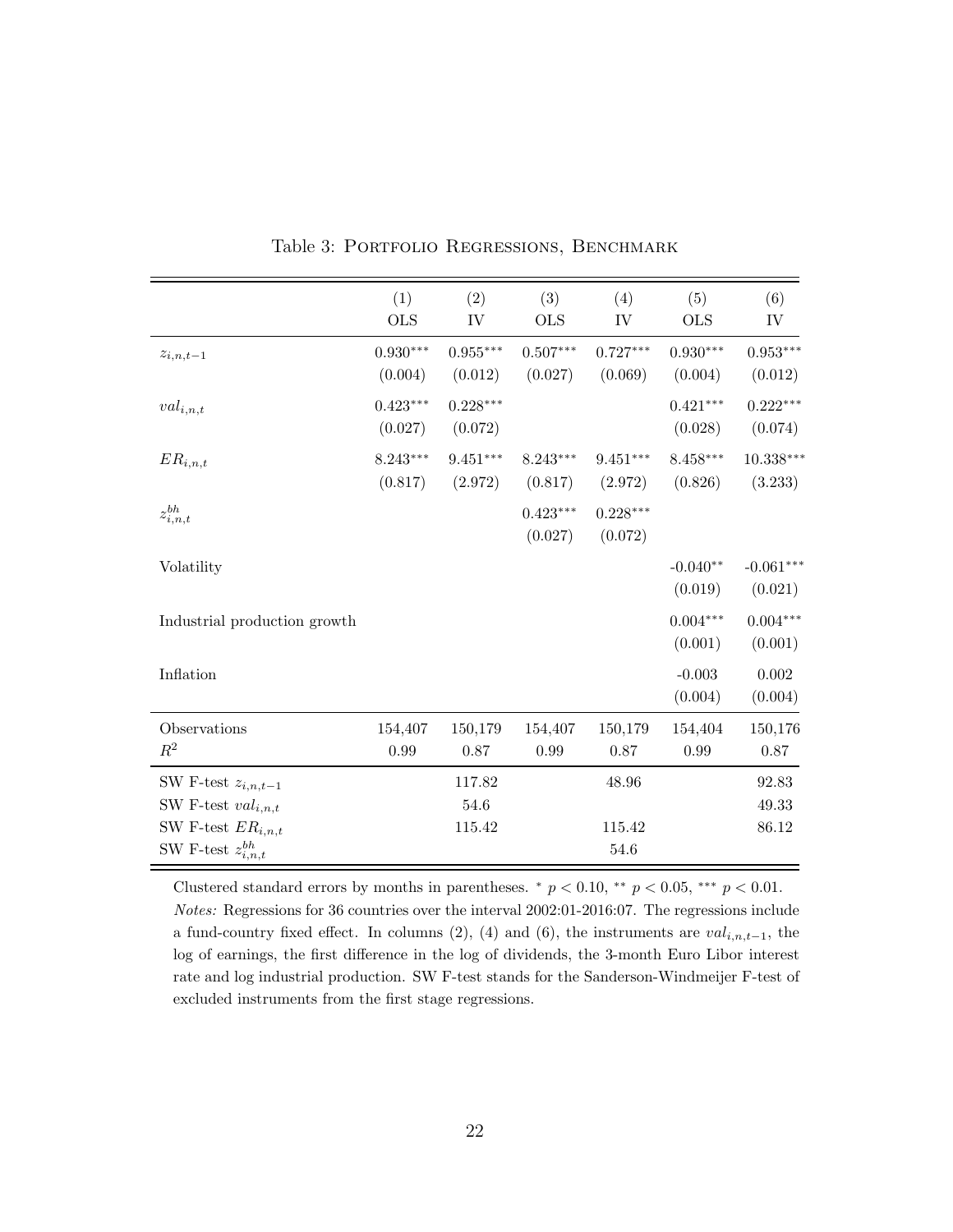expected excess return variable, most of the weight is also on the first 12 months (71 percent under OLS and 60 percent under IV).

For comparability, we multiply the coefficient on the expected excess return in Giglio et al. (2021) by 12 to translate to monthly expected excess returns. Their coefficient is then 8.3. It is 13.9 when they remove some outliers from their data. These numbers are broadly consistent with our estimates. They emphasize that this weight on the expected excess return is substantially lower than what one might expect in a frictionless model.

Finally, in the last two columns we add the three controls: stock return volatility, inflation and industrial production growth. Under both OLS and IV the coefficients on stock return volatility and industrial production growth are statistically significant and have the expected sign. Higher stock return volatility raises risk, which lowers the portfolio share in a country. Higher output growth can be expected to happen in a reduced risk environment, which raises the portfolio share. The inflation coefficient is insignificant. Importantly, introducing these controls has very little effect on the coefficients on the lagged portfolio share, valuation effect and expected excess return.

#### 4.6 Retrieving the Structural Parameters

In connecting the estimates in Table 3 to the structural parameters from the theory, we will assume a time discount rate of  $\beta = 0.97$ . The time discount rate is not identified by the reduced form parameter estimates. While  $\beta = 0.97$  may seem low with monthly data, it is important to keep in mind that the average turnover of portfolio managers is 2 percent per month (see Kostovetsky and Warner, 2015). An even lower  $\beta$  may need to be assumed if we take into account that many funds have short lives. In the Online Appendix we consider alternative values for  $\beta$ .

In the theory  $\delta$  is equal to  $\beta a_1$ , where  $a_1$  is the coefficient on  $z_{i,n,t-1}$  in (24). It turns out that the estimate of  $a_1$  is virtually unaffected by the assumed  $\delta$ . In the regression, we first set  $\delta = 0.9$ , then estimate (24) to obtain an estimate of  $a_1$ and therefore  $\delta$ . We then estimate (24) again when  $ER_{i,n,t}$  is computed with this estimate of  $\delta$ .

Next we use equations  $(19)$ ,  $(20)$  and  $(21)$  to obtain point estimates and confidence intervals for the structural parameters  $\lambda_1$ ,  $\lambda_2$  and  $\gamma$  from the point estimates and variance matrix of  $a_1$ ,  $a_2$  and  $a_3$ . We set  $\sigma^2 = 0.00172$ , which is the mean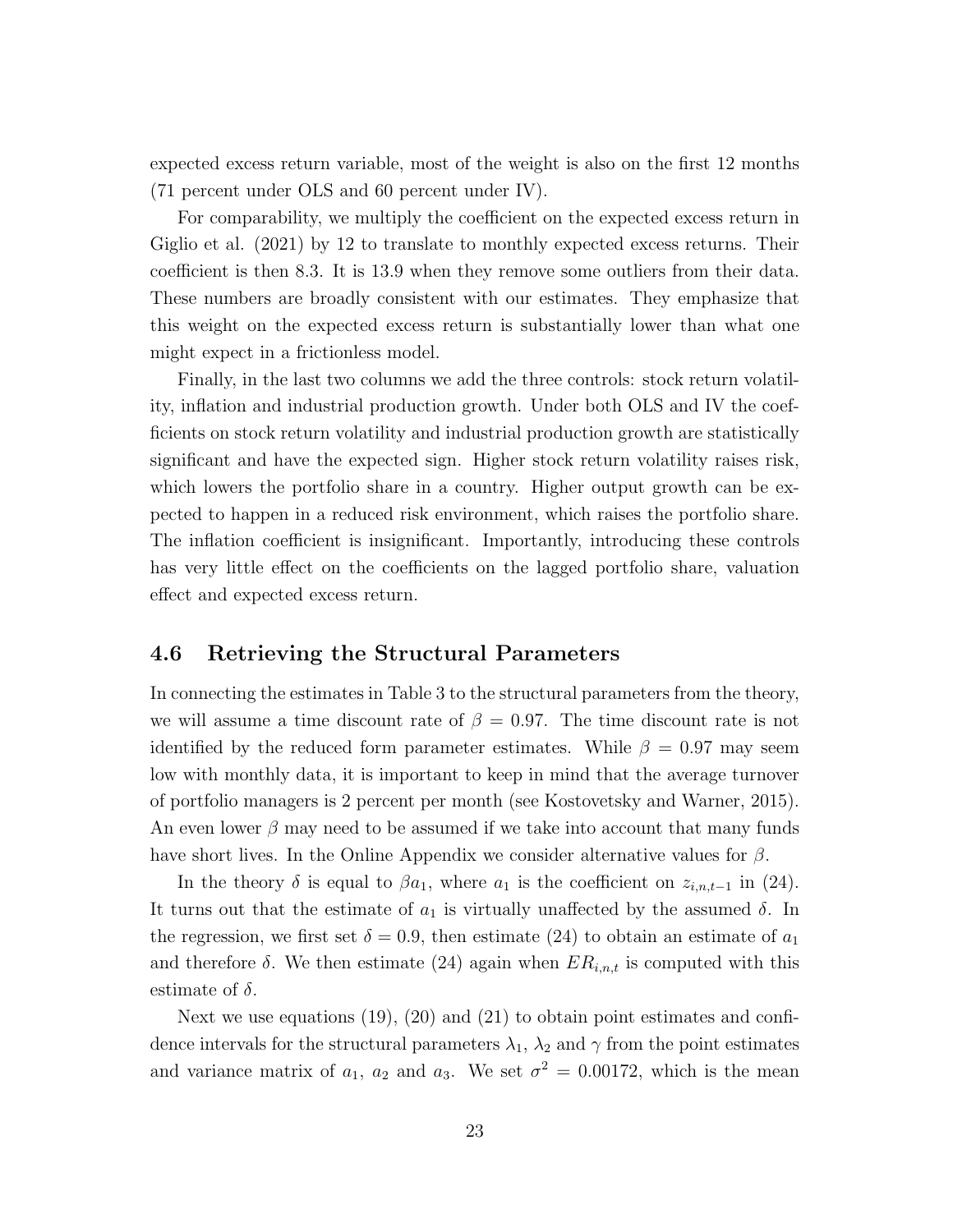variance of the excess return across  $(i, n)$ . Table 4 reports results based on the OLS and IV estimates of Table 3 (columns (1) and (2)). It reports both point estimates of the structural parameters and 95 percent confidence intervals.

A first point to note is that the confidence intervals for  $\lambda_1$ ,  $\lambda_2$ , as well as  $\lambda_1-\lambda_2$ , are much tighter based on the OLS than IV estimates. This is because in (19)-(20) the parameters  $\lambda_1$  and  $\lambda_2$  depend inversely on  $a_3$ , the coefficient on the expected excess return. We can see from Table 3 that while the magnitudes of the expected excess return coefficients for OLS and IV do not differ dramatically, the standard error is much smaller for OLS, leading to substantially tighter estimates of the structural parameters.

Several points are immediate from Table 4. First, for both OLS and IV we see that  $\lambda_1$  and  $\lambda_2$  are positive and significant. There is therefore strong evidence that both portfolio frictions are important. Second,  $\lambda_1 - \lambda_2$  is positive. It is significant under IV, which means that there is a larger cost of deviating from the lagged portfolio than the buy-and-hold portfolio. This relates to the substantially higher coefficient on the lagged portfolio than the buy-and-hold portfolio in column (4) of Table 3.

Finally, the point estimate of  $\gamma$  is 2.8 under IV, with a 95 percent confidence interval of [1.8,4.9]. This is quite reasonable. By contrast, if we just regress on the one-month expected excess return (plus the fund-country fixed effect), as would be appropriate in the absence of portfolio frictions, we obtain a IV coefficient of 3.8 (s.e.=0.27). Since the coefficient on the one-month expected excess return in the frictionless model is  $1/(\gamma\sigma^2)$ , it would imply  $\gamma = 153$ , which is clearly excessive.<sup>20</sup> For a more reasonable, lower, level of risk aversion, the coefficient on the expected excess return would be far higher in the frictionless model. Therefore the estimates of  $\lambda_1$ ,  $\lambda_2$  and  $\gamma$  all provide evidence of the importance of portfolio frictions.

#### 4.7 Portfolio Dynamics

It is useful to consider the implication of the results above for the dynamic response of portfolios to an expected excess return innovation and compare the case with the estimated portfolio frictions to the frictionless case. For the case with frictions, the expected excess return variable is  $ER_{i,n,t}$ . Using the pooled data, we estimate

 $^{20}$ Giglio et al. (2021) also make the point that excessive risk aversion is needed to account for the response of portfolios to expected returns in a frictionless model.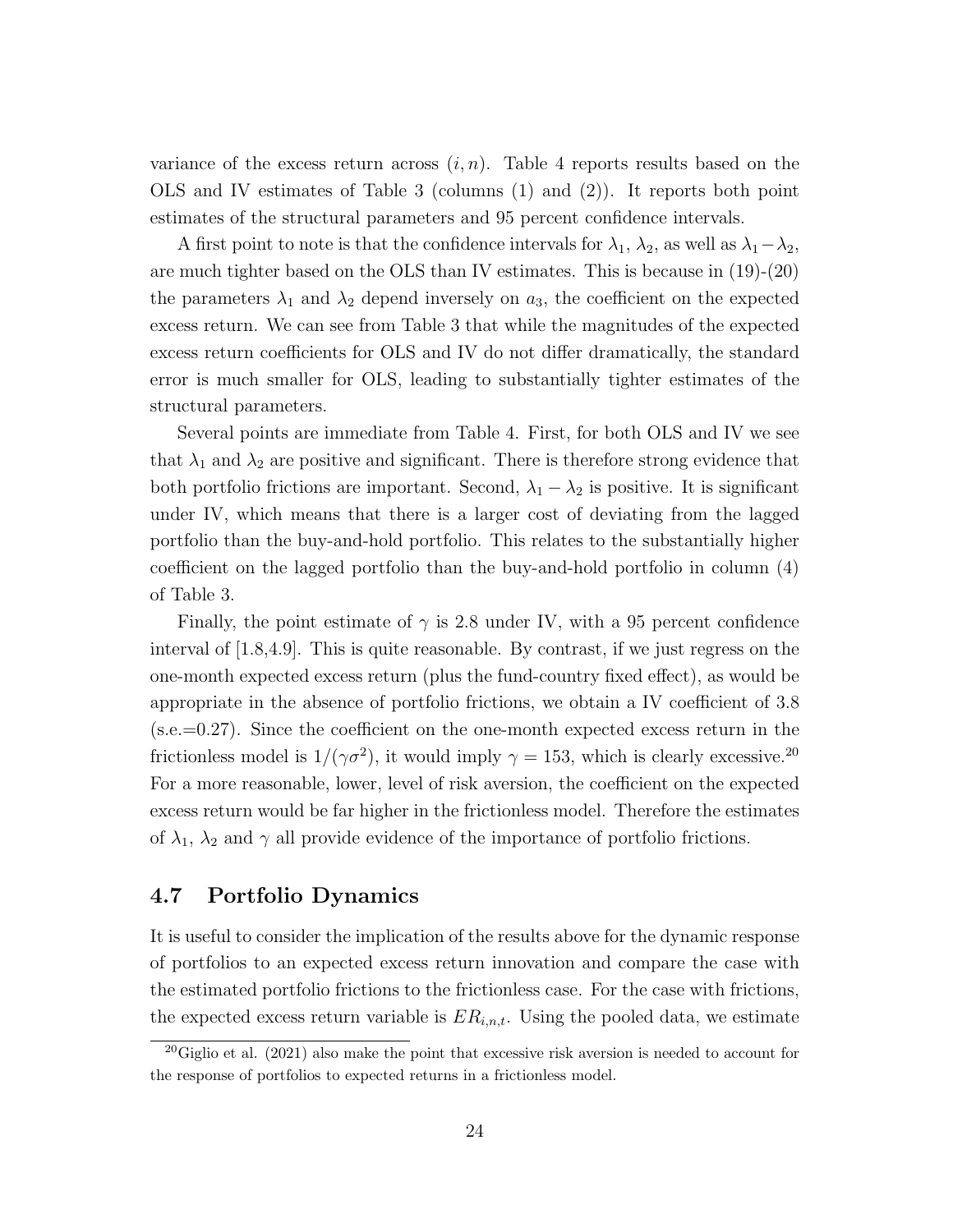|                         |          | <b>OLS</b>                 |                 | ΙV                         |
|-------------------------|----------|----------------------------|-----------------|----------------------------|
|                         | Estimate | $95\%$ confidence interval | Estimate (s.e.) | $95\%$ confidence interval |
| $\lambda_1$             | 0.628    | [0.520, 0.782]             | 1.044           | [0.645, 2.602]             |
| $\lambda_2$             | 0.524    | [0.409, 0.687]             | 0.328           | [0.095, 1.081]             |
| $\sim$                  | 4.94     | [4.12, 6.07]               | 2.76            | [1.84, 4.85]               |
| $\lambda_1 - \lambda_2$ | 0.104    | $[-0.028, 0.233]$          | 0.717           | [0.328, 1.739]             |

Table 4: Estimated Structural Parameters

Notes: The table reports point estimates and 95 percent confidence intervals of the structural parameters implied by the regression results reported in Table 3, columns 1 and 2. It is based on 100,000 draws from the distribution of the reduced form parameters  $[a_1, a_2, a_3]$ .

an AR(1) process  $ER_{i,n,t} = a_{i,n} + \rho ER_{i,n,t-1} + \nu_{i,n,t}$ , where  $a_{i,n}$  is a fund-country dummy. We obtain an AR coefficient  $\rho = 0.87$  and an average standard deviation of  $\nu_{i,n,t}$  across  $(i, n)$  pairs of 0.00076. In the frictionless case the expected excess return is  $E_t$ er<sub>i,n,t+1</sub>, for which we analogously obtain an AR coefficient of 0.51 and average standard deviation 0.0017 of the expected excess return innovation.

We make two additional assumptions. First, for the purpose of this exercise we only include the lagged portfolio share in the regression in order to abstract from valuation effects in the buy-and-hold portfolio. This regression is shown in the Online Appendix. The coefficient on the lagged portfolio share is 0.918 and the coefficient on the expected excess return variable is 15.4. Second, we need to make an assumption about the portfolio response in the frictionless case. We cannot use the estimated response when regressing  $z_{i,n,t}$  on  $E_t$ er<sub>i,n,t+1</sub> as that is based on data that provide strong evidence of portfolio frictions.

As shown in (16), in the frictionless case the coefficient on the expected excess return is equal to  $1/(\gamma\sigma^2)$ . We again set  $\sigma^2 = 0.00172$  and assume a rate of risk aversion of  $\gamma = 10$ . We can scale the portfolio response in the frictionless case up or down by respectively lowering or raising the rate of relative risk aversion.

Figure 1 shows the results. The initial portfolio response to a one standard deviation expected excess return innovation is much larger in the frictionless case. If we set the risk aversion equal to the  $\gamma = 2.8$  implied by estimates for the model with frictions, the initial response in the frictionless case would be even much higher by a factor 4. Apart from the initial portfolio inertia with the estimated frictions, we also see significant portfolio persistence. The portfolio response peaks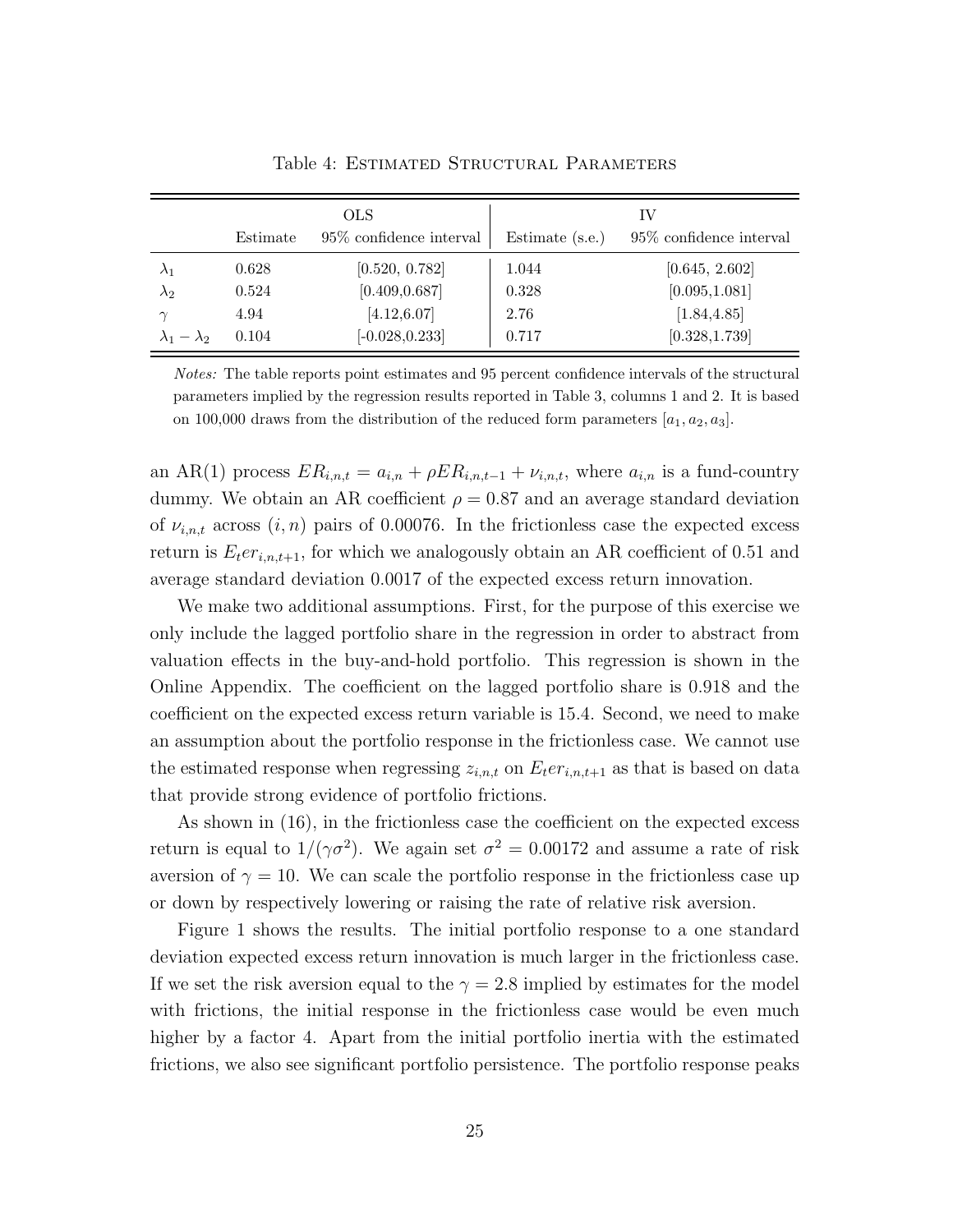after 9 months, while in the frictionless case it peaks at the time of the shock and dies out quickly.

Bacchetta and van Wincoop (2021) refer to the initial portfolio response as return sensitivity and the gradual portfolio response as portfolio persistence. They show in a model for the foreign exchange market with portfolio frictions that both diminished return sensitivity and increased portfolio persistence are key to accounting for a variety of currency excess return predictability puzzles.

Figure 1: Impulse Response Portfolio Share to Expected Return **SHOCK** 



#### 4.8 Heterogeneous Country Shares

So far we have focused on the average coefficients  $a_1, a_2$  and  $a_3$  that describe the relationship between  $z_{i,n,t}$  and respectively  $z_{i,n,t-1}$ ,  $val_{i,n,t}$  and  $ER_{i,n,t}$ . We will now consider, both theoretically and empirically, how these coefficients vary with the mean portfolio share in a country,  $\bar{z}_{i,n}$ . These mean portfolio shares vary substantially, as shown in the Online Appendix. The 10th, 50th and 90th percentiles are 2.7%, 6% and 20.4%.

The theory in Section 2 implies that both  $\bar{z}_{i,n}$  and the coefficient on  $ER_{i,n,t}$  will be higher when a fund  $i$  perceives risk associated with country  $n$  to be relatively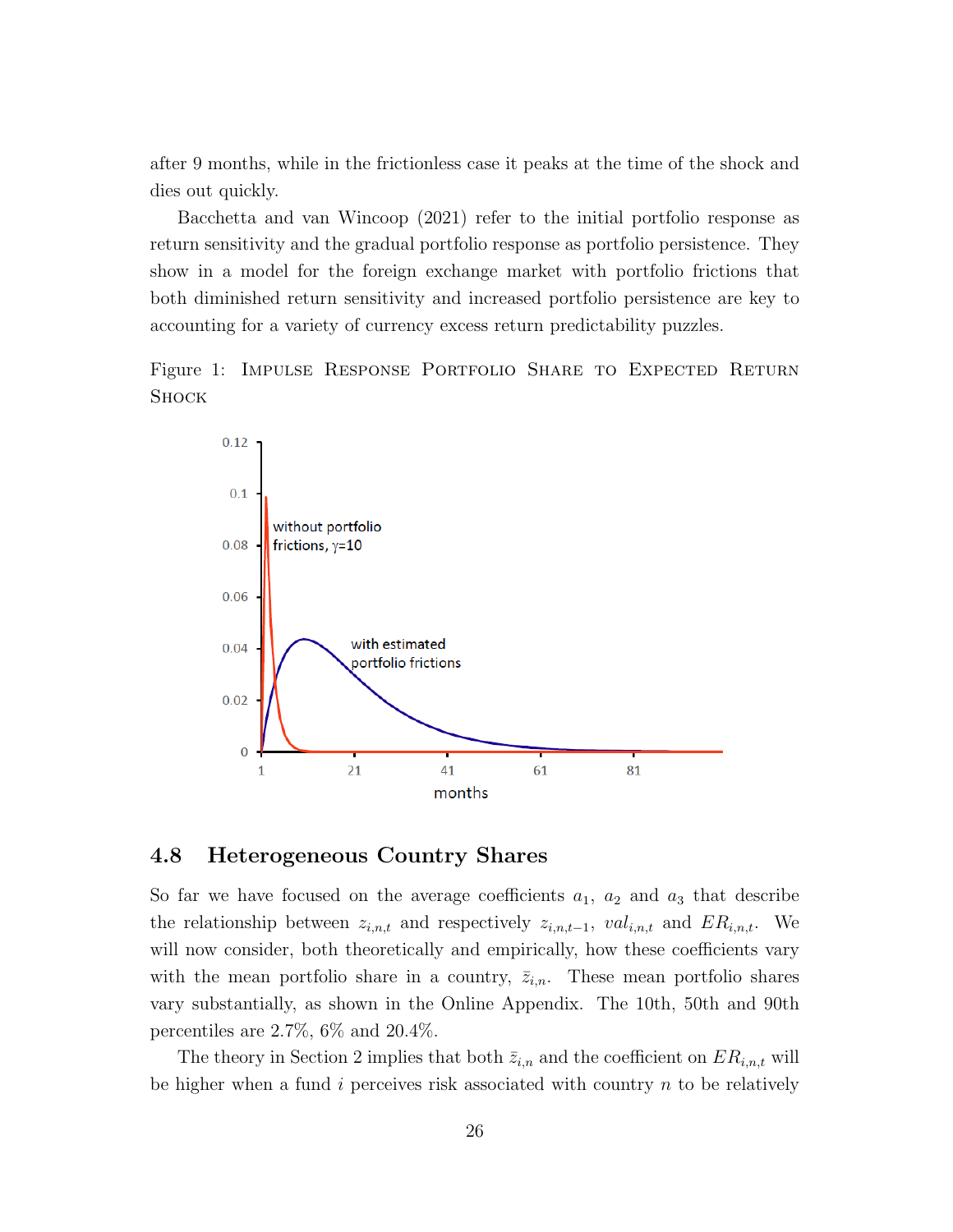low. This is idiosyncratic risk of the country n return, uncorrelated with the reference portfolio. Equation (9) implies that lower perceived idiosyncratic risk of the country *n* equity return raises the mean portfolio share  $\bar{z}_{i,n}$ . It also lowers  $\sigma_{i,n}^2$ , the variance of the excess return, which from (11) raises the portfolio weight on the expected excess return  $ER_{i,n,t}$ . It is also immediate from (11) that the theoretical weights on the lagged portfolio and the buy-and-hold portfolio (or the lagged portfolio and the valuation effect) are unaffected.

Intuitively, the higher weight on the expected excess return can be understood as follows. Investors care about expected returns, risk and portfolio costs. Risk and portfolio costs go down when  $\sigma_{i,n}^2$  is lower, leading investors to respond more to expected excess returns. The theoretical results imply that the weight on  $ER_{i,n,t}$ will be higher when  $\bar{z}_{i,n}$  is higher, which we now explore empirically.

Table 5 shows three columns. The first column is the benchmark IV result corresponding to column (2) of Table 3. The second column adds an interaction term between the expected excess return  $ER_{i,n,t}$  and  $\bar{z}_{i,n}$ .<sup>21</sup> In column (3) we add the valuation effect  $val_{i,n,t}$  interacted with  $\bar{z}_{i,n}$ . We find that when we interact the lagged portfolio share  $z_{i,n,t-1}$  with  $\bar{z}_{i,n}$ , the coefficient is insignificant, consistent with the theory. In the second and third columns we include both the benchmark instruments and the benchmark instruments interacted with  $\bar{z}_{i,n}$ .

We see that the response to changes in  $ER_{i,n,t}$  is substantially larger when  $\bar{z}_{i,n}$ is larger, consistent with the theory. Specifically, the coefficient on  $ER_{i,n,t}$  varies from 6.3 for small  $\bar{z}_{i,n}$  (10th percentile) to 9.5 for the median  $\bar{z}_{i,n}$  and 23.5 for large  $\bar{z}_{i,n}$  (90th percentile). The benchmark regression result in column (1) is consistent with the median fund.

Column 3 shows that the weight on the valuation effect is smaller for larger  $\bar{z}_{i,n}$ , even though the theory implies no clear relationship. However, the differences are not large. The difference in the weight on the valuation effect for the 90th and 10th percentiles of  $\bar{z}_{i,n}$  is only 0.095 (s.e.=0.046).<sup>22</sup>

<sup>&</sup>lt;sup>21</sup>Note that while we empirically observe  $\bar{z}_{i,n}$ , we do not observe  $\sigma_{i,n}^2$ , whose variation we believe is responsible for different values of  $\bar{z}_{i,n}$ .  $\sigma_{i,n}^2$  measures the perceived risk of country n equity by fund i, which depends on the information set of fund i that we do not observe.

 $22$ We have also considered heterogeneity of the portfolio response parameters by large versus small funds, active versus passive funds and whether they are global, regional or emerging market funds. However, the instruments are not strong enough to distinguish the portfolio response to  $z_{i,n,t-1}$ , val<sub>i,n,t</sub> and  $ER_{i,n,t}$  across these fund types.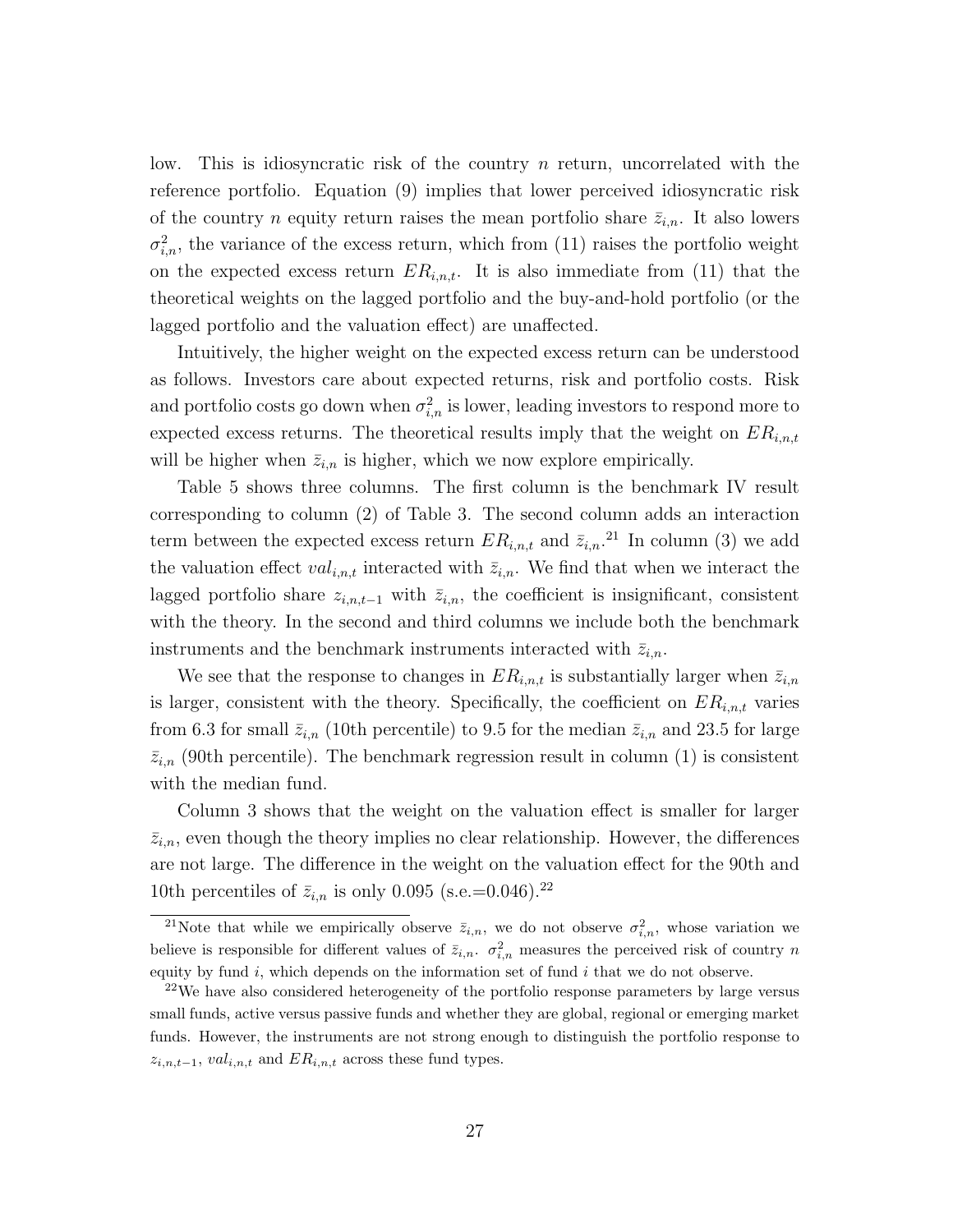|                                              | (1)                    | (2)        | (3)        |
|----------------------------------------------|------------------------|------------|------------|
| $z_{i,n,t-1}$                                | $0.955^{\ast\ast\ast}$ | $0.924***$ | $0.933***$ |
|                                              | (0.012)                | (0.023)    | (0.023)    |
| $val_{i,n,t}$                                | $0.228***$             | $0.202**$  | $0.423***$ |
|                                              | (0.072)                | (0.093)    | (0.116)    |
| $ER_{i,n,t}$                                 | $9.451***$             | 3.617      | 1.213      |
|                                              | (2.972)                | (2.264)    | (2.342)    |
| $\bar{z}_{i,n} \times ER_{i,n,t}$            |                        | 97.717**   | 98.077**   |
|                                              |                        | (47.776)   | (48.416)   |
| $\bar{z}_{i,n} \times val_{i,n,t}$           |                        |            | $-0.538**$ |
|                                              |                        |            | (0.261)    |
| Observations                                 | 150,179                | 150,179    | 150,179    |
| $R^2$                                        | 0.87                   | 0.87       | 0.88       |
| SW F-test $z_{i,n,t-1}$                      | 117.82                 | 46.04      | 38.77      |
| SW F-test $val_{i,n,t}$                      | 54.6                   | 18.61      | 26.75      |
| SW F-test $ER_{i,n,t}$                       | 115.42                 | 330.36     | 274.58     |
| SW F-test $\bar{z}_{i,n} \times val_{i,n,t}$ |                        |            | 25.14      |
| SW F-test $\bar{z}_{i,n} \times ER_{i,n,t}$  |                        | 36.43      | 42.87      |

Table 5: Portfolio Regressions, Heterogeneous Country Shares

Clustered standard errors by months in parentheses.  $*$   $p < 0.10$ ,  $**$   $p < 0.05$ ,  $**$   $p < 0.01$ . Notes: Regressions for 36 countries over the interval 2002:01-2016:07. The regressions include a fund-country fixed effect. The set of instruments in column (1) corresponds to  $val_{i,n,t-1}$ , the log earnings, the first difference in the log of dividends, the 3-months Euro Libor interest rates and the log of industrial production. The instruments in columns (2) and (3) include the instruments in column (1) and the instruments in column (1) interacted with  $\bar{z}_{i,n}$ . SW F-test stands for the Sanderson-Windmeijer F-test of excluded instruments from the first stage regressions.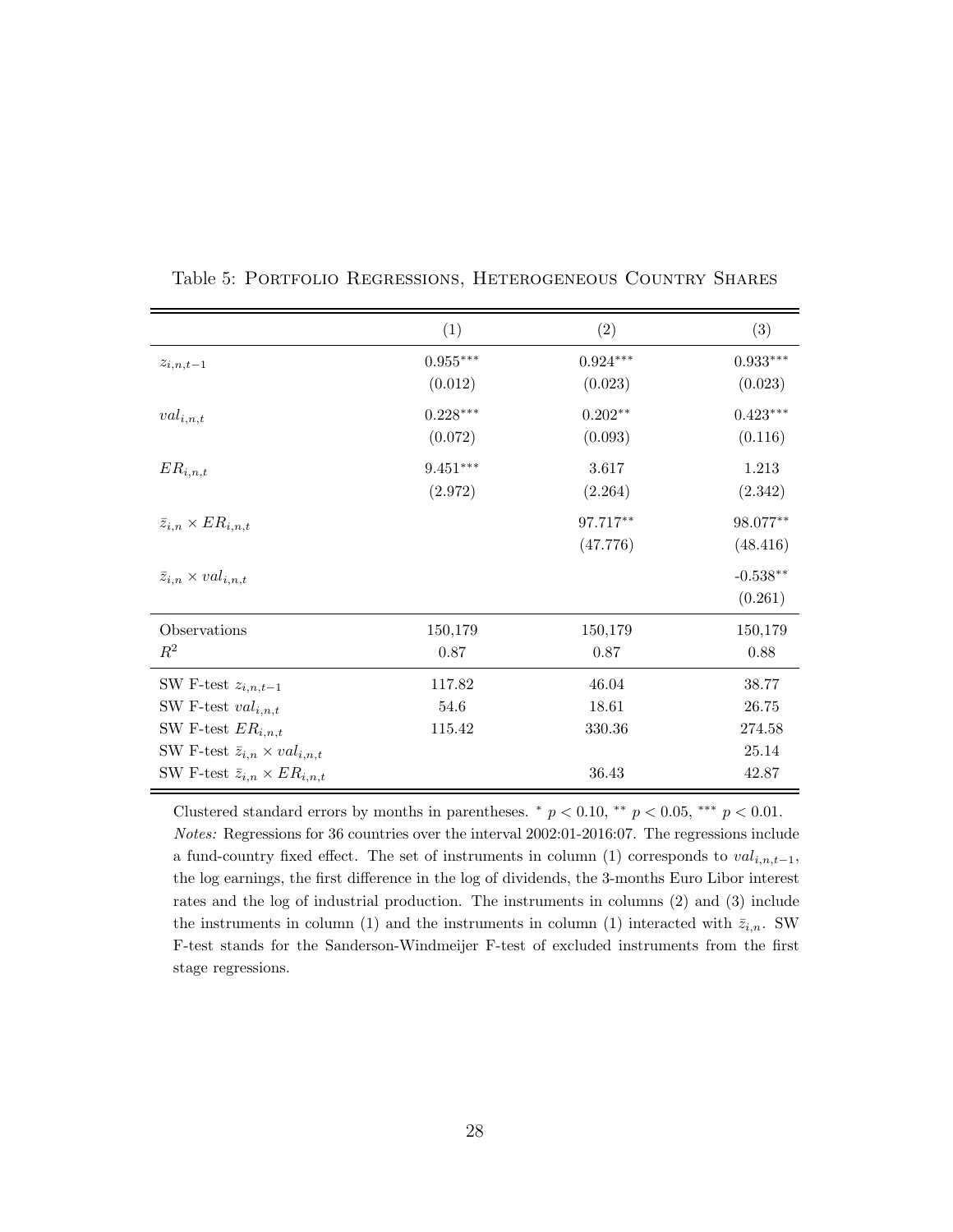#### 4.9 Robustness Analysis

We consider various types of robustness analysis. In Table 6 we consider additional instruments. In the Online Appendix we consider alternative regression specifications and samples, which we will briefly discuss as well.

|                         | (1)        | (2)        | (3)         | (4)        | (5)        | (6)         |
|-------------------------|------------|------------|-------------|------------|------------|-------------|
| $z_{i,n,t-1}$           | $0.960***$ | $0.957***$ | $0.948***$  | $0.935***$ | $0.922***$ | $0.945***$  |
|                         | (0.012)    | (0.012)    | (0.011)     | (0.014)    | (0.013)    | (0.013)     |
| $val_{i,n,t}$           | $0.262***$ | $0.248***$ | $0.193**$   | $0.171**$  | 0.120      | $0.221***$  |
|                         | (0.068)    | (0.069)    | (0.074)     | (0.076)    | (0.087)    | (0.068)     |
| $ER_{i,n,t}$            | $7.723***$ | $9.142***$ | $10.028***$ | 12.036***  | 13.591***  | $10.307***$ |
|                         | (2.831)    | (2.839)    | (2.958)     | (3.201)    | (2.851)    | (2.933)     |
| Observations            | 150,115    | 149,949    | 146,756     | 142,103    | 117,121    | 141,824     |
| $R^2$                   | 0.87       | 0.87       | 0.88        | 0.87       | 0.87       | 0.87        |
| SW F-test $z_{i,n,t-1}$ | 95.12      | 89.39      | 68.55       | 69.46      | 167.23     | 35.69       |
| SW F-test $val_{i,n,t}$ | 47.08      | 41.79      | 39.87       | 38.02      | 35.6       | 24.96       |
| SW F-test $ER_{i,n,t}$  | 94.3       | 89.36      | 81.06       | 63.2       | 297.8      | 40.91       |

Table 6: Portfolio Regressions, Instruments Robustness

Clustered standard errors by months in parentheses.  $*$   $p < 0.10$ ,  $**$   $p < 0.05$ ,  $***$   $p < 0.01$ . Notes: Regressions for 36 countries over the interval 2002:01-2016:07. The regressions include a fund-country fixed effect. In addition to the set of benchmark instruments, we include in columns (1)-(5) the log earning in first difference, the 3-month Euro Libor interest rate in first difference, the log book value, the log bond index and the 12-months lagged country share  $z_{i,n,t-12}$ , respectively. In column (6), we include the benchmark instruments and the additional instruments from columns (1)-(4). SW F-test stands for the Sanderson-Windmeijer F-test of excluded instruments from the first stage regressions.

Columns (1) to (5) of Table 6 report results when we add one additional instrument at a time to the instruments used for the benchmark IV regression (24) reported in column (2) of Table 3. In column (6) we add the 4 additional instruments from columns  $(1)-(4)$  to the instruments from the benchmark regression. Recall that the benchmark instruments are log earnings  $e_{i,n,t}$ , the change in log dividends  $\Delta d_{i,n,t}$ , the 3-month Euro Libor interest rate  $i_{i,n,t}$ , the log industrial production index  $y_{i,n,t}$  and the lagged valuation effect  $val_{i,n,t-1}$ . In each case we subtract the corresponding portfolio weighted average for reference countries.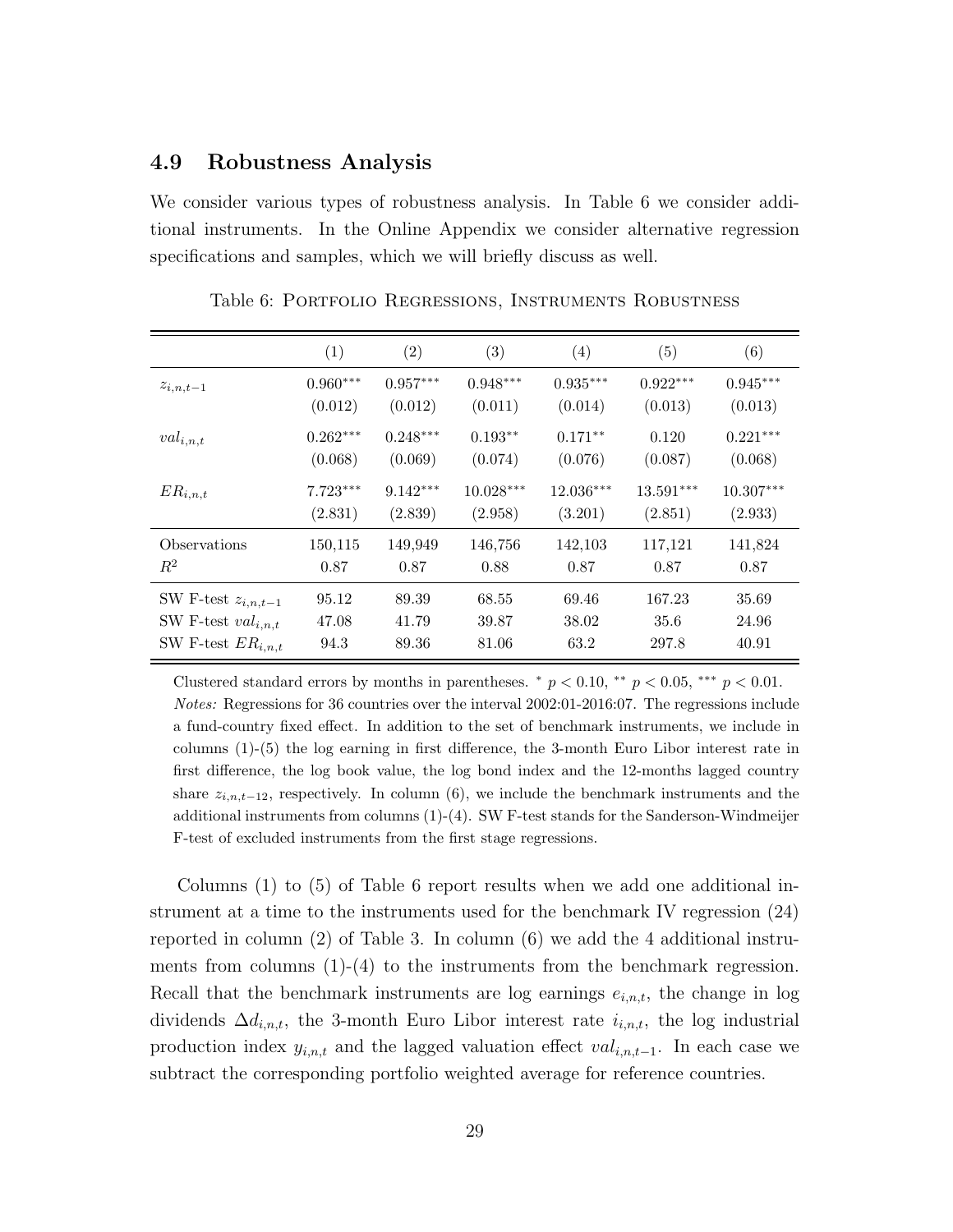In columns (1) to (5) of Table 6 we add to these benchmark instruments respectively the first difference of log earnings  $\Delta e_{i,n,t}$ , the first difference of the 3-month Euro Libor interest rate  $\Delta i_{i,n,t}$ , the log book value, the log bond price index and the 12-month lagged portfolio share  $z_{i,n,t-12}$ . As before, in all cases we subtract the portfolio-weighted average for the reference countries. The variables and data sources are described in Appendix D.

The log book value is a measure of equity supply, equal to market value divided by the price. It naturally affects equity prices, but should be exogenous to the portfolio error term, which is associated with portfolio demand shocks. The log bond price index is a price index for 10-year government bonds. It can effect the relative demand of equity versus bonds. This affects equity prices, but is likely unrelated to portfolio shifts between equity of different countries (our error term). Lagged portfolio shares should generally be avoided as instruments because shocks to the error term can be persistent and have a persistent price effect, which leads the error term to be correlated with lagged portfolio shares. We only consider a 12-month lagged portfolio share in the robustness analysis.

The results are broadly in line with those reported in Table 3. The estimated coefficients in columns (1)-(4) and (6) are very close to those reported in column (2) of Table 3. In column (5), which adds the lagged portfolio share  $z_{i,n,t-12}$  as an instrument, the results start to diverge a bit. In this case the valuation effect becomes insignificant and the coefficient on the expected excess return is a bit higher. As pointed out above, lagged portfolio shares are not the most desirable instruments.

Additional robustness analysis is described in the Online Appendix, which we briefly summarize here. We again report IV results for regression (18), comparable to column (2) of Table 3, both for alternative regression specifications and alternative samples.

We consider 7 alternative regression specifications. The first assumes that the only friction is associated with the portfolio share change, so that we regress on just the lagged portfolio share and  $ER_{i,n,t}$ . The next two consider respectively  $k = 12$  and  $k = 36$  to compute  $ER_{i,n,t}$  in (23). The next two consider alternative values of  $\beta$  of respectively 0.96 and 0.98. Next we consider weights  $z_{i,m,-n,t-1}$ to compute the reference portfolio instead of sample average weights  $\bar{z}_{i,m,-n}$ . We finally report a non-recursive regression, which uses data over the entire sample to compute expected excess returns as opposed to forecasts using recursive regressions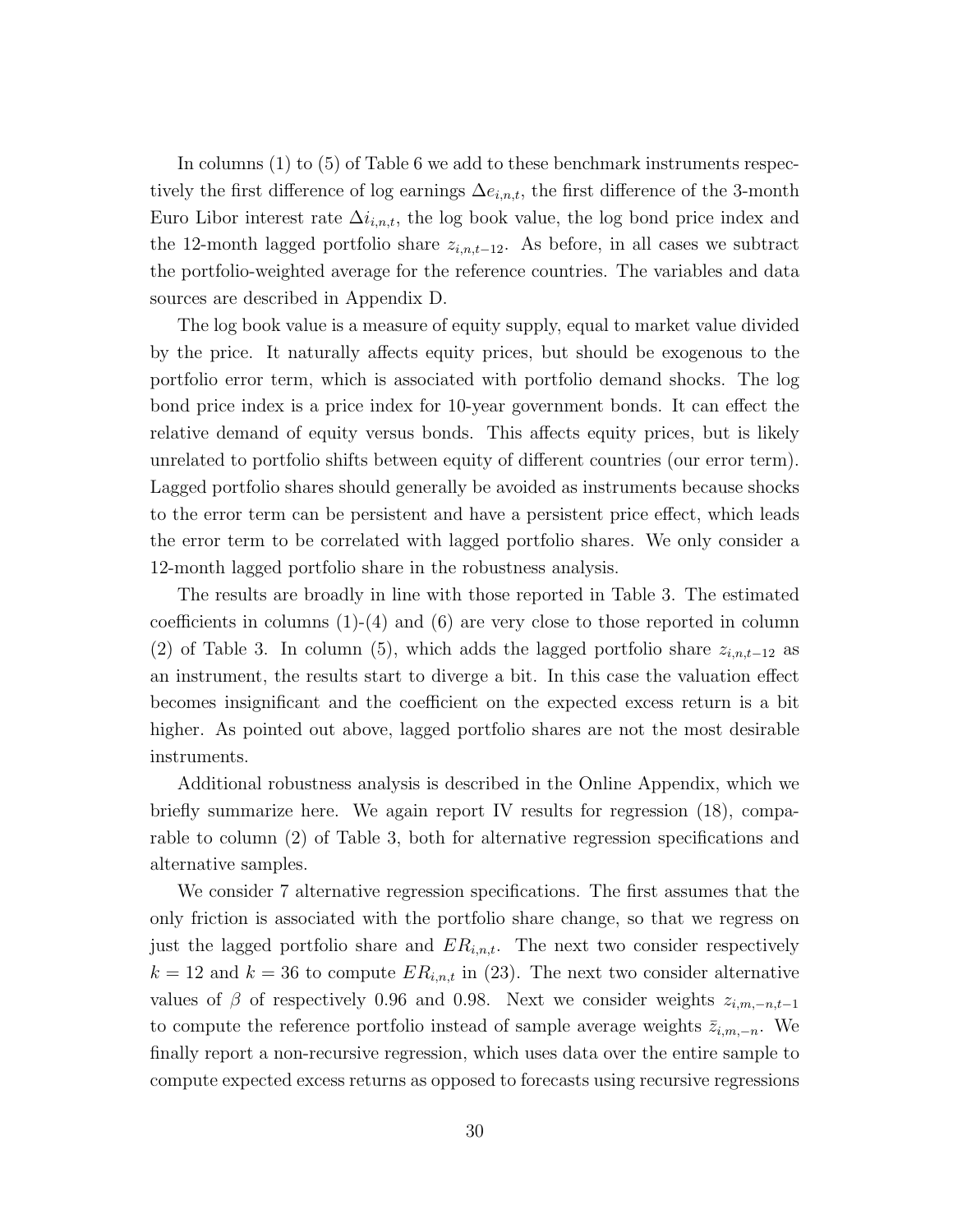up to the time of the forecast.

We also consider 4 alternative samples. The first two samples have a start date of respectively January 2010 and January 2012 as fewer funds report country allocations at the beginning of our sample. We also consider restricting the sample to funds that report their global equity allocation for at least 24 consecutive months (as opposed to 12). Finally, we consider a sample where  $\bar{k}_{i,n}$  is at least 1 percent, as opposed to 2 percent, which leads to the inclusion of smaller portfolio shares.

Setting aside the case where we do not regress on the valuation effect, the results are broadly consistent with the benchmark results. All of the coefficients are always highly significant. Across all of these regressions, the coefficient on the lagged portfolio varies from 0.948 to 0.972. The coefficient on the valuation effect varies from 0.181 to 0.274. The coefficients on the expected excess return vary a bit more, from 6.923 to 11.390, but all remain within one standard error of our benchmark result.

### 5 Conclusion

The objective of the paper was to provide empirical evidence on international portfolio choice and specifically the role of portfolio frictions. We developed a simple optimal portfolio expression that relates portfolio choice to the present discounted value of expected excess returns and two benchmark portfolios, the lagged portfolio share and the buy-and-hold portfolio. We estimated the reduced form parameters of the portfolio expression with international equity portfolio data from US mutual funds, using instrumental variables to address endogeneity. We find that portfolio shares of US mutual funds depend significantly on both benchmark portfolios, with coefficients that are quite precise.

We also find that international equity return differentials are predictable and that mutual fund portfolios respond to expected excess returns. The results are consistent with a reasonable rate of risk aversion of 2.8. While the responsiveness to the present value of expected excess returns is strongly statistically significant, we also find that quantitatively the portfolio response to expected returns is much smaller than it would be in a frictionless portfolio model. Portfolio frictions make the response to changes in expected returns smaller initially and more gradual.

There is a clear need to introduce these portfolio frictions into open economy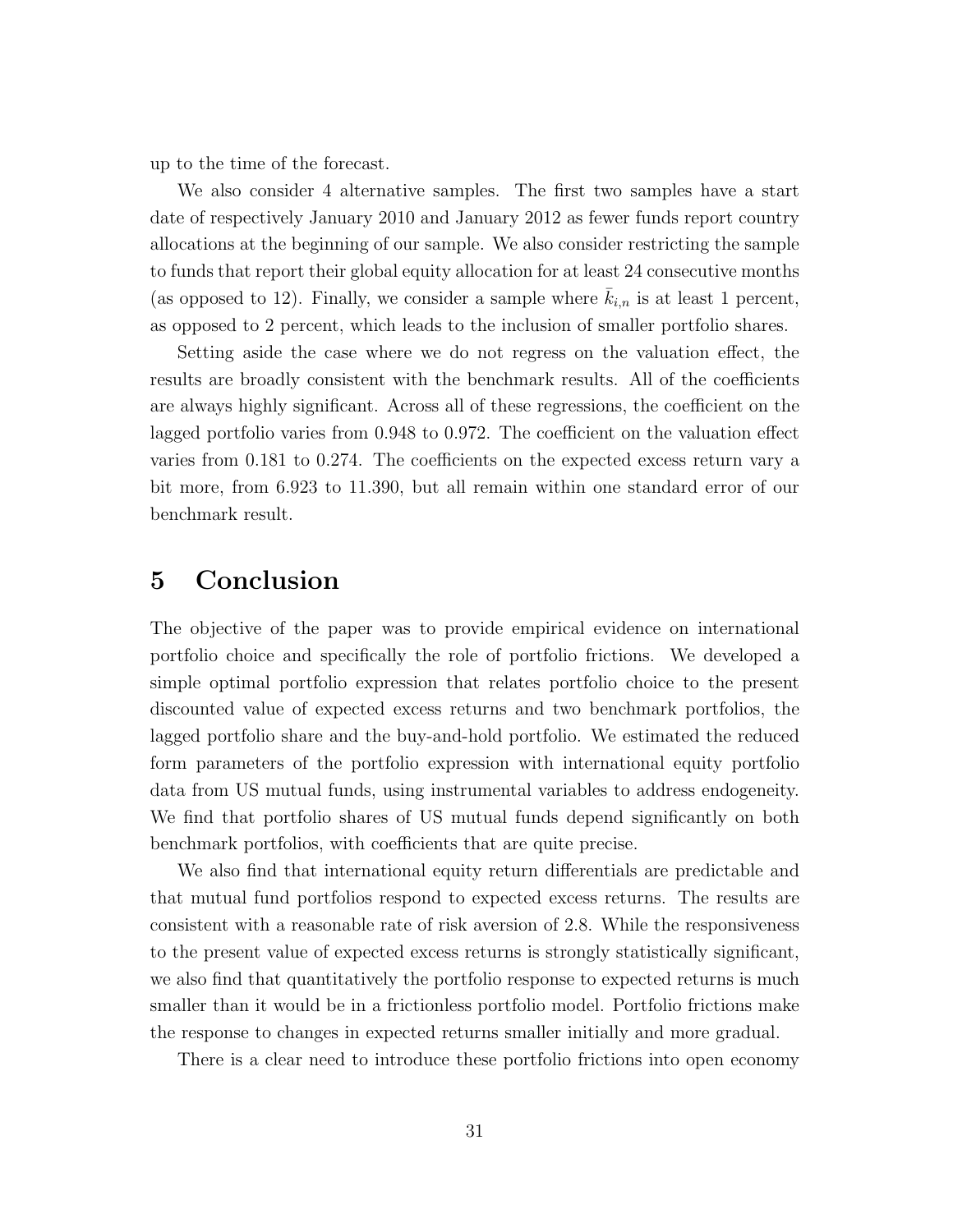models, as recently done by Bacchetta and van Wincoop (2021), Bacchetta et al. (2021a,2021b) for respectively the foreign currency market, global financial markets broadly and the global equity market. It has significant implications for the response of asset prices, capital flows, saving and investment to shocks. A weaker and more gradual portfolio response to expected returns implies more excess return predictability in both the foreign exchange market and global equity markets. It also implies a much larger impact of exogenous portfolio shocks, including also central bank asset purchases, on asset prices and capital flows. The importance of such financial shocks for exchange rates and capital flows has recently been emphasized by Gabaix and Maggiori (2015) and Itskhoki and Mukhin (2021) and, as these papers emphasize, is consistent with a variety of evidence.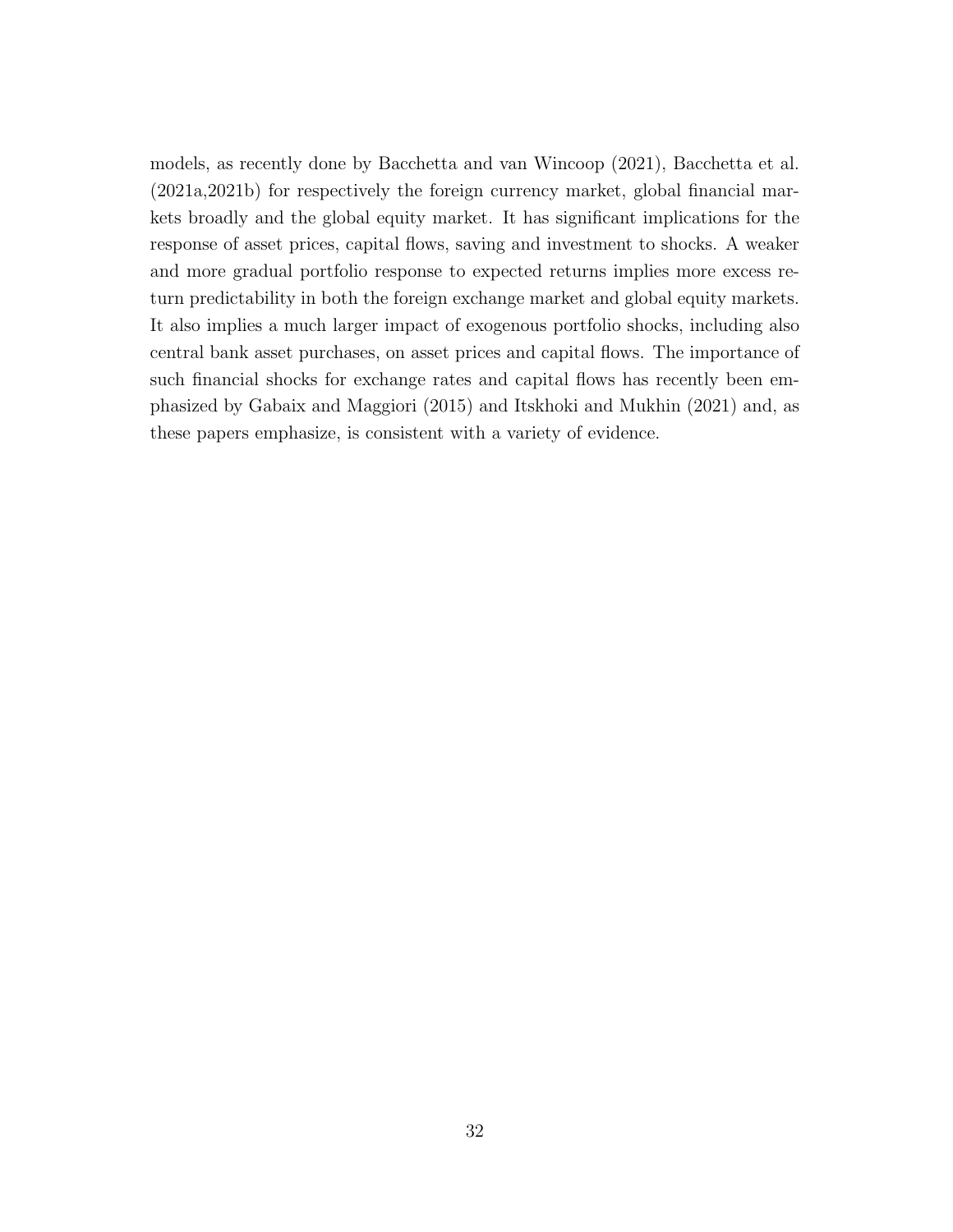## Appendix A: First-Order Condition Optimal Portfolio

After substituting (7) into (3) we maximize with respect to  $z_{i,n,t}$ . To do so, use that for a function  $f(\mathbf{z}_{i,t})$  we have

$$
\frac{\partial f(\mathbf{z}_{i,t})}{\partial z_{i,n,t}} = (\mathbf{e}_n - \mathbf{z}_{i,-n,t})' \frac{\partial f(\mathbf{z}_{i,t})}{\partial \mathbf{z}_{i,t}}
$$
(A.1)

The first-order condition with respect to  $z_{i,n,t}$  is then

$$
(\mathbf{e}_{n} - \mathbf{z}_{i,-n,t})' E_{i,t} \mathbf{R}_{t+1} - \gamma_{i} (\mathbf{e}_{n} - \mathbf{z}_{i,-n,t})' \Omega_{i,t} \mathbf{z}_{i,t}
$$
\n
$$
-\mu_{1,i} (\mathbf{e}_{n} - \mathbf{z}_{i,-n,t})' \Omega_{i,t} (\mathbf{z}_{i,t} - \mathbf{z}_{i,t-1}) + \mu_{1,i} \beta (\mathbf{e}_{n} - \mathbf{z}_{i,-n,t})' \Omega_{i,t} E_{i,t} (\mathbf{z}_{i,t+1} - \mathbf{z}_{i,t})
$$
\n
$$
-\mu_{2,i} (\mathbf{e}_{n} - \mathbf{z}_{i,-n,t})' \Omega_{i,t} (\mathbf{z}_{i,t} - \mathbf{z}_{i,t}^{bh}) + \mu_{2,i} \beta (\mathbf{e}_{n} - \mathbf{z}_{i,-n,t})' \Omega_{i,t} E_{i,t} (\mathbf{z}_{i,t+1} - \mathbf{z}_{i,t+1}^{bh}) = 0
$$
\n(4.2)

The last line uses that  $z_{i,n,t+1}^{bh}$  can be written as  $z_{i,n,t}$  plus a time  $t+1$  valuation effect (see  $(17)$ ).

Using that  $\mathbf{z}_{i,t} = \mathbf{z}_{i,-n,t} + (\mathbf{e}_n - \mathbf{z}_{i,-n,t}) z_{i,n,t}$ , the first line can be written as

$$
E_{i,t}e_{i,n,t+1} - \gamma_i \text{cov}_{i,t}(\text{er}_{i,n,t+1}, R_{ref(i,n),t+1}) - \gamma_i z_{i,n,t} \text{var}_{i,t}(\text{er}_{i,n,t+1}) \tag{A.3}
$$

In what follows we will think of moments involving the reference portfolio as evaluated at mean portfolios  $\bar{z}_{i,m,-n}$  as in the data such covariances are virtually identical whether evaluated at portfolios  $z_{i,m,-n,s}$  for  $s = t - 1, t, t + 1$  or  $\overline{z}_{i,m,-n}$ . The same applies to moments with the excess return, which depend on the reference portfolio.

Next take the first term of the second line of (A.2), substituting  $z_{i,t} = z_{i,-n,t} +$  $(e_n - z_{i,-n,t}) z_{i,n,t}$  and  $z_{i,t-1} = z_{i,-n,t-1} + (e_n - z_{i,-n,t-1}) z_{i,n,t-1}$ . We can then write it as

$$
-\mu_{1,i}var_{i,t}(er_{i,n,t+1})(z_{i,n,t}-z_{i,n,t-1})
$$
\n(A.4)

In analogy, the second term of the second line of (A.2) can be written as

$$
\mu_{1,i}\beta var_{i,t}(er_{i,n,t+1})(E_t z_{i,n,t+1} - z_{i,n,t})
$$
\n(A.5)

The second line of (A.2) then becomes

$$
\mu_{1,i} var_{i,t}(er_{i,n,t+1}) (\beta E_t z_{i,n,t+1} - (1+\beta) z_{i,n,t} + z_{i,n,t-1})
$$
\n(A.6)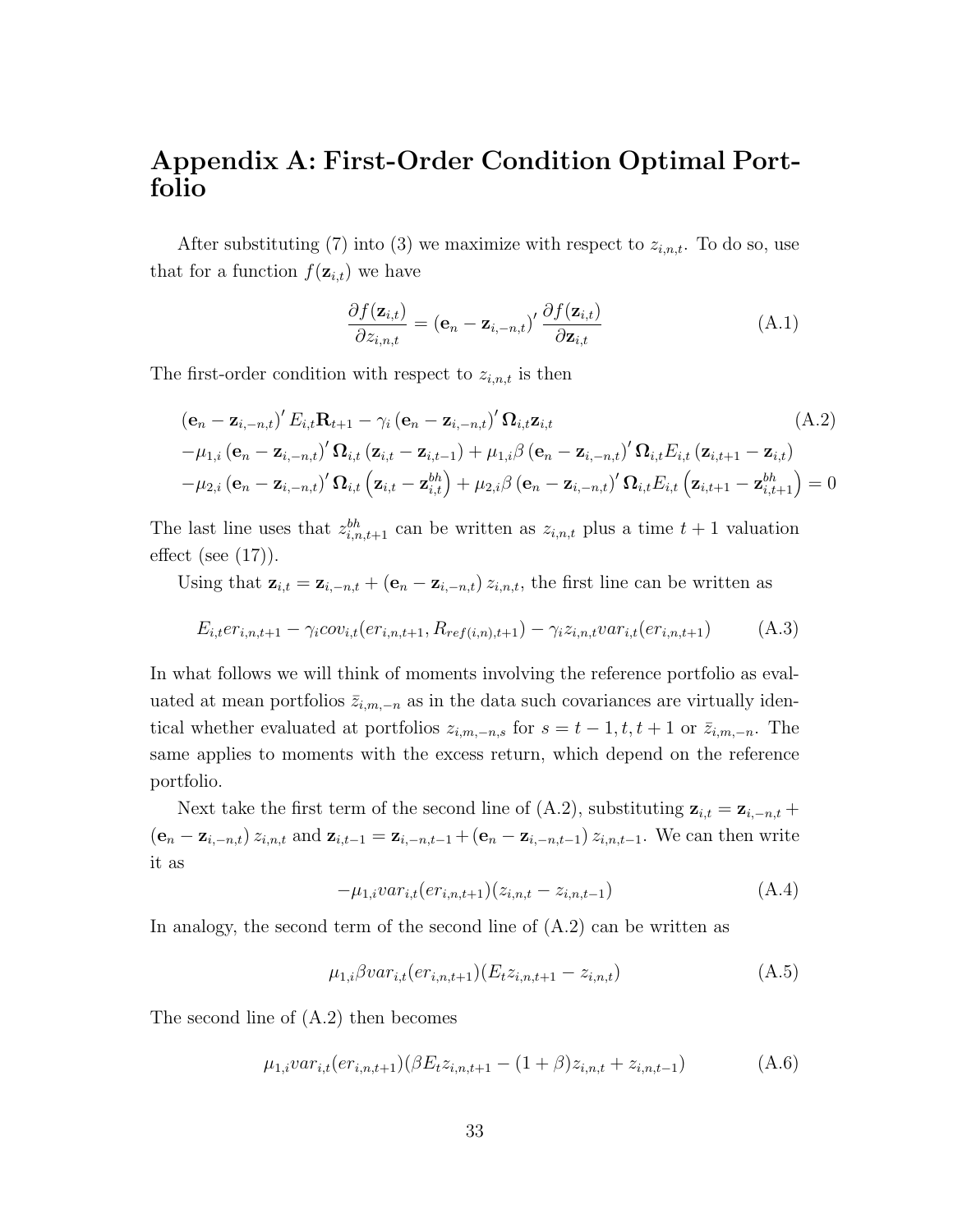Approximating the buy-and-hold portfolio as  $z_{i,n,t}^{bh} - z_{i,n,t-1} = z_{i,n,t-1} \left( R_{n,t} - R_t^{i,p} \right)$  $_{t}^{i,p}\Big),$ with  $R_t^{i,p} = \sum_{m=1}^{N} z_{i,m,t-1}R_{m,t}$ , we can write the last line of  $(A.2)$  as

$$
-\mu_{2,i} (e_n - \mathbf{z}_{i,-n,t})' \Omega_{i,t} (\mathbf{z}_{i,t} - \mathbf{z}_{i,t-1}) + \mu_{2,i} \beta (e_n - \mathbf{z}_{i,-n,t})' \Omega_{i,t} E_{i,t} (\mathbf{z}_{i,t+1} - \mathbf{z}_{i,t})
$$
  
+  $\mu_{2,i} (e_n - \mathbf{z}_{i,-n,t})' \Omega_{i,t} \begin{pmatrix} z_{i,1,t-1} (R_{1,t} - R_t^{i,p}) \\ \dots \\ z_{i,N,t-1} (R_{N,t} - R_t^{i,p}) \end{pmatrix}$   
-  $\mu_{2,i} \beta (e_n - \mathbf{z}_{i,-n,t})' \Omega_{i,t} E_{i,t} \begin{pmatrix} z_{i,1,t} (R_{1,t+1} - R_t^{i,p}) \\ \dots \\ z_{i,N,t} (R_{N,t+1} - R_t^{i,p}) \end{pmatrix} = 0$  (A.7)

The first line is the same as the second line of (A.2), with  $\mu_{1,i}$  replaced by  $\mu_{2,i}$ . It can therefore be written as

$$
\mu_{2,i} var_{i,t}(er_{i,n,t+1}) (\beta E_t z_{i,n,t+1} - (1+\beta) z_{i,n,t} + z_{i,n,t-1})
$$
\n(A.8)

Take the second line of (A.7). This can be written as

$$
\mu_{2,i} \sum_{m=1}^{N} cov_{i,t}(er_{i,n,t+1}, R_{m,t+1}) z_{i,m,t-1}(R_{m,t} - R_t^{i,p}) =
$$
  
\n
$$
\mu_{2,i} cov_{i,t}(er_{i,n,t+1}, R_{n,t+1}) z_{i,n,t-1}(R_{n,t} - R_t^{i,p})
$$
  
\n
$$
+ \mu_{2,i}(1 - z_{i,n,t-1}) \sum_{m \neq n} cov_{i,t}(er_{i,n,t+1}, R_{m,t+1}) z_{i,m,-n,t-1}(R_{m,t} - R_t^{i,p})
$$
 (A.9)

One can think of the summation in the last line as a cross-sectional covariance  $E(xy)$ , with  $x = cov_{i,t}(er_{i,n,t+1}, R_{m,t+1})$  and  $y = (R_{m,t} - R_t^{i,p})$  $t^{i,p}_{t}$ ) and  $z_{i,m,-n,t-1}$  the probability. Since there is no reason why the  $x$  and  $y$  would be correlated, when the number of countries is large enough, we can write this as  $E(x)E(y)$ . (A.9) then becomes

$$
\mu_{2,i}cov_{i,t}(er_{i,n,t+1}, R_{n,t+1})z_{i,n,t-1}(R_{n,t} - R_t^{i,p})
$$
  
+
$$
\mu_{2,i}(1 - z_{i,n,t-1})cov_{i,t}(er_{i,n,t+1}, R_{ref(i,n),t+1})(R_{ref(i,n),t} - R_t^{i,p})
$$
 (A.10)

Using that  $(1-z_{i,n,t-1})(R_{ref(i,n),t}-R_t^{i,p})$  $t_i^{(i,p)}(z_{t,i,n,t-1}^{(i,p)}(R_t^{i,p}-R_{n,t}),$  and that  $cov_{i,t}(er_{i,n,t+1}, R_{n,t+1})=$  $var_{i,t}(er_{i,n,t+1}) + cov_{i,t}(er_{i,n,t+1}, R_{ref(i,n),t+1}),$  this becomes

$$
\mu_{2,i} var_{i,t}(er_{i,n,t+1}) z_{i,n,t-1}(R_{n,t} - R_t^{i,p}) = \mu_{2,i} var_{i,t}(er_{i,n,t+1})(z_{i,n,t}^{bh} - z_{i,n,t-1})
$$
(A.11)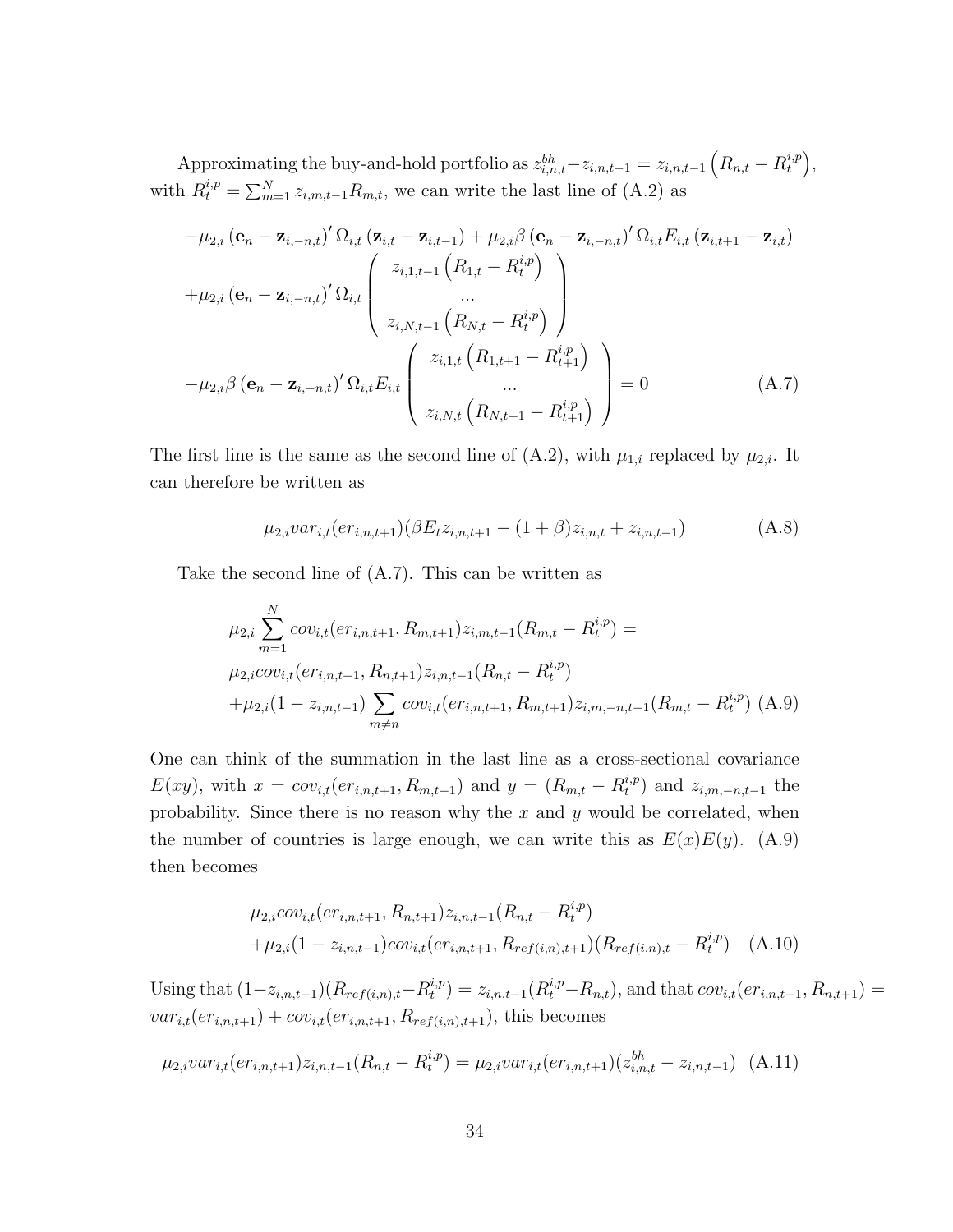Analogously, the last line of (A.7) is

$$
-\mu_{2,i}\beta var_{i,t}(er_{i,n,t+1})(E_t z_{i,n,t+1}^{bh} - z_{i,n,t})
$$
\n(A.12)

We can write the difference between the buy-and-hold portfolio and lagged portfolio as

$$
z_{i,n,t}^{bh} - z_{i,n,t-1} = z_{i,n,t-1} \left( R_{n,t} - R_t^{i,p} \right) = z_{i,n,t-1} (1 - z_{i,n,t-1}) e r_{i,n,t} \tag{A.13}
$$

Combining  $(A.11)$  and  $(A.12)$ , we then have

$$
\mu_{2,i} var_{i,t}(er_{i,n,t+1}) z_{i,n,t-1} (1 - z_{i,n,t-1}) er_{i,n,t} - \beta \mu_{2,i} var_{i,t}(er_{i,n,t+1}) z_{i,n,t} (1 - z_{i,n,t}) E_{i,t} er_{i,n,t+1}
$$
\n(A.14)

We can now combine all terms of (A.2), which gives

$$
E_{i,t}er_{i,n,t+1} - \gamma_i cov_{i,t}(er_{i,n,t+1}, R_{ref(i,n),t+1}) - \gamma_i z_{i,n,t} var_{i,t}(er_{i,n,t+1})
$$
  
+ (\mu\_{1,i} + \mu\_{2,i})var\_{i,t}(er\_{i,n,t+1})(\beta E\_{i,t}z\_{i,n,t+1} - (1+\beta)z\_{i,n,t} + z\_{i,n,t-1})  
+ \mu\_{2,i}var\_{i,t}(er\_{i,n,t+1})z\_{i,n,t-1}(1-z\_{i,n,t-1})er\_{i,n,t}  
-\beta \mu\_{2,i}var\_{i,t}(er\_{i,n,t+1})z\_{i,n,t}(1-z\_{i,n,t})E\_{i,t}er\_{i,n,t+1} = 0 (A.15)

Define  $\sigma_{i,n}^2$  as the mean of  $var_{i,t}(er_{i,n,t+1})$  and  $\sigma_{n,ref(i,n)}$  as the mean value of  $cov_{i,t}(er_{i,n,t+1}, R_{ref(i,n),t+1})$ . The mean of the excess return is zero. From  $(A.15)$ the steady state portfolio is then

$$
\bar{z}_{i,n} = -\frac{\sigma_{n,ref(i,n)}}{\sigma_{i,n}^2} \tag{A.16}
$$

Linearizing (A.15) around the second moments equal to their mean, the portfolio shares equal to  $\bar{z}_{i,n}$  and the excess returns equal to zero, we have

$$
E_{i,t}er_{i,n,t+1} + u_{i,n,t} - \gamma_i \sigma_{i,n}^2 \hat{z}_{i,n,t}
$$
  
+ 
$$
(\mu_{1,i} + \mu_{2,i})\sigma_{i,n}^2(\beta E_{i,t}\hat{z}_{i,n,t+1} - (1+\beta)\hat{z}_{i,n,t} + \hat{z}_{i,n,t-1})
$$
  
+ 
$$
\mu_{2,i}\sigma_{i,n}^2 \bar{z}_{i,n}(1-\bar{z}_{i,n}) (er_{i,n,t} - \beta E_{i,t}er_{i,n,t+1}) = 0
$$
 (A.17)

where  $\hat{z}_{i,n,t} = z_{i,n,t} - \overline{z}_{i,n}$  and

$$
u_{i,n,t} = -\gamma_i \left( cov_{i,t}(er_{i,n,t+1}, R_{ref(i,n),t+1}) - \sigma_{n,ref(i,n)} \right) - \gamma_i \bar{z}_{i,n} \left( var_{i,t}(er_{i,n,t+1}) - \sigma_{i,n}^2 \right)
$$
\n(A.18)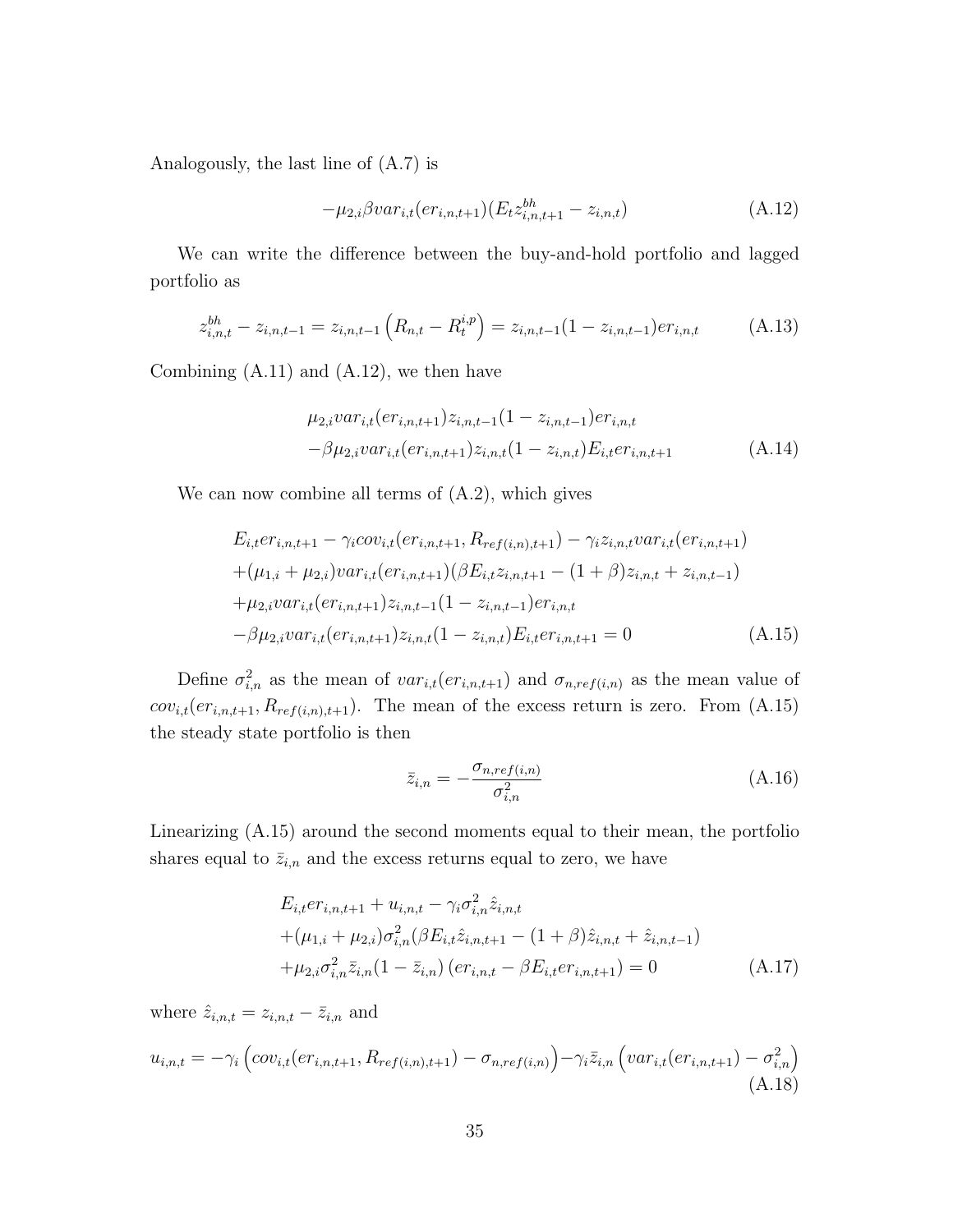### Appendix B: Solution Optimal Portfolio

We now solve the second-order difference equation  $(A.17)$  in the portfolio share  $\hat{z}_{i,n,t}$ . Collecting terms, we can write  $(A.17)$  as

$$
\sigma_{i,n}^2 D_i \hat{z}_{i,n,t} = E_{i,t} e r_{i,n,t+1} + \theta_i \sigma_{i,n}^2 \hat{z}_{i,n,t-1} + \beta \theta_i \sigma_{i,n}^2 E_{i,t} \hat{z}_{i,n,t+1}
$$
  
 
$$
+ \mu_{2,i} \sigma_{i,n}^2 \bar{z}_{i,n} (1 - \bar{z}_{i,n}) (e r_{i,n,t} - \beta E_{i,t} e r_{i,n,t+1}) + u_{i,n,t}
$$
 (A.19)

where  $D_i = \gamma_i + \theta_i(1+\beta)$ .

This can be written as

$$
\left(L^{-2} - \frac{D_i}{\beta \theta_i} L^{-1} + \frac{1}{\beta}\right) \hat{z}_{i,n,t-1} = -\frac{1}{\beta \theta_i \sigma_{i,n}^2} E_{i,t} (er_{i,n,t+1} + u_{i,n,t})
$$

$$
-\frac{1}{\beta \theta_i} \mu_{2,i} \bar{z}_{i,n} (1 - \bar{z}_{i,n}) er_{i,n,t} + \frac{1}{\theta_i} \mu_{2,i} \bar{z}_{i,n} (1 - \bar{z}_{i,n}) E_{i,t} er_{i,n,t+1}
$$

where  $L^{-2}z_{i,n,t-1} = E_{i,t}z_{i,n,t+1}$  and  $L^{-1}z_{i,n,t-1} = z_{i,n,t}$ . Factoring gives

$$
(L^{-1} - \omega_{1,i})(L^{-1} - \omega_{2,i})\hat{z}_{i,n,t-1} = -\frac{1}{\beta \theta_i \sigma_{i,n}^2} E_{i,t} (er_{i,n,t+1} + u_{i,n,t})
$$

$$
-\frac{1}{\beta \theta_i} \mu_{2,i} \bar{z}_{i,n} (1 - \bar{z}_{i,n}) er_{i,n,t} + \frac{1}{\theta_i} \mu_{2,i} \bar{z}_{i,n} (1 - \bar{z}_{i,n}) E_{i,t} er_{i,n,t+1}
$$

where  $\omega_{1,i}$  and  $\omega_{2,i}$  are the roots of the characteristic equation

$$
\omega_i^2 - \frac{D_i}{\beta \theta_i} \omega_i + \frac{1}{\beta} = 0 \tag{A.20}
$$

These roots are

$$
\omega_i = 0.5 \left( \frac{D_i}{\beta \theta_i} \pm \sqrt{\left( \frac{D_i}{\beta \theta_i} \right)^2 - (4/\beta)} \right) \tag{A.21}
$$

For convenience, we will refer to the stable root (with the minus sign) simply as  $\omega_i$  and the unstable root (with the positive sign) as  $\omega_{2,i}$ .

Now write the solution as

$$
(L^{-1} - \omega_i) \hat{z}_{i,n,t-1} = -\frac{1}{\beta \theta_i \sigma_{i,n}^2} \frac{E_{i,t} (er_{i,n,t+1} + u_{i,n,t})}{L^{-1} - \omega_{2,i}}
$$

$$
-\frac{1}{\beta \theta_i} \mu_{2,i} \bar{z}_{i,n} (1 - \bar{z}_{i,n}) \frac{er_{i,n,t}}{L^{-1} - \omega_{2,i}} + \frac{1}{\theta_i} \mu_{2,i} \bar{z}_{i,n} (1 - \bar{z}_{i,n}) \frac{E_{i,t} er_{i,n,t+1}}{L^{-1} - \omega_{2,i}}
$$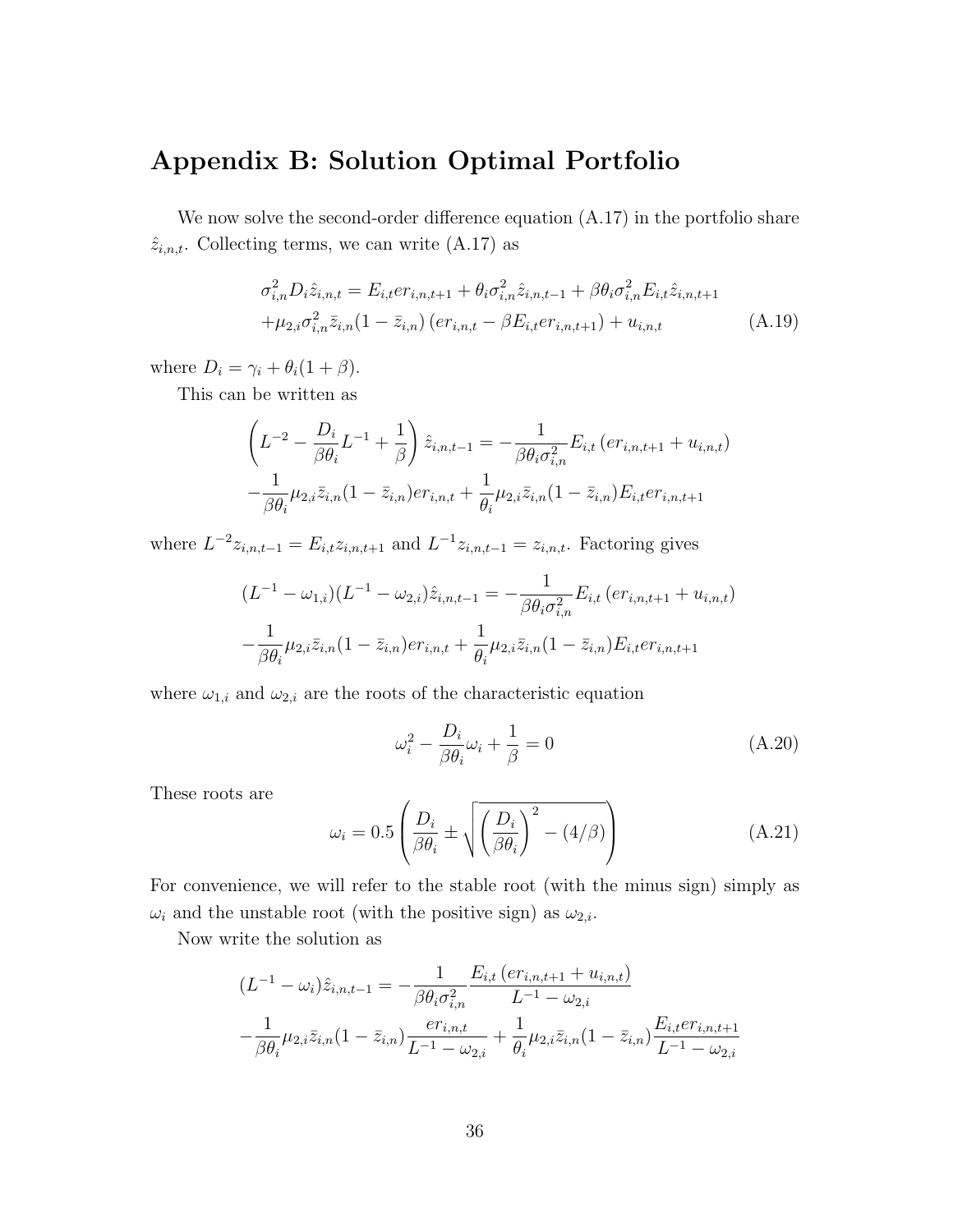This implies

$$
\hat{z}_{i,n,t} = \omega_i \hat{z}_{i,n,t-1} + \frac{1}{\beta \theta_i \sigma_{i,n}^2 \omega_{2,i}} \sum_{s=1}^{\infty} \omega_{2,i}^{1-s} E_{i,t} (er_{i,n,t+s} + u_{i,n,t+s-1}) \n+ \frac{\mu_{2,i} \bar{z}_{i,n} (1 - \bar{z}_{i,n})}{\beta \theta_i \omega_{2,i}} er_{i,n,t} + \frac{\mu_{2,i} \bar{z}_{i,n} (1 - \bar{z}_{i,n}) (\frac{1}{\omega_{2,i}} - \beta)}{\beta \theta_i \omega_{2,i}} \sum_{s=1}^{\infty} \omega_{2,i}^{1-s} E_{i,t} er_{i,n,t+s}
$$

To summarize, we have

$$
\hat{z}_{i,n,t} = a_{2,i}\hat{z}_{i,n,t-1} + a_{3,i,n} \sum_{s=1}^{\infty} \omega_{2,i}^{1-s} E_t e r_{i,n,t+s} + a_{4,i,n} e r_{i,n,t} + \epsilon_{i,n,t}
$$
(A.22)

where  $E_t$  is the expectation operator of the econometrician based on public information and

$$
a_{2,i} = \omega_i
$$
  
\n
$$
a_{3,i,n} = \frac{1}{\beta \theta_i \sigma_{i,n}^2 \omega_{2,i}} + \frac{\mu_{2,i} \bar{z}_{i,n} (1 - \bar{z}_{i,n}) \left(\frac{1}{\omega_{2,i}} - \beta\right)}{\beta \theta_i \omega_{2,i}}
$$
  
\n
$$
a_{4,i,n} = \frac{\mu_{2,i} \bar{z}_{i,n} (1 - \bar{z}_{i,n})}{\beta \theta_i \omega_{2,i}}
$$

and

$$
\epsilon_{i,n,t} = \frac{1}{\beta \theta_i \sigma_{i,n}^2 \omega_{2,i}} \sum_{s=1}^{\infty} \omega_{2,i}^{1-s} E_{i,t} u_{i,n,t+s-1} + a_{3,i,n} \sum_{s=1}^{\infty} \omega_{2,i}^{1-s} \left( E_{i,t} e r_{i,n,t+s} - E_t e r_{i,n,t+s} \right)
$$
\n(A.23)

Numerically the second term in  $a_{3,i,n}$  is very close to zero. We therefore abstract from it in what follows.

We can also write the solution for  $z_{i,n,t}$  as a function of the lagged portfolio and the buy-and-hold portfolio. For this, use that from linearizing (A.13)  $z_{i,n,t}^{bh}$  =  $z_{i,n,t-1}+\bar{z}_{i,n}(1-\bar{z}_{i,n})er_{i,n,t},$  so that

$$
er_{i,n,t} = \frac{z_{i,n,t}^{bh} - z_{i,n,t-1}}{\bar{z}_{i,n}(1 - \bar{z}_{i,n})}
$$

We then have

$$
\hat{z}_{i,n,t} = \left(a_{2,i} - \frac{a_{4,i,n}}{\bar{z}_{i,n}(1-\bar{z}_{i,n})}\right)\hat{z}_{i,n,t-1} + \frac{a_{4,i,n}}{\bar{z}_{i,n}(1-\bar{z}_{i,n})}\hat{z}_{i,n,t}^{bh} + a_{3,i,n} \sum_{s=1}^{\infty} \omega_{2,i}^{1-s} E_t e r_{i,n,t+s} + \epsilon_{i,n,t}
$$
\n(A.24)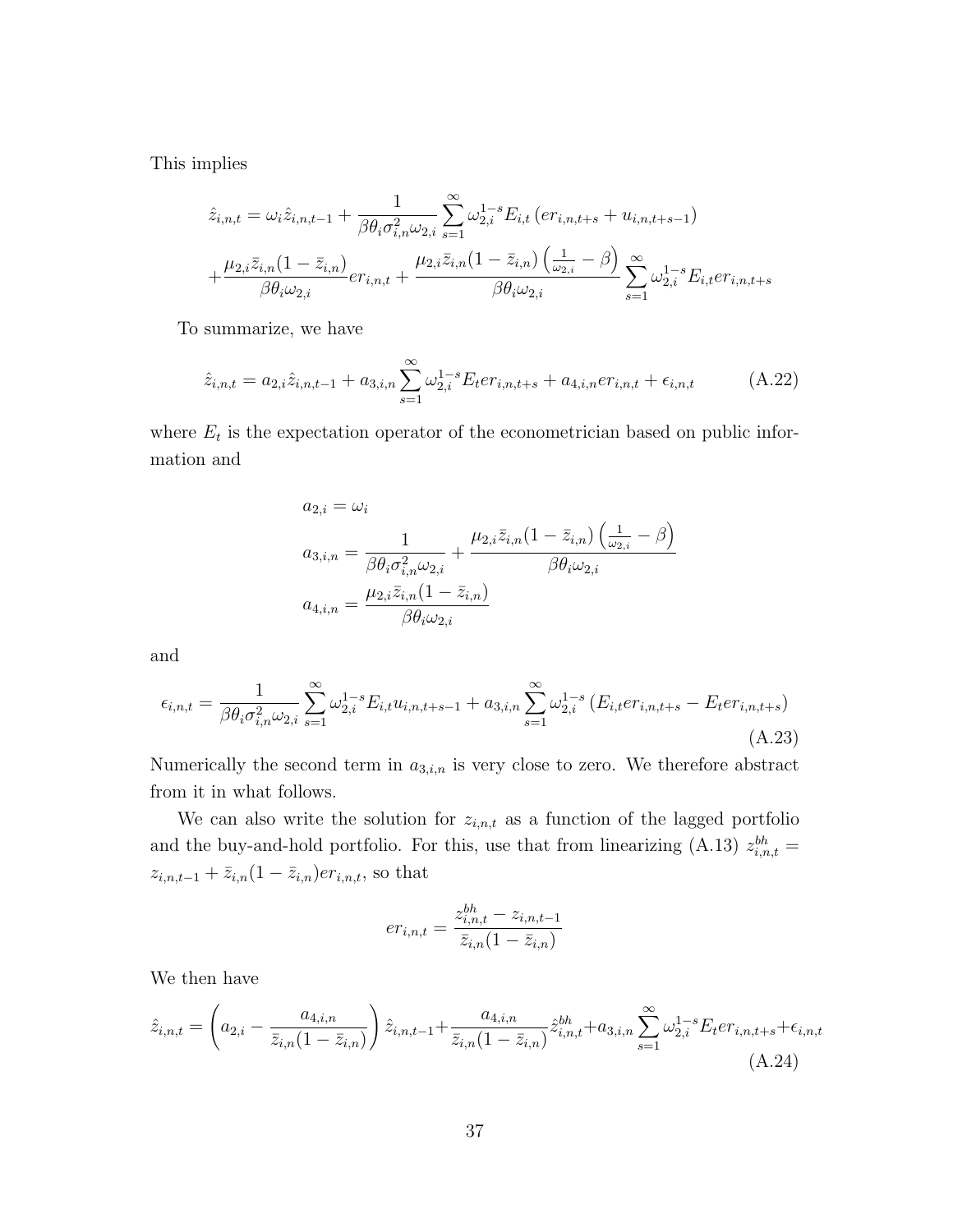where  $\hat{z}_{i,n,t}^{bh} = z_{i,n,t}^{bh} - \bar{z}_{i,n}$ . Use that  $\omega_{2,i} = 1/(\beta \omega_i) = 1/(\beta a_{2,i})$ . This gives  $\hat{z}_{i,n,t} = \omega_i$  $\mu_{1,i}$  $\mu_{1,i} + \mu_{2,i}$  $\hat{z}_{i,n,t-1} +$  $\mu_{2,i}$  $\mu_{1,i} + \mu_{2,i}$  $\left(\hat{z}_{i,n,t}^{bh}\right)+\frac{\omega_i}{\sqrt{2}}$  $\theta_i \sigma_{i,n}^2$  $\sum^{\infty}$  $s=1$  $(\beta \omega_i)^{s-1} E_t er_{i,n,t+s} + \epsilon_{i,n,t}$ 

with

$$
\epsilon_{i,n,t} = \frac{\omega_i}{\theta_i \sigma_{i,n}^2} \sum_{s=1}^{\infty} (\beta \omega_i)^{s-1} E_t u_{i,n,t+s-1} + \frac{\omega_i}{\theta_i \sigma_{i,n}^2} \sum_{s=1}^{\infty} (\beta \omega_i)^{s-1} (E_{i,t} e r_{i,n,t+s} - E_t e r_{i,n,t+s})
$$
\n(A.26)

Using the expression for  $D_i$ , we can also write the stable root  $(A.21)$  as

$$
\omega_i = \frac{2\theta_i}{\gamma_i + (1+\beta)\theta_i + \sqrt{\gamma_i^2 + (1-\beta)^2 \theta_i^2 + 2(1+\beta)\gamma_i \theta_i}}
$$
(A.27)

(A.25)

## Appendix C: Trading Strategies

To evaluate the prediction performance and estimate the economic significance of predictability reported in Section 3, we follow the literature in building trading strategies based on the three predictors used in the regressions. The analysis is close to Cenedese et al. (2016). For each month, we sort countries into quintiles based on their values of momentum, dividend-price differential, or earning-price differential. The one fifth of countries whose predictors have the lowest value are allocated to the first quintile Q1, the next fifth to the second quintile Q2, and so on. Thus, Q1 should contain low excess returns and Q5 high excess returns. For each pair month-quintile, we take the equally weighted average equity return differential with the US. Then, for each predictor variable we form a long-short HML portfolio, obtained by going long on Q5 and short on Q1. The sample is January 1970 to February 2019.

Table C1 reports the average annualized equity return by quintile and the portfolio return when the predictor is momentum, the dividend-price ratio, or the earning-price ratio (it is also possible to build strategies based on a combination of the three variables). The table shows that returns tend to be higher for higher quintiles, i.e., higher values of momentum, dividend-price, or earning-price are associated with higher returns. This is confirmed by the results in the last column that show large returns from HML portfolios. These results are in line with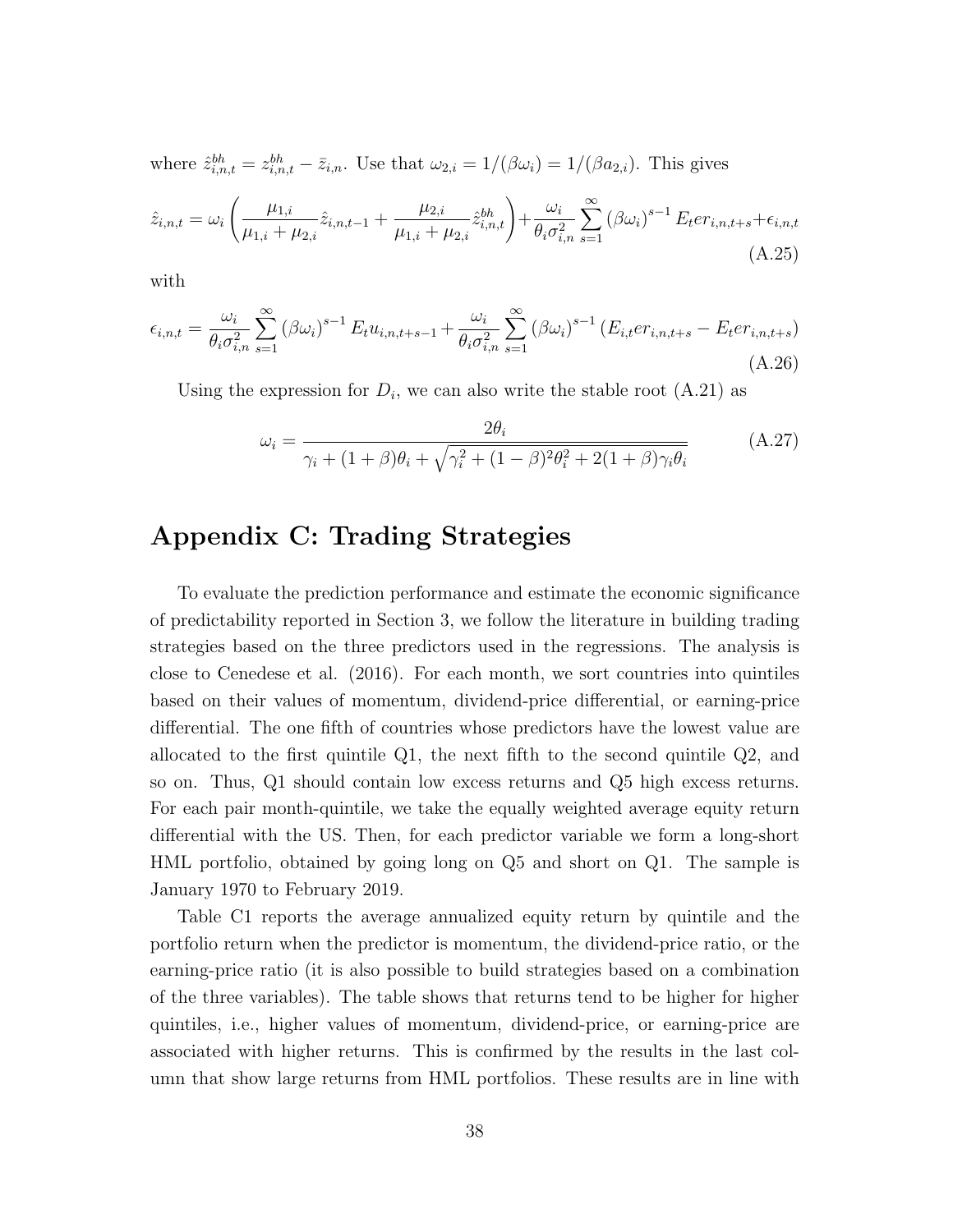Cenedese et al. (2016), who use a more restricted sample. These results therefore demonstrate the economic significance of equity return predictability, which justifies that time-varying expected excess returns are taken into account in actual portfolio allocations.

|                | ÖΤ      | Q2       | Q3     | Q4   | Q5   | HML  |
|----------------|---------|----------|--------|------|------|------|
| Momentum       | .69     | $1.01\,$ | $-.28$ | 2.33 | 9.56 | 8.87 |
| Dividend-Price | $-2.02$ | 2.62     | .86    | 1.2  | 4.42 | 6.44 |
| Earning-Price  | .06     | $-1.1$   |        | 3.31 | 5.49 | 5.43 |

Table C1: EQUITY EXCESS RETURNS

Notes: Mean annualized equity excess returns relative to the US by sorting countries-months in quintiles based on their values for momentum, dividend-price and earning-price. HML shows the return from borrowing in Q1 and investing in Q5. Sample: 73 countries over the horizon 1970:01-2019:02.

## Appendix D: Data Appendix

We describe here the data used other than the portfolio data from EPFR that are described in detail in Section 4.1.

We obtain the following monthly MSCI data: monthly total return index, price index, earning-price ratio, dividend-price ratio and market value (market capitalization). The total return index includes both the capital gains and dividend component of the return. All data are denominated in dollars. From these MSCI data we also compute

- Equity Return: relative change of the total return index from the prior month.
- Earnings: earning-price ratio multiplied by the price index.
- Dividend: dividend-price ratio multiplied by the price index.
- Book value: market value divided by the price index.
- **Volatility**: for each country and each month, we compute the standard deviation of the daily returns, using the daily total return index from MSCI.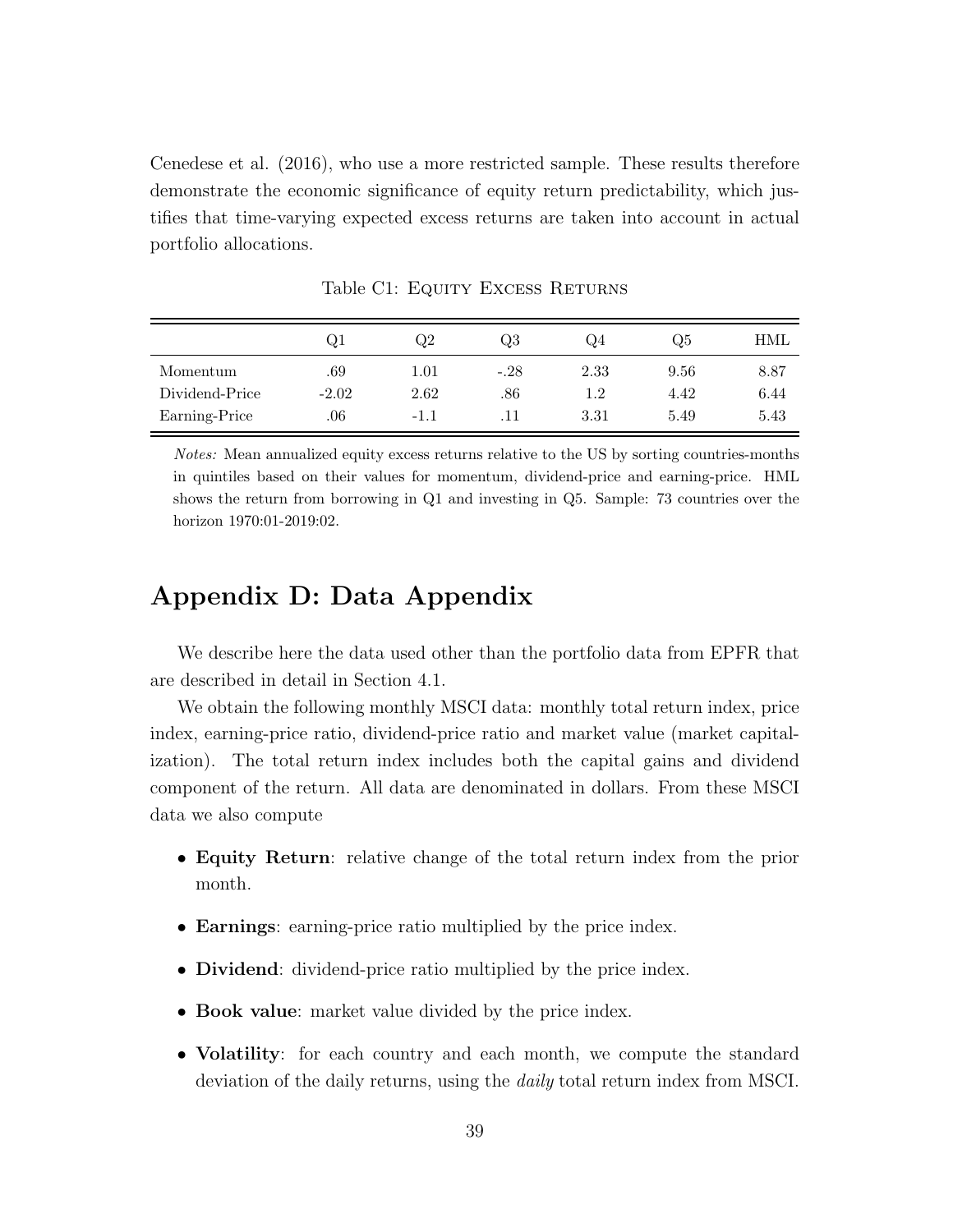In addition to these MSCI data, we obtain the following variables from other sources:

- Industrial Production. The main source is the industrial production index from IFS. If not available, we use the manufacturing or the retail index from the IFS. When countries do not report the industrial production, the manufacturing nor the retail index, we use the monthly gross domestic product index obtained from the Leading Indicators of the OECD. Finally, for Hong-Kong and Thailand, we use quarterly real GDP data from OECD, interpolated to a monthly series. We transform the final series for each country into an index equal to 100 in July 2016.
- Inflation. Monthly consumer price index series are from the IFS compiled by the IMF. If the consumer price index is not available, we use the producer price index or the wholesale price index from the IFS. For Taiwan, we obtain the consumer price index from the Statistical Bureau of Taiwan. For Australia, monthly data are not available and we interpolate the monthly series from the quarterly series. We transform the final series for each country into an index equal to 100 in July 2016.
- Nominal Interest Rate. We use the 3-month Eurorates obtained from Datastream. The data are midpoint of the offer and bid rates. Original data are expressed at annual rates in percent. We transform the data into a monthly rate by dividing by 1200.
- Bond Price Index. We obtain the data on bond price index from J.P. Morgan and Merrill Lynch obtained through Datastream. We use the price index of a 10-year government bond provided by JPM. For emerging economies, when the price index of the 10-year government bond is not available, we use the Emerging Market Bond Index provided by JPM. For Taiwan and Thailand, we use the Government Bond Index provided by Merrill Lynch. When the bond price index is in local currency, we convert to dollars.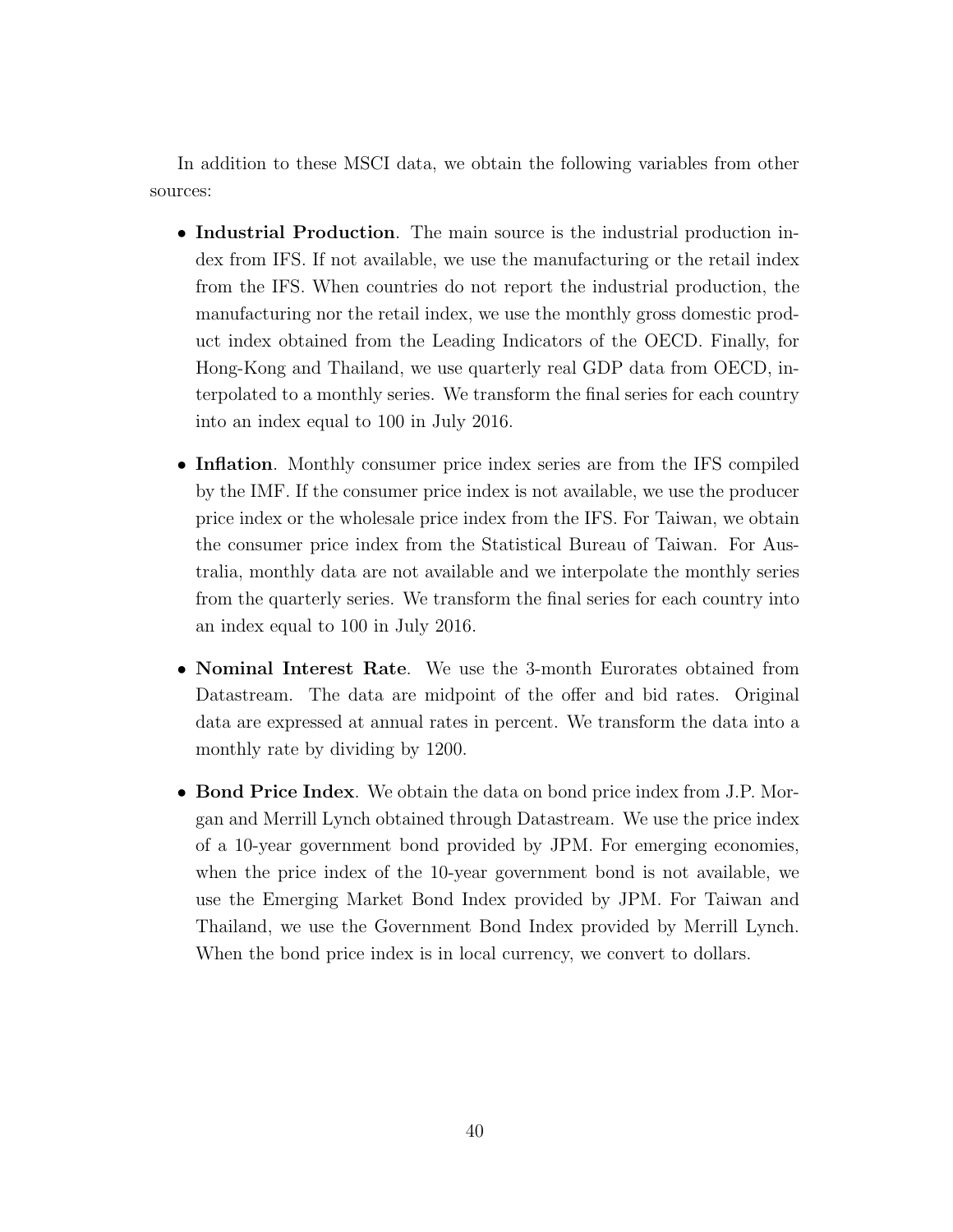## References

- [1] Abel, Andrew B., Janice C. Eberly and Stavros Panageas (2007), "Optimal Inattention in the Stock Market," American Economic Review Papers and Proceedings, May 2007, 244-249.
- [2] Ameriks, John and Stephen Zeldes (2004), "How do Household Portfolio Shares vary with Age," working paper.
- [3] Bacchetta, Philippe and Eric van Wincoop (2021) "Puzzling Exchange Rate Dynamics and Delayed Portfolio Adjustment," Journal of International Economics 131.
- [4] Bacchetta, Philippe and Eric van Wincoop (2010), "Infrequent Portfolio Decisions: A Solution to the Forward Discount Puzzle," American Economic Review 100, 837-869.
- [5] Bacchetta, Philippe, Margaret Davenport, and Eric van Wincoop (2021a) "Can Sticky Portfolios Explain International Capital Flows and Asset Prices?" mimeo.
- [6] Bacchetta, Philippe, Eric van Wincoop, and Eric Young (2021b), "Gradual Portfolio Adjustment: Implications for Global Equity Portfolios and Returns," working paper, University of Virginia.
- [7] Benhima, Kenza and Rachel Cordonier (2020), "News, Sentiment and Capital Flows," working paper, University of Lausanne.
- [8] Bertaut, Carol C. and Ruth Judson (2014), "Estimating U.S. Cross-Border Securities Positions: New Data and New Methods," Board of Governors of the Federal Reserve System (U.S.), International Finance Discussion Paper 1113.
- [9] Bertaut, Carol C. and Ralph W. Tryon (2007), "Monthly Estimates of U.S. Cross-Border Securities Positions, " Board of Governors of the Federal Reserve System (U.S.), International Finance Discussion Paper 910.
- [10] Bilias, Yannis, Dimitris Georgarakos and Michael Haliassos (2010), "Portfolio Inertia and Stock Market Fluctuations," Journal of Money, Credit and Banking 42: 715-742.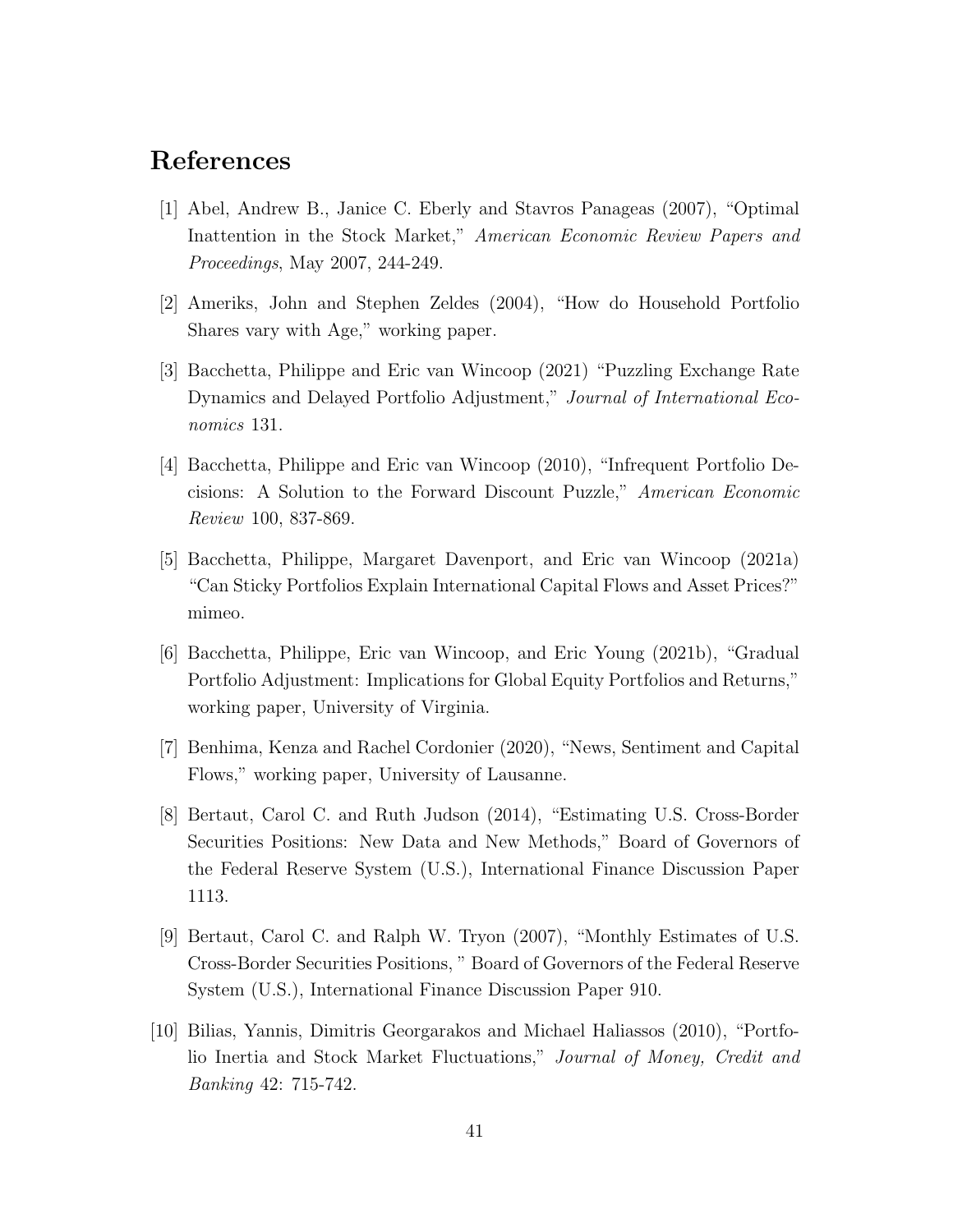- [11] Bogousslavsky, Vincent (2016), "Infrequent Rebalancing, Return Autocorrelation, and Seasonality," Journal of Finance LXXI (6), 2967-3006.
- [12] Bohn, Henning and Linda L. Tesar (1996), "U.S. Equity Investment in Foreign Markets: Portfolio Rebalancing or Return Chasing?" American Economic Review 86, 77-81.
- [13] Brunnermeier, Markus and Stefan Nagel (2008), "Do Wealth Fluctuations Generate Time-Varying Risk-Aversion? Micro-Evidence on Individuals' Asset Allocation," American Economic Review 98, 713-736.
- [14] Camanho, Nelson, Harald Hau, and Hélène Rey (2020), "Global Portfolio Rebalancing and Exchange Rates," mimeo.
- [15] Campbell, John Y., Andrew W. Lo and Archie C. MacKinlay (1997), The Econometrics of Financial Markets, Princeton University Press, New York.
- [16] Cenedese, Gino, Richard Payne, Lucio Sarno, and Giorgio Valente (2016), "What Do Stock Markets Tell Us about Exchange Rates?" Review of Finance 20, 1045-1080.
- [17] Chien, Yili, Harold Cole, and Hanno Lustig (2012), "Is the Volatility of the Market Price of Risk Due to Intermittent Portfolio Rebalancing," American Economic Review 102, 2859-2896.
- [18] Curcuru, Stephanie E., Charles P. Thomas, Francis Warnock, and Jon Wongswan (2014), "Uncovered Equity Parity and Rebalancing in International Portfolios," Journal of International Money and Finance 47, 86-99.
- [19] Davis, J. Scott and Eric van Wincoop (2018),"Globalization and the Increasing Correlation between Capital Inflows and Outflows," Journal of Monetary Economics 100, 83-100.
- [20] Devereux, Michael B. and Alan Sutherland (2007), "Monetary Policy and Portfolio Choice in an Open Economy Macro Model," Journal of the European Economic Association 5, 491-499.
- [21] Devereux, Michael B. and Alan Sutherland (2010), "Country Portfolio Dynamics," Journal of Economic Dynamics and Control, 34, 1325-1342.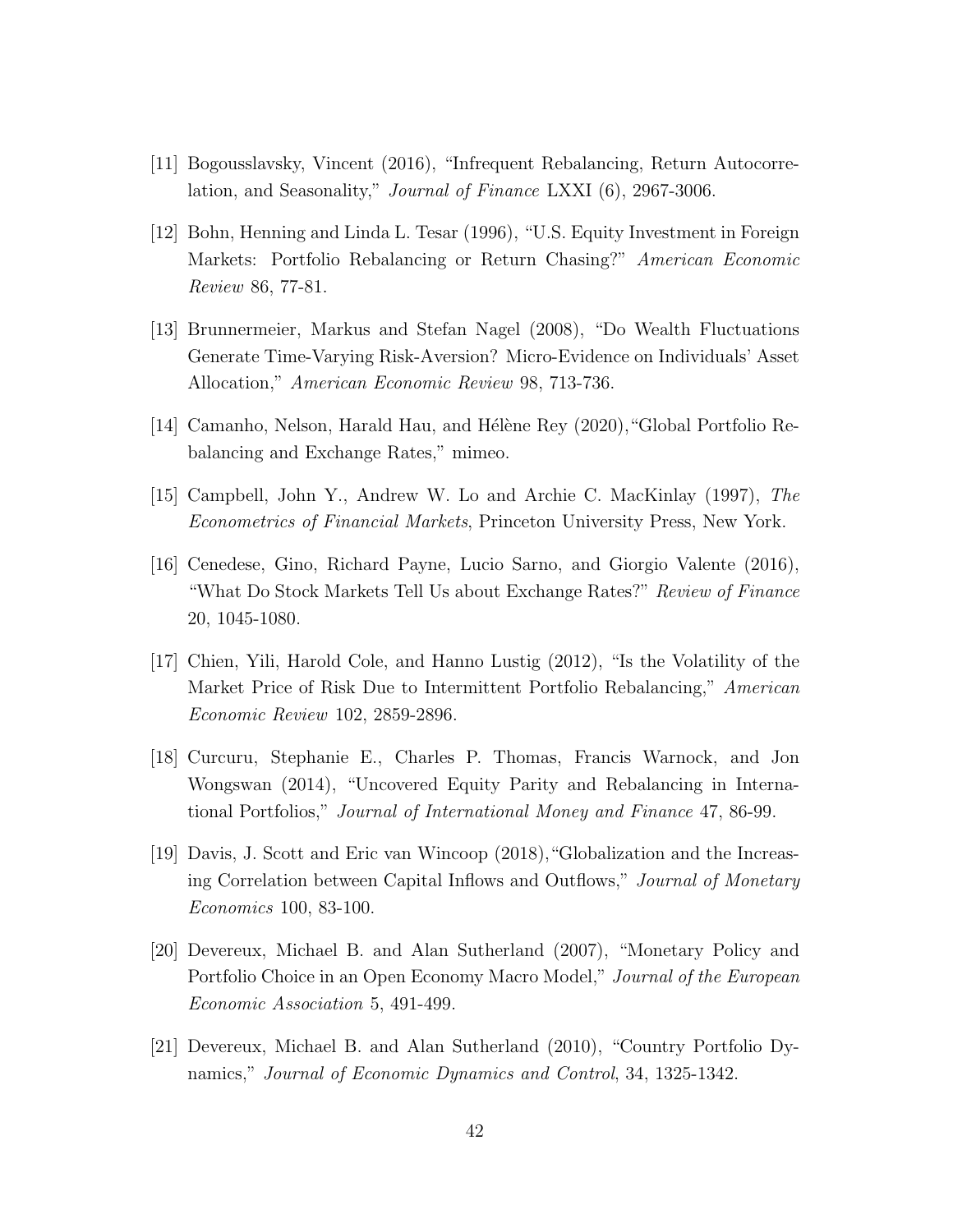- [22] Didier, Tatiana and Alexandre Lowenkron (2012), "The Current Account as a Dynamic Portfolio Choice Problem," Journal of The Japanese and International Economies 26, 518-541.
- [23] Disyatat, Piti and R. Gaston Gelos (2001), "The Asset Allocation of Emerging Market Mutual Funds," IMF Working Paper 01/111.
- [24] Duffie, Darrell (2010), "Asset Price Dynamics with Slow-Moving Capital," Journal of Finance LXV, 1237-1267.
- [25] Evans, Martin D.D. and Viktoria V. Hnatkovska (2012), "A Method for Solving General Equilibrium Models with Incomplete Markets and Many Financial Assets," Journal of Economic Dynamics and Control 36(12), 1909–1930.
- [26] Evans, Martin D.D. and Viktoria V. Hnatkovska (2014), "International Capital Flows, Returns and World Financial Integration," Journal of International Economics 92(1), 14-33.
- [27] Fama, Eugene F. (1984), "Forward and Spot Exchange Rates," Journal of Monetary Economics 14, 319-338.
- [28] Frankel, Jeffrey and Charles M. Engel (1984), "Do asset-demand functions optimize over the mean and variance of real returns? A six-currency test,"Journal of International Economics 17(3-4), 309-323.
- [29] Froot, Kenneth A. and Richard H. Thaler (1990) "Anomalies: Foreign Exchange," Journal of Economic Perspectives 4, 179-192.
- [30] Froot, Kenneth A., Paul G.J. O'Connell and Mark S Seasholes (2001), "The Portfolio Flows of International Investors,"Journal of Financial Economics 59, 151-193.
- [31] Gabaix, Xavier and Ralph S.J. Koijen (2020), "In Search of the Origins of Financial Fluctuations: The Inelastic Markets Hypothesis," mimeo.
- [32] Gabaix, Xavier and Matteo Maggiori (2015), "International Liquidity and Exchange Rate Dynamics," Quarterly Journal of Economics 130(3), 1369- 1420.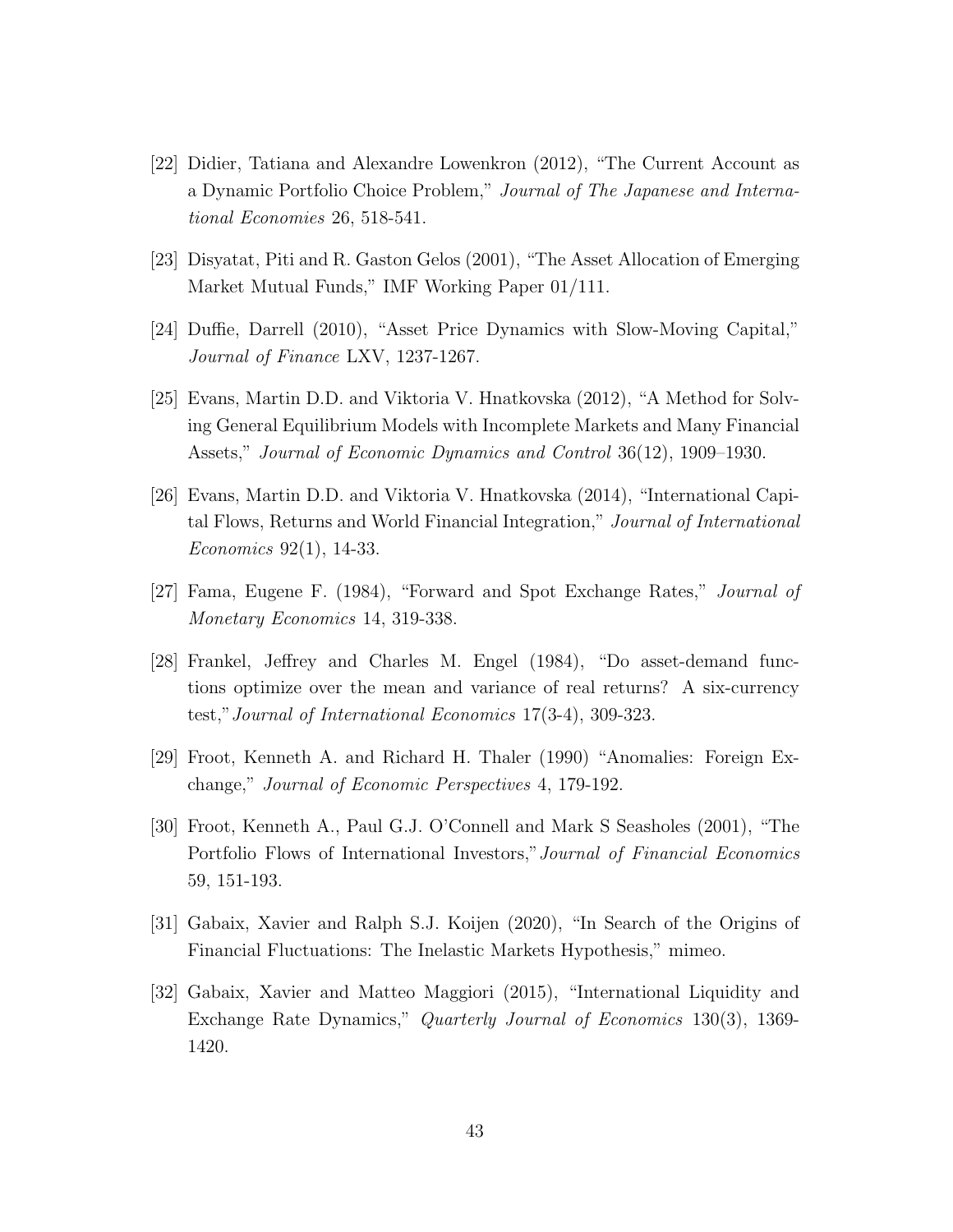- [33] Gârleanu, Nicolae, and Lasse Heje Pedersen (2013), "Dynamic Portfolio Choice with Frictions," Journal of Finance LXVIII, No. 6, 2309-2340.
- [34] Giglio, Stefano, Matteo Maggiori, Johannes Stroebel and Stephen Utkus (2021), "Five Facts about Beliefs and Portfolios," American Economic Review 111(5), 1481-1522.
- [35] Greenwood, Robin, Samuel G. Hanson, and Gordon Y. Liao (2018), "Asset Price Dynamics in Partially Segmented Markets," The Review of Financial Studies 31(9), 3307-3343.
- [36] Hendershott, Terrence, Sunny X. Li, Albert J. Mankfeld, Mark S. Seasholes (2018), "Asset Price Dynamics with Limited Attention," mimeo.
- [37] Hjalmarsson, Erik (2010), "Predicting Global Stock Returns," Journal of Financial and Quantitative Analysis 45, 49-80.
- [38] Hnatkovska, Viktoria V. (2010), "Home Bias and High Turnover: Dynamic Portfolio Choice with Incomplete Markets," Journal of International Economics 80(1), 113-128.
- [39] Itskhoki, Oleg and Dmitry Mukhin, 2021, "Exchange Rate Disconnect in General Equilibrium," Journal of Political Economy, forthcoming.
- [40] Koijen, Ralph S.J. and Stijn Van Nieuwerburgh (2011), "Predictability of Returns and Cash Flows," Annual Review of Financial Economics 3, 467–91.
- [41] Koijen, Ralph S.J and Motohiro Yogo (2020), "Exchange Rates and Asset Prices in a Global Demand System," mimeo.
- [42] Kostovetsky, Leonard and Jerold B. Warner (2015), "You're Fired! New Evidence on Portfolio Manager Turnover and Performance," Journal of Financial and Quantitative Analysis 50(4), 729-755.
- [43] Miao,Yanliang and Malika Pant (2012), "Coincident Indicators of Capital Flows, " IMF Working Paper 12/55.
- [44] Mitchell, Olivia S., Gary R. Mottola, Stephen P. Utkus and Takeshi Yamaguchi (2006), "The Inattentive Participant: Portfolio Trading Behavior in 401(k) plans," working paper.